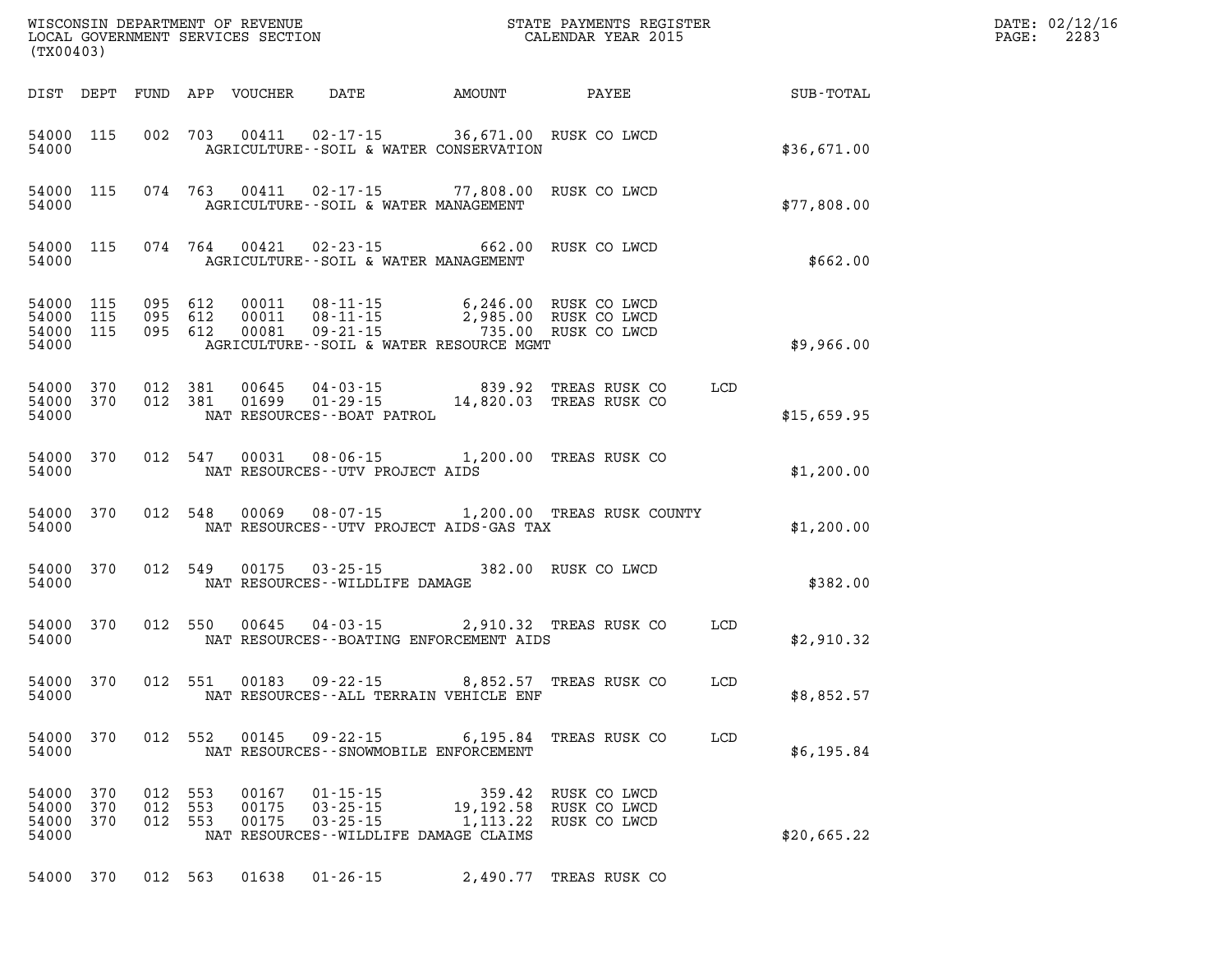| (TX00403)                                                   |                                        |                                        |                                        | WISCONSIN DEPARTMENT OF REVENUE<br>LOCAL GOVERNMENT SERVICES SECTION |                                                                                                                                                |                                                                                 | STATE PAYMENTS REGISTER<br>CALENDAR YEAR 2015                                                      |               |              | DATE: 02/12/16<br>PAGE: | 2284 |
|-------------------------------------------------------------|----------------------------------------|----------------------------------------|----------------------------------------|----------------------------------------------------------------------|------------------------------------------------------------------------------------------------------------------------------------------------|---------------------------------------------------------------------------------|----------------------------------------------------------------------------------------------------|---------------|--------------|-------------------------|------|
| DIST DEPT                                                   |                                        | FUND                                   |                                        | APP VOUCHER                                                          | DATE                                                                                                                                           | AMOUNT                                                                          | PAYEE                                                                                              |               | SUB-TOTAL    |                         |      |
| 54000                                                       |                                        |                                        |                                        |                                                                      |                                                                                                                                                | NAT RESOURCES--COUNTY CONSERVATION AIDS                                         |                                                                                                    |               | \$2,490.77   |                         |      |
| 54000 370<br>54000                                          |                                        |                                        | 012 564                                | 00572                                                                | 05 - 29 - 15                                                                                                                                   | 4,198.75<br>NAT RESOURCES - - RECREATION AIDS - FISH                            | TREAS RUSK CO                                                                                      |               | \$4,198.75   |                         |      |
| 54000<br>54000                                              | 370                                    |                                        | 012 566                                | 00001                                                                | $09 - 17 - 15$                                                                                                                                 | 37,804.37 TREAS RUSK CO<br>NAT RESOURCES-FOREST CROP/MANAGED FOREST             |                                                                                                    | LCD           | \$37,804.37  |                         |      |
| 54000<br>54000                                              | 370                                    |                                        | 012 567                                | 00003                                                                | $02 - 27 - 15$                                                                                                                                 | 44,382.81<br>NAT RESOURCES - COUNTY FOREST AIDS                                 | TREAS RUSK CO                                                                                      | LCD           | \$44,382.81  |                         |      |
| 54000 370<br>54000                                          |                                        |                                        | 012 572                                | 00005                                                                | $04 - 07 - 15$                                                                                                                                 | 48,430.74 TREAS RUSK CO<br>NAT RESOURCES - - URBAN FORESTRY/CO FORESTS          |                                                                                                    | LCD           | \$48,430.74  |                         |      |
| 54000<br>54000<br>54000<br>54000                            | 370<br>370<br>370                      | 012 574<br>012<br>012                  | 574<br>574                             | 00038<br>00226<br>02655                                              | $08 - 06 - 15$<br>$08 - 20 - 15$<br>$05 - 22 - 15$                                                                                             | 41,261.50<br>41,490.00<br>13,199.12<br>NAT RESOURCES - - SNOWMOBILE TRAIL AIDS  | TREAS RUSK CO<br>TREAS RUSK CO<br>TREAS RUSK CO                                                    |               | \$95,950.62  |                         |      |
| 54000<br>54000<br>54000                                     | 370<br>370                             | 012<br>012                             | 575<br>575                             | 00038<br>00505                                                       | $08 - 06 - 15$<br>$09 - 21 - 15$                                                                                                               | 228.50<br>12,405.87<br>NAT RESOURCES - - SNOWMOBILE TRAIL AIDS                  | TREAS RUSK CO<br>TREAS RUSK CO                                                                     |               | \$12,634.37  |                         |      |
| 54000<br>54000<br>54000<br>54000                            | 370<br>370<br>370                      | 012 576<br>012<br>012                  | 576<br>576                             | 00030<br>00219<br>00236                                              | $08 - 06 - 15$<br>$08 - 20 - 15$<br>$08 - 20 - 15$                                                                                             | 7,633.00<br>607.20<br>7,633.11<br>NAT RESOURCES - - ALL - TERRAIN VEHICLE TRAIL | TREAS RUSK CO<br>TREAS RUSK CO<br>TREAS RUSK CO                                                    |               | \$15,873.31  |                         |      |
| 54000<br>54000                                              | 370                                    |                                        | 074 670                                | 43000                                                                | $05 - 29 - 15$                                                                                                                                 | 78,543.58<br>NAT RESOURCES - - RU RECYCLING GRANT                               | TREAS RUSK CO                                                                                      | LCD           | \$78,543.58  |                         |      |
| 54000<br>54000                                              | 370                                    |                                        | 074 673                                | 43000                                                                | $05 - 29 - 15$                                                                                                                                 | 3,478.42<br>NAT RESOURCES - - RU CONSOLIDATED GRANT                             | TREAS RUSK CO                                                                                      | LCD           | \$3,478.42   |                         |      |
| 54000<br>54000<br>54000<br>54000<br>54000<br>54000<br>54000 | 370<br>370<br>370<br>370<br>370<br>370 | 095<br>095<br>095<br>095<br>095<br>095 | 512<br>512<br>512<br>512<br>512<br>512 | 01437<br>02142<br>02143<br>02144<br>02871<br>02872                   | $01 - 07 - 15$<br>$03 - 27 - 15$<br>$03 - 27 - 15$<br>$03 - 27 - 15$<br>$06 - 12 - 15$<br>$06 - 12 - 15$<br>NAT RESOURCES - - STEWARDSHIP 2000 | 1,863.97<br>2,349.75<br>2,349.75<br>4,250.06<br>429,000.00<br>46,350.00         | TREAS RUSK CO<br>TREAS RUSK CO<br>TREAS RUSK CO<br>TREAS RUSK CO<br>TREAS RUSK CO<br>TREAS RUSK CO |               | \$486,163.53 |                         |      |
| 54000 395                                                   |                                        |                                        | 011 167                                | 40465                                                                | $02 - 24 - 15$                                                                                                                                 | 23,093.11 RUSK CO                                                               |                                                                                                    | REGISTER OF D |              |                         |      |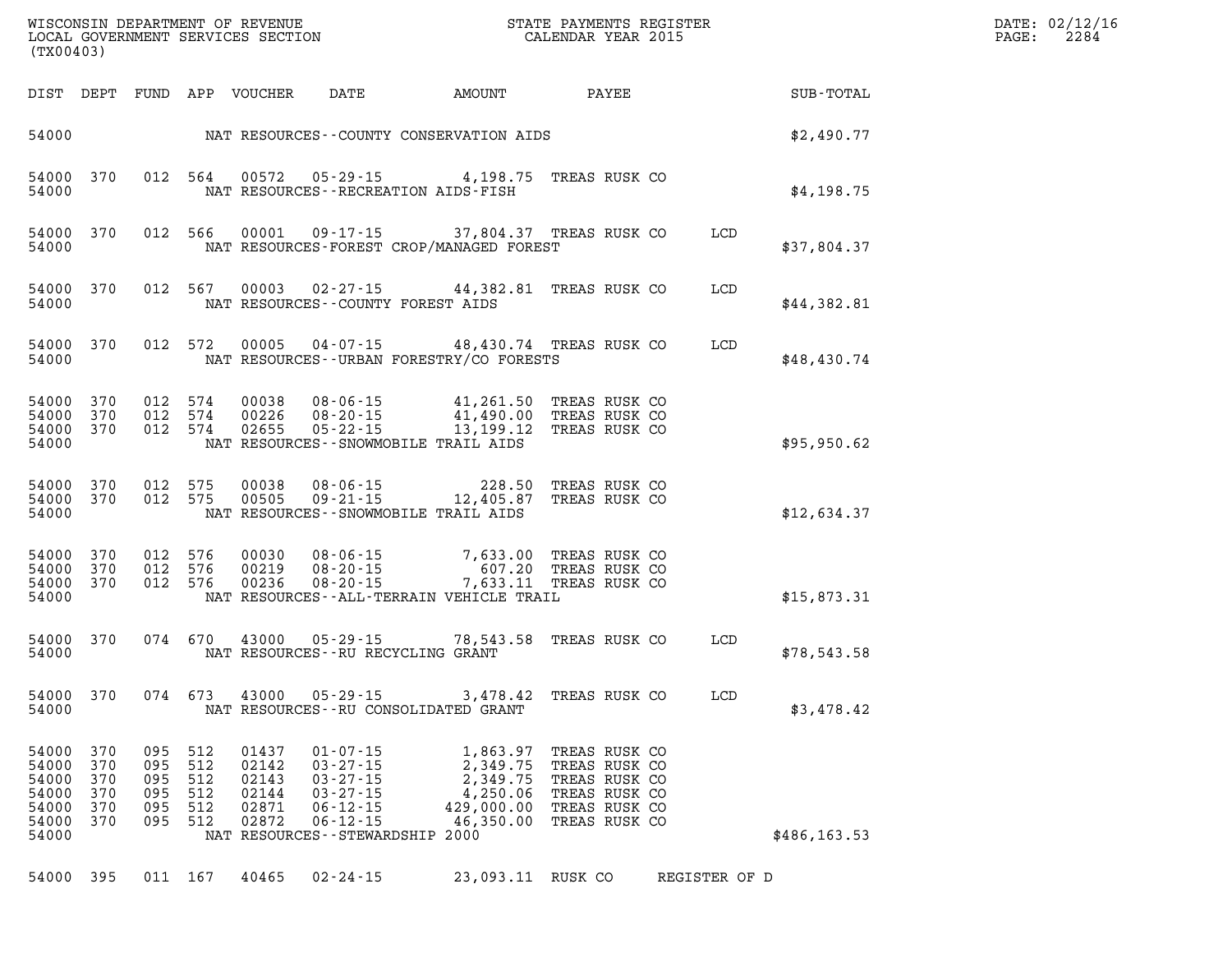| DATE: | 02/12/16 |
|-------|----------|
| PAGE: | 2285     |

| (TX00403)                                                                              |                                                                          |                          |                                                                                            | LOCAL GOVERNMENT SERVICES SECTION                                                      |                                                                                      | CALENDAR YEAR 2015                                                                                                                                                                                                                                                                                                                                                   | PAGE:                                                                            | 2285                                            |              |  |  |
|----------------------------------------------------------------------------------------|--------------------------------------------------------------------------|--------------------------|--------------------------------------------------------------------------------------------|----------------------------------------------------------------------------------------|--------------------------------------------------------------------------------------|----------------------------------------------------------------------------------------------------------------------------------------------------------------------------------------------------------------------------------------------------------------------------------------------------------------------------------------------------------------------|----------------------------------------------------------------------------------|-------------------------------------------------|--------------|--|--|
|                                                                                        | DIST DEPT                                                                |                          |                                                                                            | FUND APP VOUCHER                                                                       | DATE                                                                                 | AMOUNT                                                                                                                                                                                                                                                                                                                                                               | PAYEE                                                                            |                                                 | SUB-TOTAL    |  |  |
| 54000<br>54000<br>54000<br>54000                                                       | 395<br>395<br>395                                                        | 011                      | 167<br>011 167<br>011 167                                                                  | 52234<br>56675<br>65219                                                                | $11 - 09 - 15$                                                                       | 11,625.70 RUSK CO<br>TRANSPORTATION - - ELDERLY/DISABLED CAPITAL                                                                                                                                                                                                                                                                                                     |                                                                                  | REGISTER OF D<br>REGISTER OF D<br>REGISTER OF D | \$60,913.11  |  |  |
| 54000<br>54000                                                                         | 395                                                                      |                          | 011 168                                                                                    | 50054                                                                                  | TRANSPORTATION -- ELDERLY & DISABLED                                                 | 06-09-15 68,117.00 COUNTY OF RUSK                                                                                                                                                                                                                                                                                                                                    |                                                                                  |                                                 | \$68,117.00  |  |  |
| 54000<br>54000                                                                         | 395                                                                      |                          | 011 170                                                                                    | 40466                                                                                  | $02 - 24 - 15$                                                                       | TRANSPORTATION--COUNTY FOREST ROAD AIDS                                                                                                                                                                                                                                                                                                                              | 6,528.59 TREAS RUSK CO                                                           |                                                 | \$6,528.59   |  |  |
| 54000<br>54000<br>54000<br>54000                                                       | 395<br>395<br>395                                                        |                          | 011 177<br>011 177<br>011 177                                                              | 58052<br>60052<br>62052                                                                | $06 - 25 - 15$<br>$07 - 06 - 15$<br>$09 - 30 - 15$<br>TRANSPORTATION - - TRANSIT AID |                                                                                                                                                                                                                                                                                                                                                                      | 41,006.00 COUNTY OF RUSK<br>41,006.00 COUNTY OF RUSK<br>41,006.00 COUNTY OF RUSK |                                                 | \$123,018.00 |  |  |
| 54000<br>54000<br>54000<br>54000<br>54000                                              | 395<br>395<br>395<br>395                                                 | 011                      | 011 182<br>011 182<br>182<br>011 182                                                       | 40092<br>64972<br>65099<br>68558                                                       |                                                                                      | TRANSPORTATION - - TRANSIT AIDS - FEDERAL                                                                                                                                                                                                                                                                                                                            |                                                                                  |                                                 | \$393,692.00 |  |  |
| 54000<br>54000<br>54000<br>54000<br>54000<br>54000<br>54000<br>54000<br>54000<br>54000 | 395<br>395<br>395<br>395<br>395<br>395<br>395<br>395<br>54000 395<br>395 | 011<br>011<br>011<br>011 | 011 185<br>185<br>011 185<br>185<br>011 185<br>185<br>011 185<br>185<br>011 185<br>011 185 | 47195<br>47751<br>50309<br>54472<br>60446<br>60446<br>61792<br>62745<br>67650<br>67650 | $12 - 03 - 15$                                                                       | 05-11-15 433.50 TREAS RUSK CO<br>05-15-15 260.10 TREAS RUSK CO<br>06-12-15 1,503.60 TREAS RUSK CO<br>07-21-15 1,387.20 TREAS RUSK CO<br>09-21-15 1,387.20 TREAS RUSK CO<br>09-21-15 1,040.40 TREAS RUSK CO<br>10-05-15 4,000.00 TREAS RUSK<br>4,000.00 TREAD AVE.<br>2,678.25 TREAS RUSK CO<br>2,628.25 TREAS RUSK CO<br>TRANSPORTATION - - HIGHWAY SAFETY - FEDERAL |                                                                                  |                                                 | \$12,949.30  |  |  |
| 54000<br>54000<br>54000<br>54000                                                       | 395<br>395<br>395                                                        | 011                      | 011 190<br>011 190<br>190                                                                  | 36054<br>52054<br>64054                                                                | $01 - 05 - 15$<br>$07 - 06 - 15$<br>$10 - 05 - 15$                                   | 152,288.23<br>TRANSPORTATION - - GENERAL TRANSP AIDS - GTA                                                                                                                                                                                                                                                                                                           | 152,288.21 COUNTY OF RUSK<br>304,576.42 COUNTY OF RUSK<br>COUNTY OF RUSK         |                                                 | \$609,152.86 |  |  |
| 54000<br>54000<br>54000<br>54000<br>54000                                              | 395<br>395<br>395<br>395                                                 | 011<br>011<br>011<br>011 | 278<br>278<br>278<br>278                                                                   | 63812<br>63812<br>63812<br>68916                                                       | $10 - 21 - 15$<br>$10 - 21 - 15$<br>$10 - 21 - 15$<br>$12 - 14 - 15$                 | 93,302.50<br>93,918.40<br>150,000.00<br>3,531.06<br>TRANSPORTATION - - LRIP/TRIP/MSIP GRANTS                                                                                                                                                                                                                                                                         | TREAS RUSK CO<br>TREAS RUSK CO<br>TREAS RUSK CO<br>TREAS RUSK CO                 |                                                 | \$340,751.96 |  |  |
|                                                                                        | 54000 395                                                                |                          | 011 562                                                                                    | 47899                                                                                  | $05 - 18 - 15$                                                                       |                                                                                                                                                                                                                                                                                                                                                                      | 2,999.26 TREAS RUSK CO                                                           |                                                 |              |  |  |

WISCONSIN DEPARTMENT OF REVENUE **STATE PAYMENTS REGISTER**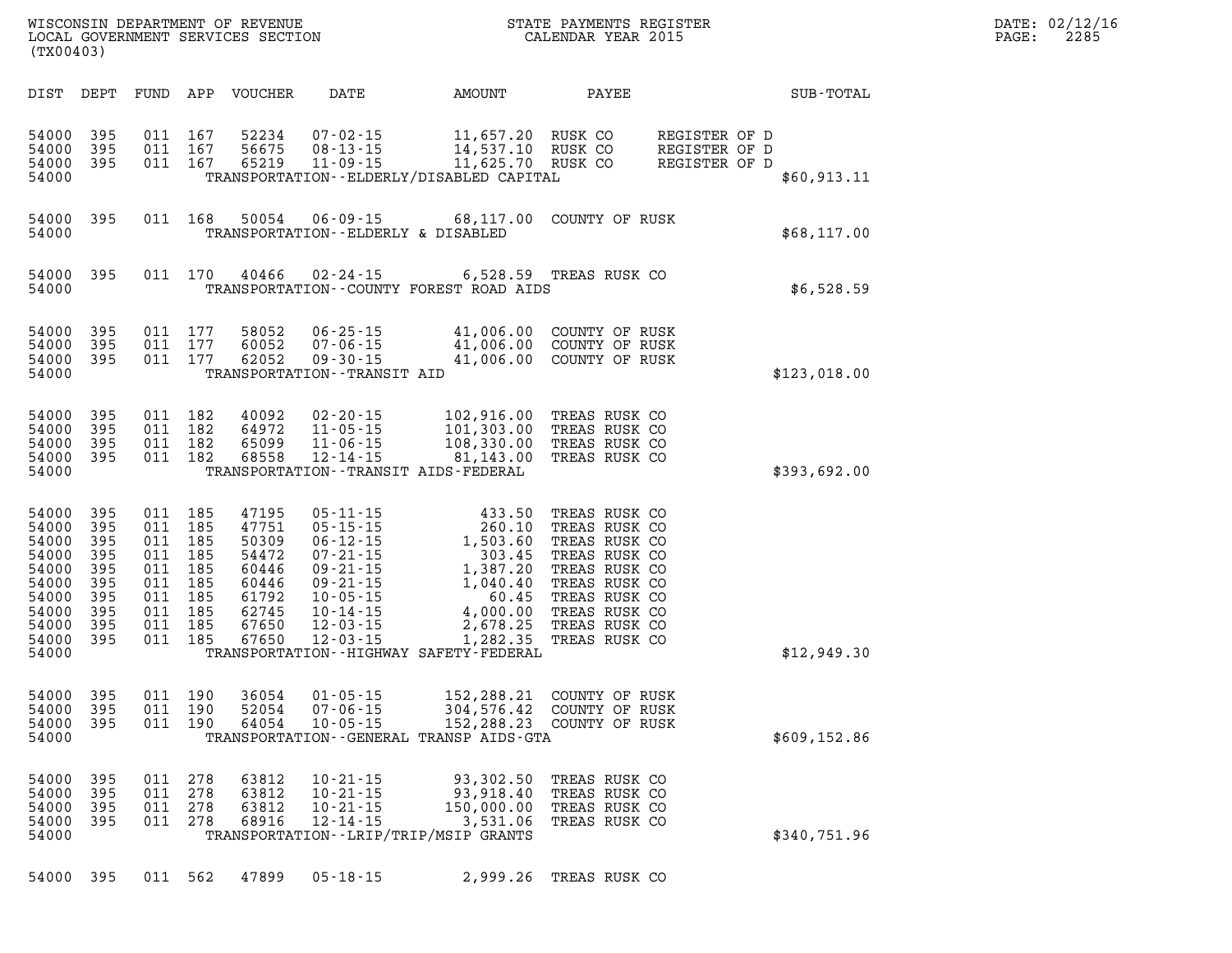| (TX00403)                                                                                                                                                                   |                                                                                                                     |                                                                                                                         |                                                                                                              |                                                                                                                                                       |                                                                                                                                                                                                                                                                                  |                                                                                                                                                                                                                                                                                                                            | STATE PAYMENTS REGISTER                                                                                                                                                                                                  | DATE: 02/12/16<br>2286<br>$\mathtt{PAGE}$ :                                                                                                                                       |  |
|-----------------------------------------------------------------------------------------------------------------------------------------------------------------------------|---------------------------------------------------------------------------------------------------------------------|-------------------------------------------------------------------------------------------------------------------------|--------------------------------------------------------------------------------------------------------------|-------------------------------------------------------------------------------------------------------------------------------------------------------|----------------------------------------------------------------------------------------------------------------------------------------------------------------------------------------------------------------------------------------------------------------------------------|----------------------------------------------------------------------------------------------------------------------------------------------------------------------------------------------------------------------------------------------------------------------------------------------------------------------------|--------------------------------------------------------------------------------------------------------------------------------------------------------------------------------------------------------------------------|-----------------------------------------------------------------------------------------------------------------------------------------------------------------------------------|--|
| DIST DEPT                                                                                                                                                                   |                                                                                                                     |                                                                                                                         |                                                                                                              | FUND APP VOUCHER                                                                                                                                      | DATE                                                                                                                                                                                                                                                                             | AMOUNT                                                                                                                                                                                                                                                                                                                     | PAYEE                                                                                                                                                                                                                    | SUB-TOTAL                                                                                                                                                                         |  |
| 54000                                                                                                                                                                       |                                                                                                                     |                                                                                                                         |                                                                                                              | TRANSPORTATION--                                                                                                                                      |                                                                                                                                                                                                                                                                                  |                                                                                                                                                                                                                                                                                                                            |                                                                                                                                                                                                                          | \$2,999.26                                                                                                                                                                        |  |
| 54000<br>54000<br>54000<br>54000<br>54000<br>54000<br>54000<br>54000<br>54000<br>54000<br>54000<br>54000                                                                    | 435<br>435<br>435<br>435<br>435<br>435<br>435<br>435<br>435<br>435<br>435                                           | 005<br>005<br>005<br>005<br>005<br>005<br>005<br>005<br>005<br>005<br>005 000                                           | 000<br>000<br>000<br>000<br>000<br>000<br>000<br>000<br>000<br>000                                           | 90511<br>90515<br>90517<br>90518<br>90519<br>90600<br>90601<br>90604<br>90607<br>90609<br>90611                                                       | $01 - 01 - 15$<br>$03 - 01 - 15$<br>04-01-15<br>$05 - 01 - 15$<br>$06 - 01 - 15$<br>07-01-15<br>08-01-15<br>09-01-15<br>10-01-15<br>$11 - 02 - 15$<br>12-01-15<br>HEALTH SERVICES - - STATE/FED AIDS                                                                             | 43,633.00 RUSK CO<br>58,736.00 RUSK CO<br>$12\,, 313\,.00\,172\,, 402\,.00\,67\,, 252\,.00\,74\,, 269\,.00$<br>$41,182.00$<br>$227,271.00$<br>78,184.00<br>75,491.00 RUSK CO<br>194,615.00                                                                                                                                 | RUSK CO<br>RUSK CO<br>RUSK CO<br>RUSK CO<br>RUSK CO<br>RUSK CO<br>RUSK CO<br>RUSK CO                                                                                                                                     | \$1,045,348.00                                                                                                                                                                    |  |
| 54000 435<br>54000                                                                                                                                                          |                                                                                                                     |                                                                                                                         | 005 162                                                                                                      | 01DHS                                                                                                                                                 |                                                                                                                                                                                                                                                                                  | HS--AMBULANCE FUNDING ASSISTANCE GRANTS                                                                                                                                                                                                                                                                                    | 09-11-15 5,940.14 RUSK COU AMBULANCE SERVICE                                                                                                                                                                             | \$5,940.14                                                                                                                                                                        |  |
| 54000 435<br>54000                                                                                                                                                          |                                                                                                                     | 005 163                                                                                                                 |                                                                                                              | 01LGS                                                                                                                                                 |                                                                                                                                                                                                                                                                                  | HS--PREPAID MEDICAL TRANSPORT REIMBURSE                                                                                                                                                                                                                                                                                    | 11-16-15 28,747.34 DHS PREPAID MEDICAL TRANSPORT                                                                                                                                                                         | \$28,747.34                                                                                                                                                                       |  |
| 54000<br>54000<br>54000<br>54000<br>54000<br>54000<br>54000<br>54000<br>54000<br>54000<br>54000<br>54000<br>54000<br>54000<br>54000<br>54000<br>54000<br>54000 437<br>54000 | 437<br>437<br>437<br>437<br>437<br>437<br>437<br>437<br>437<br>437<br>437<br>437<br>437<br>437<br>437<br>437<br>437 | 005<br>005<br>005<br>005<br>005<br>005<br>005<br>005<br>005<br>005<br>005<br>005<br>005<br>005<br>005<br>005<br>005 000 | 000<br>000<br>000<br>000<br>000<br>000<br>000<br>000<br>000<br>000<br>000<br>000<br>000<br>000<br>000<br>000 | 00000<br>00000<br>00000<br>00000<br>00000<br>00000<br>00000<br>00000<br>00000<br>00000<br>00000<br>00000<br>00000<br>00000<br>00000<br>00000<br>00000 | $01 - 05 - 15$<br>$01 - 30 - 15$<br>$02 - 05 - 15$<br>$03 - 05 - 15$<br>04-06-15<br>04-07-15<br>$04 - 17 - 15$<br>$04 - 30 - 15$<br>$05 - 05 - 15$<br>$06 - 05 - 15$<br>$07 - 06 - 15$<br>$07 - 30 - 15$<br>$08 - 05 - 15$<br>08-07-15<br>08-21-15<br>09-08-15<br>$09 - 14 - 15$ | 14,399.11<br>30,455.47<br>5,281.66<br>57,385.95<br>27,464.13<br>22,731.03<br>12,300.J_<br>31,108.57<br>- ^^^ 96<br>6,080.96<br>6,339.36<br>$4,467.95$<br>$44,863.83$<br>$3,267.49$<br>$8,494.30$<br>$282.00$<br>282.00<br>231,008.63<br>005 000 00000 10-05-15 4,967.52 RUSK<br>CHILDREN & FAMILIES - - STATE/FEDERAL AIDS | RUSK<br>RUSK CHILD SUPPORT<br>RUSK<br>RUSK<br>RUSK<br>RUSK CHILD SUPPORT<br>RUSK<br>RUSK CHILD SUPPORT<br>RUSK<br>RUSK<br>RUSK<br>RUSK CHILD SUPPORT<br>RUSK<br>RUSK CHILD SUPPORT<br>RUSK CHILD SUPPORT<br>RUSK<br>RUSK | $\star$<br>$\star$<br>$\star$<br>$\star$<br>$\star$<br>$\star$<br>$\star$<br>$\star$<br>$\star$<br>$\star$<br>$\star$<br>$\star$<br>$\star$<br>$\star$<br>$\star$<br>\$519,441.42 |  |
| 54000 455<br>54000                                                                                                                                                          |                                                                                                                     |                                                                                                                         |                                                                                                              |                                                                                                                                                       |                                                                                                                                                                                                                                                                                  | JUSTICE--LAW ENFORCEMENT SERVICES AID                                                                                                                                                                                                                                                                                      | 002 221 14 07-21-15 430.00 TREAS RUSK CNTY                                                                                                                                                                               | \$430.00                                                                                                                                                                          |  |
| 54000 455<br>54000                                                                                                                                                          |                                                                                                                     |                                                                                                                         |                                                                                                              |                                                                                                                                                       |                                                                                                                                                                                                                                                                                  | JUSTICE -- LAW ENFORCEMENT TRAINING                                                                                                                                                                                                                                                                                        | 002 231 18 04-20-15 4,640.00 TREAS RUSK CNTY                                                                                                                                                                             | \$4,640.00                                                                                                                                                                        |  |

**54000 455 002 271 00481 08-14-15 42,828.37 TREAS RUSK CO**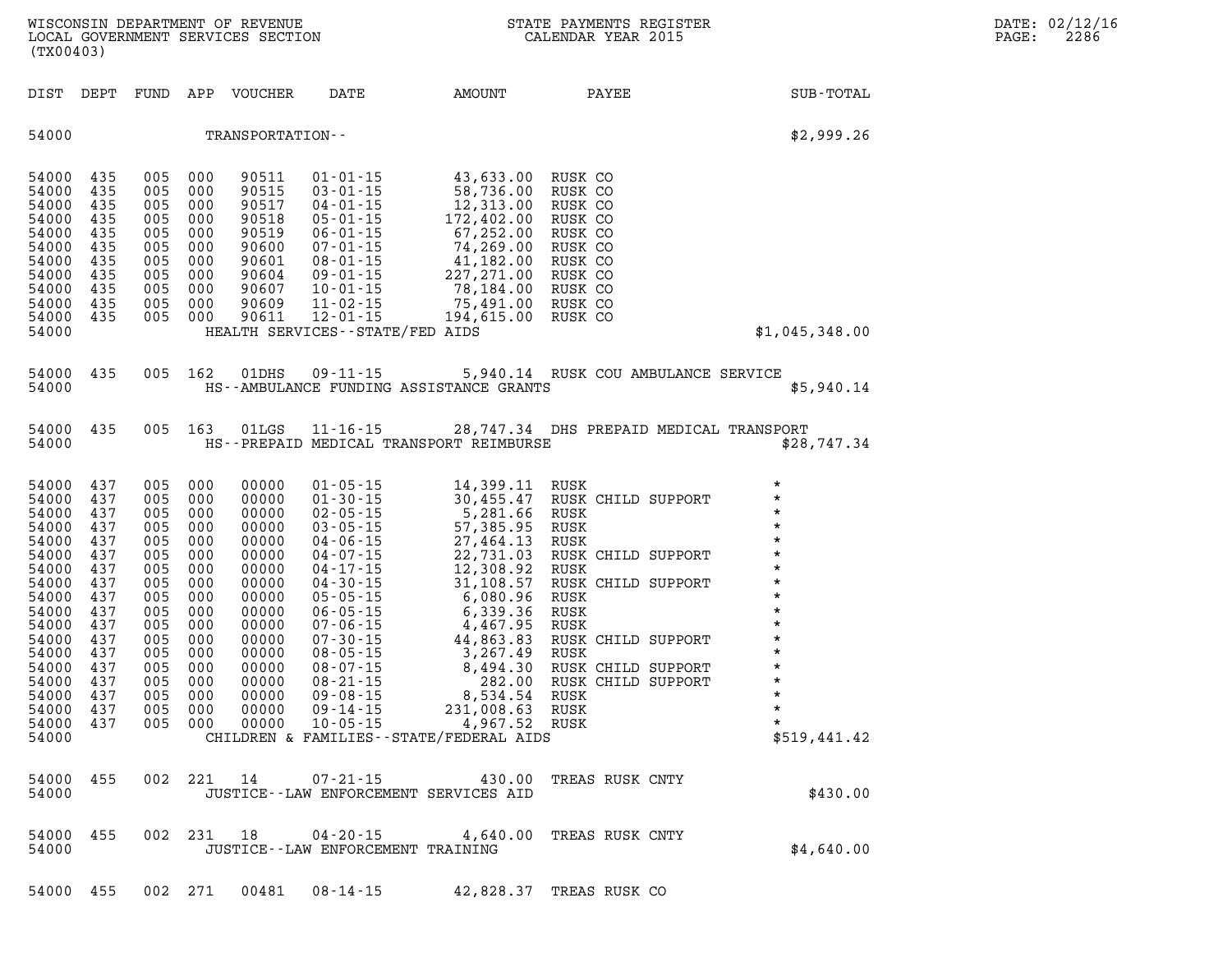| WISCONSIN DEPARTMENT OF REVENUE   | PAYMENTS REGISTER<br>3TATE - | DATE: | 02/12/16 |
|-----------------------------------|------------------------------|-------|----------|
| LOCAL GOVERNMENT SERVICES SECTION | CALENDAR YEAR 2015           | PAGE  | 2287     |

| (TX00403)                                                                                           |                                                                    |                                                             |                                                                                   | LOCAL GOVERNMENT SERVICES SECTION                                                               |                                                                                                                                                                                                    |                                                                                                      | CALENDAR YEAR 2015                                                                                                                                                                               |                   |              | PAGE: | 2287 |
|-----------------------------------------------------------------------------------------------------|--------------------------------------------------------------------|-------------------------------------------------------------|-----------------------------------------------------------------------------------|-------------------------------------------------------------------------------------------------|----------------------------------------------------------------------------------------------------------------------------------------------------------------------------------------------------|------------------------------------------------------------------------------------------------------|--------------------------------------------------------------------------------------------------------------------------------------------------------------------------------------------------|-------------------|--------------|-------|------|
| DIST DEPT                                                                                           |                                                                    |                                                             |                                                                                   | FUND APP VOUCHER                                                                                |                                                                                                                                                                                                    |                                                                                                      | DATE AMOUNT PAYEE SUB-TOTAL                                                                                                                                                                      |                   |              |       |      |
| 54000 455<br>54000                                                                                  |                                                                    |                                                             |                                                                                   |                                                                                                 | 002 271 05608 04-15-15 23,299.64 TREAS RUSK CO<br>JUSTICE - - TREATMENT ALT/DIVERSION GRANT                                                                                                        |                                                                                                      |                                                                                                                                                                                                  |                   | \$66,128.01  |       |      |
| 54000 455<br>54000 455<br>54000                                                                     |                                                                    |                                                             |                                                                                   |                                                                                                 | JUSTICE -- VICTIM/WITNESS ASSISTANCE SERV                                                                                                                                                          |                                                                                                      | 002 532 04 03-09-15 9,511.21 TREAS RUSK COLCD<br>002 532 12 07-27-15 11,770.74 TREAS RUSK COLCD                                                                                                  |                   | \$21, 281.95 |       |      |
| 54000<br>54000<br>54000 455<br>54000                                                                | 455<br>455                                                         |                                                             | 002 542<br>002 542<br>002 542                                                     | 00242<br>04296<br>06169                                                                         | JUSTICE - - VICTIM ASSISTANCE                                                                                                                                                                      |                                                                                                      | 07-31-15 3,833.00 RUSK CO SHERIFF'S DEPT<br>02-13-15 4,092.00 RUSK CO SHERIFF'S DEPT<br>05-14-15 6,647.00 RUSK CO SHERIFF'S DEPT                                                                 |                   | \$14,572.00  |       |      |
| 54000 465<br>54000 465<br>54000                                                                     |                                                                    |                                                             | 002 337<br>002 337                                                                | 01019<br>01372                                                                                  | $01 - 20 - 15$<br>$06 - 24 - 15$<br>MILITARY AFFAIRS-EMERGENCY MGMT PLANNING                                                                                                                       |                                                                                                      | 3,144.00 TREAS RUSK CO<br>3,210.00 TREAS RUSK CO                                                                                                                                                 | LCD<br>LCD        | \$6,354.00   |       |      |
| 54000 465<br>54000 465<br>54000 465<br>54000                                                        |                                                                    |                                                             | 002 342<br>002 342<br>002 342                                                     |                                                                                                 | 00031  08-13-15  838.25  TREAS RUSK CO<br>00936  01-15-15  16,001.91  TREAS RUSK CO<br>01442  06-25-15  16,018.18  TREAS RUSK CO<br>MILITARY AFFAIRS-EMERGENCY MGMT-FED FUND                       |                                                                                                      |                                                                                                                                                                                                  | LCD<br>LCD<br>LCD | \$32,858.34  |       |      |
| 54000 485<br>54000                                                                                  |                                                                    |                                                             |                                                                                   |                                                                                                 | 002 127 06055 06-12-15 850.00 TREAS RUSK CO<br>VETERANS AFFAIRS GRANTS                                                                                                                             |                                                                                                      |                                                                                                                                                                                                  |                   | \$850.00     |       |      |
| 54000 485<br>54000                                                                                  |                                                                    |                                                             |                                                                                   | 082 267 06055                                                                                   | 06-12-15 3,825.00 TREAS RUSK CO<br>VETERANS AFFAIRS--GRANTS TO COUNTIES                                                                                                                            |                                                                                                      |                                                                                                                                                                                                  |                   | \$3,825.00   |       |      |
| 54000 485<br>54000                                                                                  |                                                                    |                                                             |                                                                                   |                                                                                                 | 082 280 03008 01-02-15<br>VETERANS AFFAIRS--GRANTS                                                                                                                                                 |                                                                                                      | 560.85 TREAS RUSK CO                                                                                                                                                                             | LCD               | \$560.85     |       |      |
| 54000 485<br>54000                                                                                  |                                                                    |                                                             |                                                                                   | 083 370 06055                                                                                   | 06-12-15 3,825.00 TREAS RUSK CO<br>VETERANS AFFAIRS--GRANTS TO COUNTIES                                                                                                                            |                                                                                                      |                                                                                                                                                                                                  |                   | \$3,825.00   |       |      |
| 54000 505<br>54000<br>54000<br>54000<br>54000<br>54000<br>54000<br>54000<br>54000<br>54000<br>54000 | 505<br>505<br>505<br>505<br>505<br>505<br>505<br>505<br>505<br>505 | 002<br>002<br>002<br>002<br>002<br>002<br>002<br>002<br>002 | 002 155<br>155<br>155<br>155<br>155<br>155<br>155<br>155<br>155<br>155<br>002 155 | 60015<br>60015<br>60157<br>60157<br>60411<br>60411<br>60581<br>60581<br>60645<br>60645<br>60728 | $07 - 24 - 15$<br>$07 - 24 - 15$<br>$09 - 24 - 15$<br>$09 - 24 - 15$<br>$01 - 07 - 15$<br>$01 - 07 - 15$<br>$03 - 11 - 15$<br>$03 - 11 - 15$<br>$04 - 08 - 15$<br>$04 - 08 - 15$<br>$05 - 22 - 15$ | 449.04<br>173.67<br>757.24<br>2,247.21<br>1,067.99<br>581.83<br>626.68<br>851.16<br>453.58<br>943.74 | 1,432.28 TREAS RUSK CO<br>TREAS RUSK CO<br>TREAS RUSK CO<br>TREAS RUSK CO<br>TREAS RUSK CO<br>TREAS RUSK CO<br>TREAS RUSK CO<br>TREAS RUSK CO<br>TREAS RUSK CO<br>TREAS RUSK CO<br>TREAS RUSK CO |                   |              |       |      |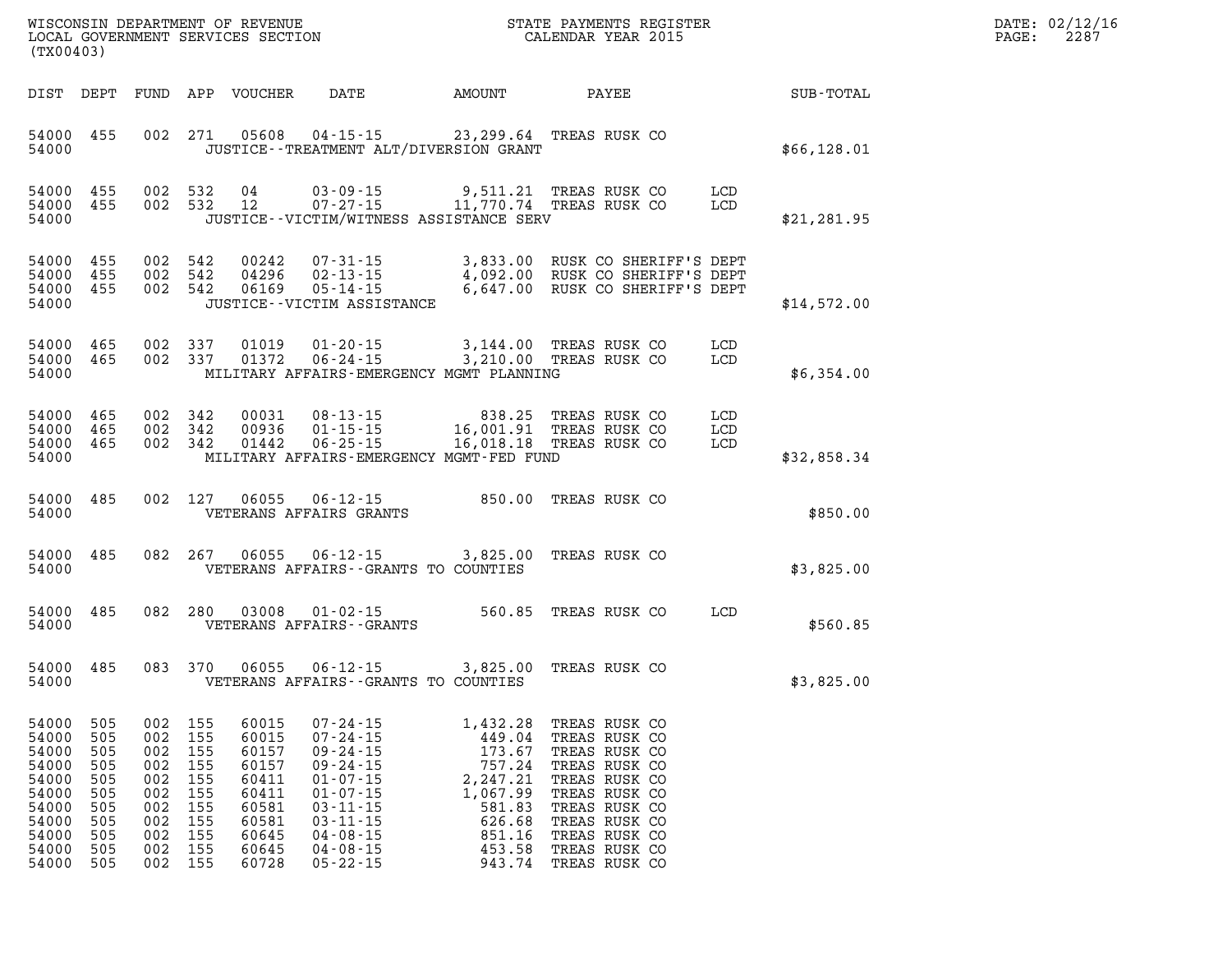| (TX00403)                                                                                                                                                                                                                     |                                                                                                                                                                      |                                                                                                                                                               |                                                                                                                                                                          |                                                                                                                                                                                                                                                   |                |                                                                                                                                                                                      | WISCONSIN DEPARTMENT OF REVENUE<br>LOCAL GOVERNMENT SERVICES SECTION<br>(TYOO402)<br>(TYOO402) |  |              |  | DATE: 02/12/1<br>2288 |
|-------------------------------------------------------------------------------------------------------------------------------------------------------------------------------------------------------------------------------|----------------------------------------------------------------------------------------------------------------------------------------------------------------------|---------------------------------------------------------------------------------------------------------------------------------------------------------------|--------------------------------------------------------------------------------------------------------------------------------------------------------------------------|---------------------------------------------------------------------------------------------------------------------------------------------------------------------------------------------------------------------------------------------------|----------------|--------------------------------------------------------------------------------------------------------------------------------------------------------------------------------------|------------------------------------------------------------------------------------------------|--|--------------|--|-----------------------|
| DIST DEPT                                                                                                                                                                                                                     |                                                                                                                                                                      |                                                                                                                                                               |                                                                                                                                                                          | FUND APP VOUCHER                                                                                                                                                                                                                                  | DATE           | AMOUNT                                                                                                                                                                               | <b>PAYEE</b>                                                                                   |  | SUB-TOTAL    |  |                       |
| 54000<br>54000<br>54000<br>54000<br>54000<br>54000                                                                                                                                                                            | 505<br>505<br>505<br>505<br>505                                                                                                                                      | 002 155<br>002 155<br>002 155<br>002 155                                                                                                                      | 002 155                                                                                                                                                                  | 60728<br>60805<br>60805<br>60888<br>60888                                                                                                                                                                                                         |                | 05-22-15<br>06-09-15<br>06-09-15<br>07-08-15<br>07-08-15<br>07-08-15<br>07-08-15<br>07-08-15<br>07-08-15<br>07-08-15<br>07-08-15<br>07-08-15<br>DOA-HOUSING ASSISTANCE-FEDERAL FUNDS | TREAS RUSK CO<br>TREAS RUSK CO<br>TREAS RUSK CO<br>TREAS RUSK CO<br>TREAS RUSK CO              |  | \$15, 199.54 |  |                       |
| 54000<br>54000<br>54000<br>54000<br>54000<br>54000<br>54000<br>54000<br>54000<br>54000<br>54000<br>54000<br>54000<br>54000<br>54000<br>54000<br>54000<br>54000<br>54000<br>54000<br>54000<br>54000<br>54000<br>54000<br>54000 | 505<br>505<br>505<br>505<br>505<br>505<br>505<br>505<br>505<br>505<br>505<br>505<br>505<br>505<br>505<br>505<br>505<br>505<br>505<br>505<br>505<br>505<br>505<br>505 | 035<br>035<br>035<br>035<br>035<br>035<br>035<br>035<br>035<br>035<br>035<br>035<br>035<br>035<br>035<br>035<br>035<br>035<br>035<br>035<br>035<br>035<br>035 | 371<br>371<br>371<br>371<br>371<br>371<br>371<br>371<br>371<br>371<br>371<br>371<br>371<br>371<br>371<br>371<br>371<br>371<br>371<br>371<br>371<br>371<br>371<br>035 371 | 60015<br>60015<br>60015<br>60157<br>60157<br>60157<br>60411<br>60411<br>60411<br>60581<br>60581<br>60581<br>60645<br>60645<br>60645<br>60728<br>60728<br>60728<br>60805<br>60805<br>60805<br>60888<br>60888<br>60888<br>DOA--PUBLIC BENEFITS FUND |                |                                                                                                                                                                                      |                                                                                                |  | \$11,702.03  |  |                       |
| 54000 505                                                                                                                                                                                                                     |                                                                                                                                                                      |                                                                                                                                                               | 089 166                                                                                                                                                                  | 04948                                                                                                                                                                                                                                             | $01 - 21 - 15$ | 1,000.00 TREAS RUSK CNTY                                                                                                                                                             |                                                                                                |  |              |  |                       |

| ∪טט טטש±כ |  | ∪ט⊾ עט | U TU U TU TU                     | 1,000.00 | TREAD RODR CNII           |             |
|-----------|--|--------|----------------------------------|----------|---------------------------|-------------|
|           |  |        | 54000 505 089 166 07570 05-01-15 |          | 73,240.00 TREAS RUSK CNTY |             |
| 54000     |  |        | DOA--LAND INFORMATION FUND       |          |                           | \$74,240.00 |

**54000 835 002 105 44317 07-27-15 166,926.26 TREAS RUSK CO LCD 54000 REVENUE--STATE SHARED REVENUES \$166,926.26** 

**54000 835 002 109 01054 07-27-15 8,090.00 TREAS RUSK CO LCD 54000 REVENUE--EXEMPT COMPUTER AID \$8,090.00** 

|       |  |  | 54000 835 002 302 10109 07-27-15 | 1,938,630.06 TREAS RUSK CO                                | LCD |                |
|-------|--|--|----------------------------------|-----------------------------------------------------------|-----|----------------|
|       |  |  |                                  | 54000 835 002 302 11109 07-27-15 677,218.96 TREAS RUSK CO | LCD |                |
| 54000 |  |  |                                  | REVENUE-FIRST DOLLAR/SCHOOL LEVY CREDITS                  |     | \$2,615,849.02 |

**54000 835 021 363 37248 03-23-15 540,502.36 TREAS RUSK CO LCD**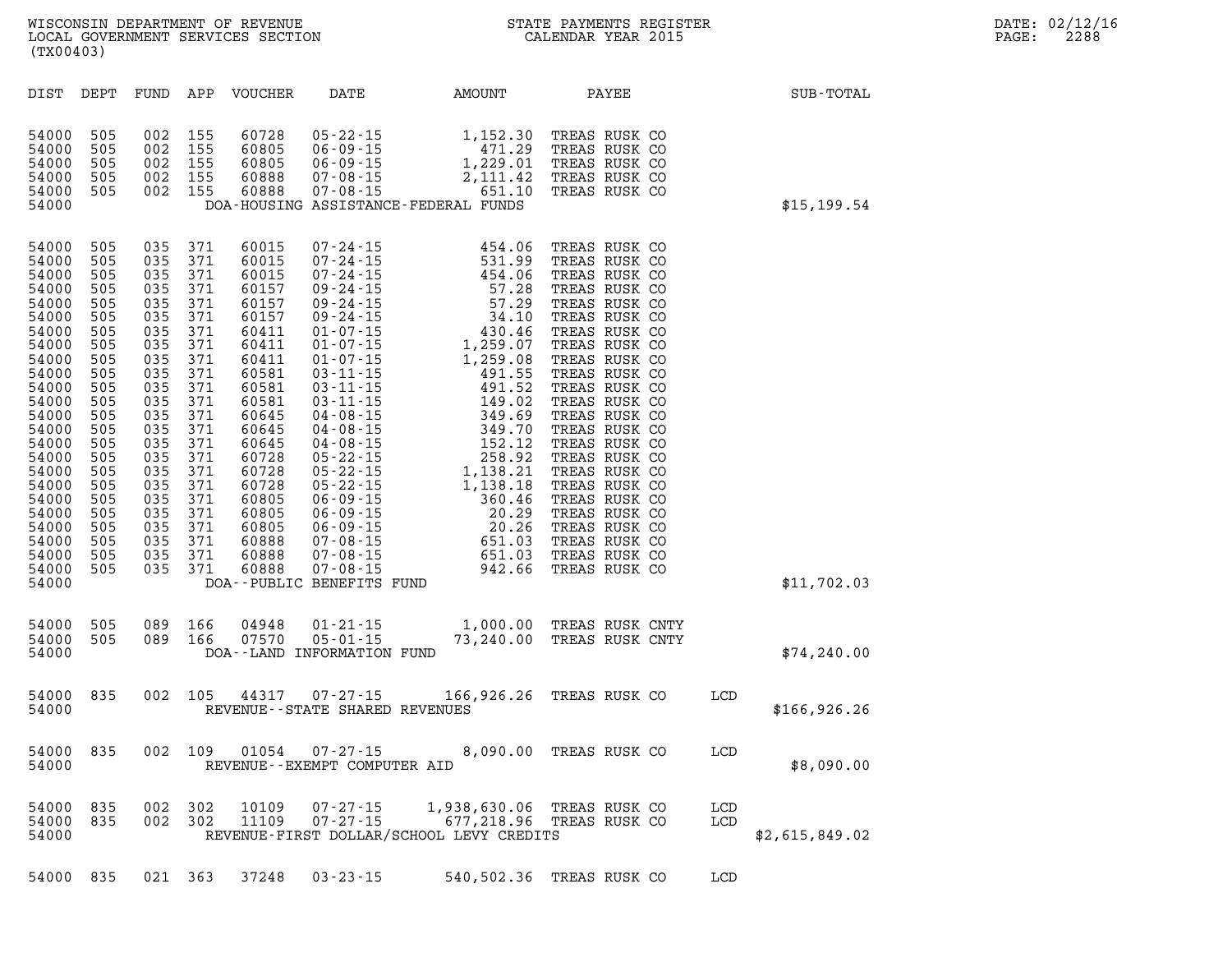| (TX00403) |                               |      |     | WISCONSIN DEPARTMENT OF REVENUE<br>LOCAL GOVERNMENT SERVICES SECTION |                              |        | STATE PAYMENTS REGISTER<br>CALENDAR YEAR 2015 |                | PAGE: | DATE: 02/12/16<br>2289 |
|-----------|-------------------------------|------|-----|----------------------------------------------------------------------|------------------------------|--------|-----------------------------------------------|----------------|-------|------------------------|
| DIST      | DEPT                          | FUND | APP | VOUCHER                                                              | DATE                         | AMOUNT | PAYEE                                         | SUB-TOTAL      |       |                        |
| 54000     |                               |      |     |                                                                      | REVENUE - - LOTTERY CREDIT - |        |                                               | \$540,502.36   |       |                        |
| 54000     | DISTRICT TOTAL APPROPRIATIONS |      |     |                                                                      |                              |        |                                               | \$7,817,557.51 |       |                        |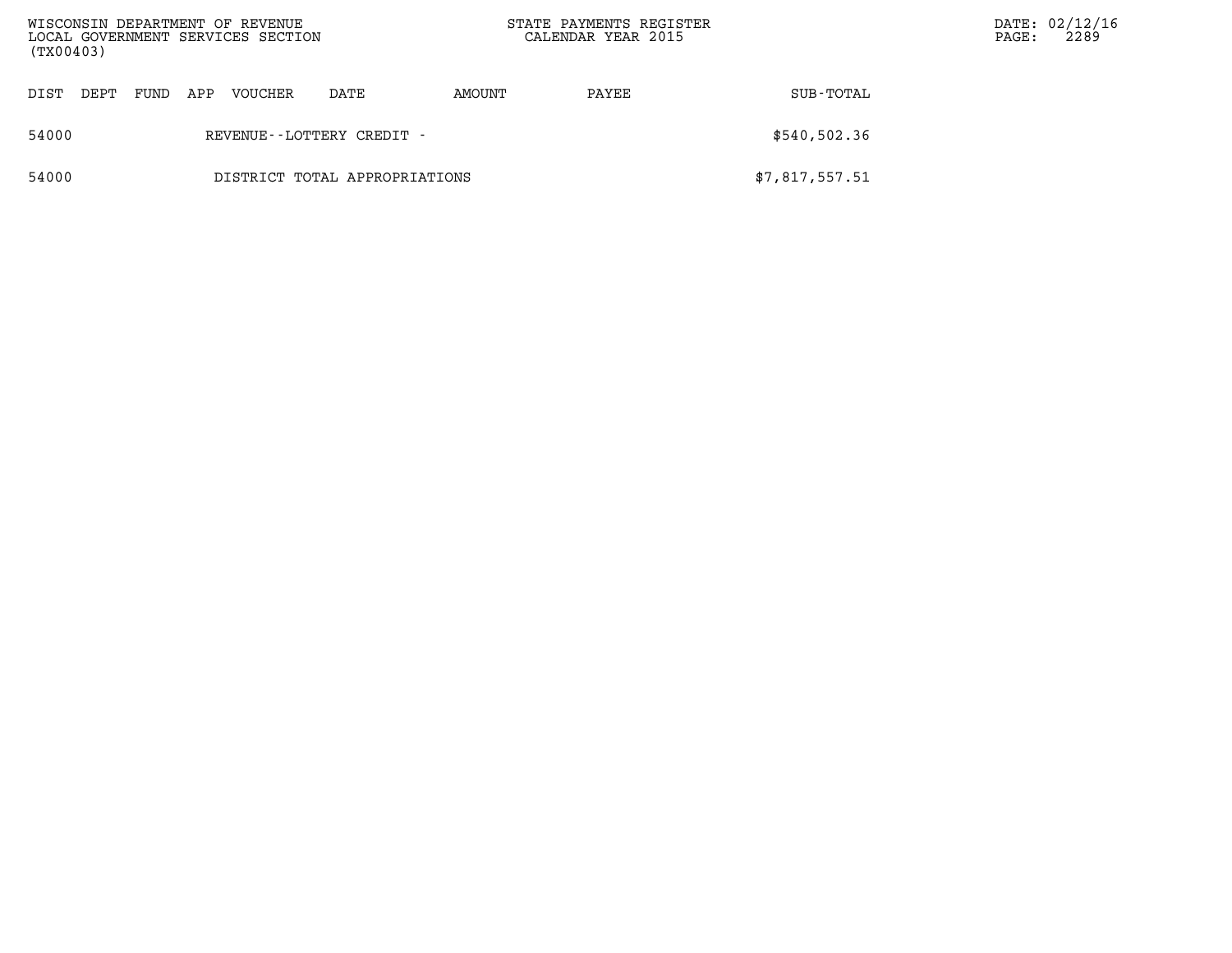| $\mathtt{DATE}$ : | 02/12/16 |
|-------------------|----------|
| $\texttt{PAGE:}$  | 2290     |

| (TX00403)                                                                                         |                                                                                                                                                                                 |                                                                                                                        |              |
|---------------------------------------------------------------------------------------------------|---------------------------------------------------------------------------------------------------------------------------------------------------------------------------------|------------------------------------------------------------------------------------------------------------------------|--------------|
| DIST<br>DEPT<br>FUND                                                                              | VOUCHER<br>APP<br>DATE                                                                                                                                                          | AMOUNT<br>PAYEE                                                                                                        | SUB-TOTAL    |
| 165<br>002<br>54002<br>54002                                                                      | 225<br>01337<br>$06 - 25 - 15$<br>SAFETY/PROF SERV--FIRE INSURANCE DUES                                                                                                         | 1,288.86<br>TREAS TN ATLANTA                                                                                           | \$1,288.86   |
| 54002<br>370<br>000<br>54002<br>370<br>000<br>370<br>54002<br>000<br>54002                        | 01DNR<br>$04 - 09 - 15$<br>001<br>$06 - 03 - 15$<br>001<br>04DNR<br>$09 - 28 - 15$<br>001<br>05DNR<br>NAT RESOURCES-SEVERANCE/YIELD/WITHDRAWAL                                  | 823.19<br>TREAS TOWN ATLANTA<br>903.61<br>TREAS TOWN ATLANTA<br>73.23<br>TREAS TOWN ATLANTA                            | \$1,800.03   |
| 370<br>012<br>54002<br>54002<br>370<br>012<br>54002                                               | 571<br>39470<br>$06 - 02 - 15$<br>571<br>$06 - 02 - 15$<br>39470<br>NAT RESOURCES - - FOREST CROP/MFL/CO FOREST                                                                 | 644.86<br>TREAS TN ATLANTA<br>1,476.85 TREAS TN ATLANTA                                                                | \$2,121.71   |
| 395<br>54002<br>011<br>395<br>54002<br>011<br>395<br>54002<br>011<br>54002<br>395<br>011<br>54002 | 191<br>39340<br>$01 - 05 - 15$<br>191<br>$04 - 06 - 15$<br>47340<br>191<br>55340<br>$07 - 06 - 15$<br>191<br>$10 - 05 - 15$<br>67340<br>TRANSPORTATION--GENERAL TRANSP AIDS-GTA | 28,576.45<br>TOWN OF ATLANTA<br>28,576.45 TOWN OF ATLANTA<br>28,576.45 TOWN OF ATLANTA<br>28,576.47<br>TOWN OF ATLANTA | \$114,305.82 |
| 835<br>002<br>54002<br>54002                                                                      | 105<br>44284<br>$07 - 27 - 15$<br>REVENUE - - STATE SHARED REVENUES                                                                                                             | 7,962.01<br>TREAS TN ATLANTA                                                                                           | \$7,962.01   |
| 835<br>002<br>54002<br>54002                                                                      | 03256<br>109<br>$07 - 27 - 15$<br>REVENUE--EXEMPT COMPUTER AID                                                                                                                  | 1.00<br>TREAS TN ATLANTA                                                                                               | \$1.00       |
| 54002                                                                                             | DISTRICT TOTAL APPROPRIATIONS                                                                                                                                                   |                                                                                                                        | \$127,479.43 |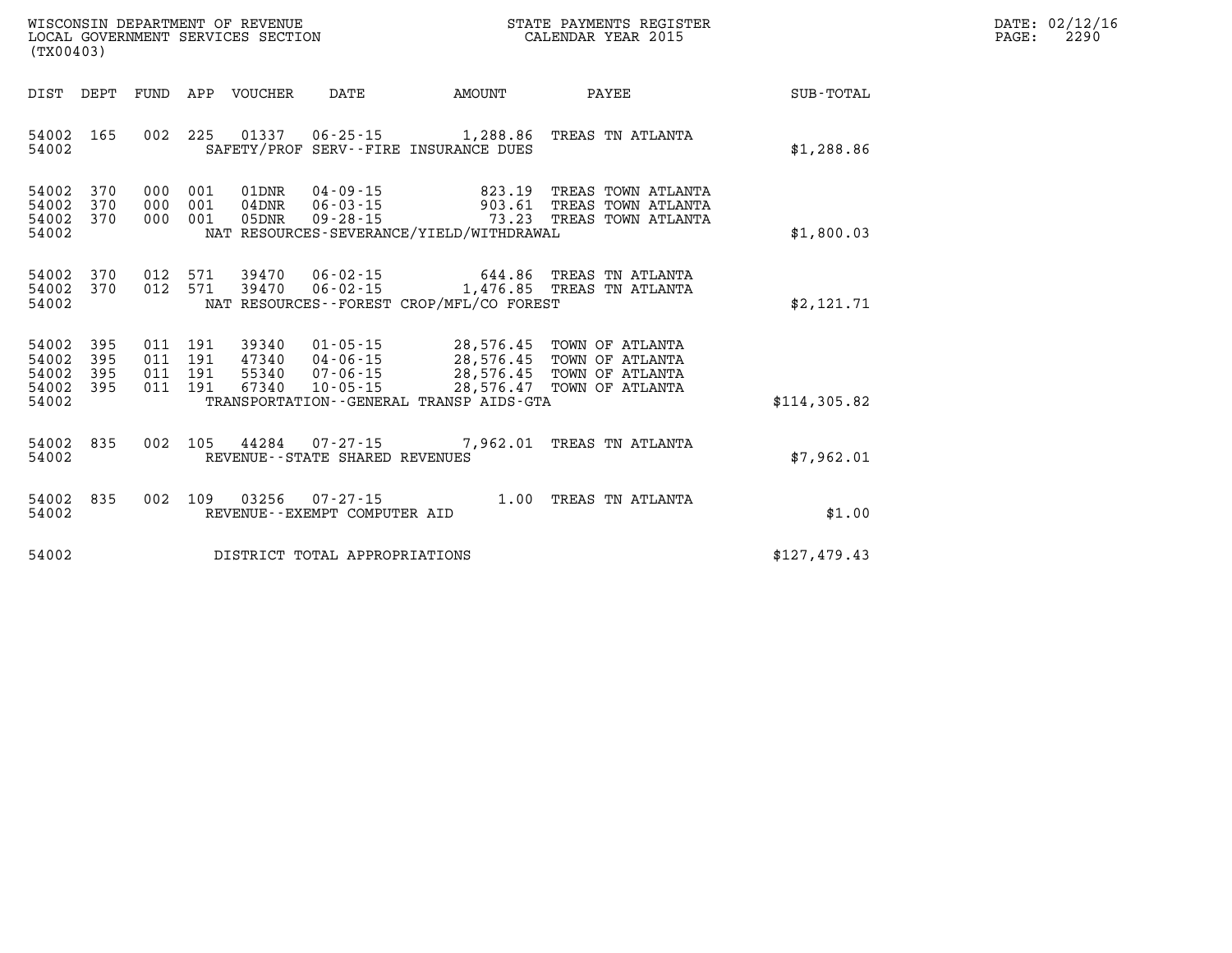| WISCONSIN DEPARTMENT OF REVENUE<br>LOCAL GOVERNMENT SERVICES SECTION CALENDAR YEAR 2015<br>(TX00403) |                                             |  |  |  |                                |                                               |                                                                                                                                                                                         |                                                        | DATE: 02/12/16<br>2291<br>$\mathtt{PAGE:}$ |
|------------------------------------------------------------------------------------------------------|---------------------------------------------|--|--|--|--------------------------------|-----------------------------------------------|-----------------------------------------------------------------------------------------------------------------------------------------------------------------------------------------|--------------------------------------------------------|--------------------------------------------|
|                                                                                                      |                                             |  |  |  |                                |                                               |                                                                                                                                                                                         | DIST DEPT FUND APP VOUCHER DATE AMOUNT PAYEE SUB-TOTAL |                                            |
| 54004                                                                                                |                                             |  |  |  |                                | SAFETY/PROF SERV--FIRE INSURANCE DUES         | 54004 165 002 225 01338 06-25-15 2,412.60 TREAS TN BIG BEND                                                                                                                             | \$2,412.60                                             |                                            |
|                                                                                                      | 54004                                       |  |  |  |                                | NAT RESOURCES--FOREST CROP/MFL/CO FOREST      | 54004 370 012 571 39471 06-02-15 320.27 TREAS TN BIG BEND<br>54004 370 012 571 39471 06-02-15 396.00 TREAS TN BIG BEND                                                                  | \$716.27                                               |                                            |
| 54004                                                                                                | 54004 370                                   |  |  |  |                                | NAT RESOURCES--AIDS IN LIEU OF TAXES          | 012 579 20610 04-03-15 900.68 TREAS TN BIG BEND                                                                                                                                         | \$900.68                                               |                                            |
| 54004 395                                                                                            | 54004 395<br>54004 395 011 191<br>54004 395 |  |  |  |                                | 54004 TRANSPORTATION--GENERAL TRANSP AIDS-GTA | 011 191 39341 01-05-15 23,825.64 TOWN OF BIG BEND<br>011 191 47341 04-06-15<br>011 191 55341 07-06-15<br>011 191 67341 10-05-15<br>011 191 67341 10-05-15<br>23,825.64 TOWN OF BIG BEND | \$95,302.56                                            |                                            |
|                                                                                                      | 54004 395                                   |  |  |  |                                | 54004 TRANSPORTATION--LRIP/TRIP/MSIP GRANTS   | 011 278 54497 07-17-15 9,938.40 TREAS TN BIG BEND                                                                                                                                       | \$9,938.40                                             |                                            |
|                                                                                                      | 54004 835<br>54004                          |  |  |  | REVENUE--STATE SHARED REVENUES |                                               | 002 105 44285 07-27-15 941.98 TREAS TN BIG BEND                                                                                                                                         | \$941.98                                               |                                            |
| 54004                                                                                                |                                             |  |  |  | DISTRICT TOTAL APPROPRIATIONS  |                                               |                                                                                                                                                                                         | \$110, 212.49                                          |                                            |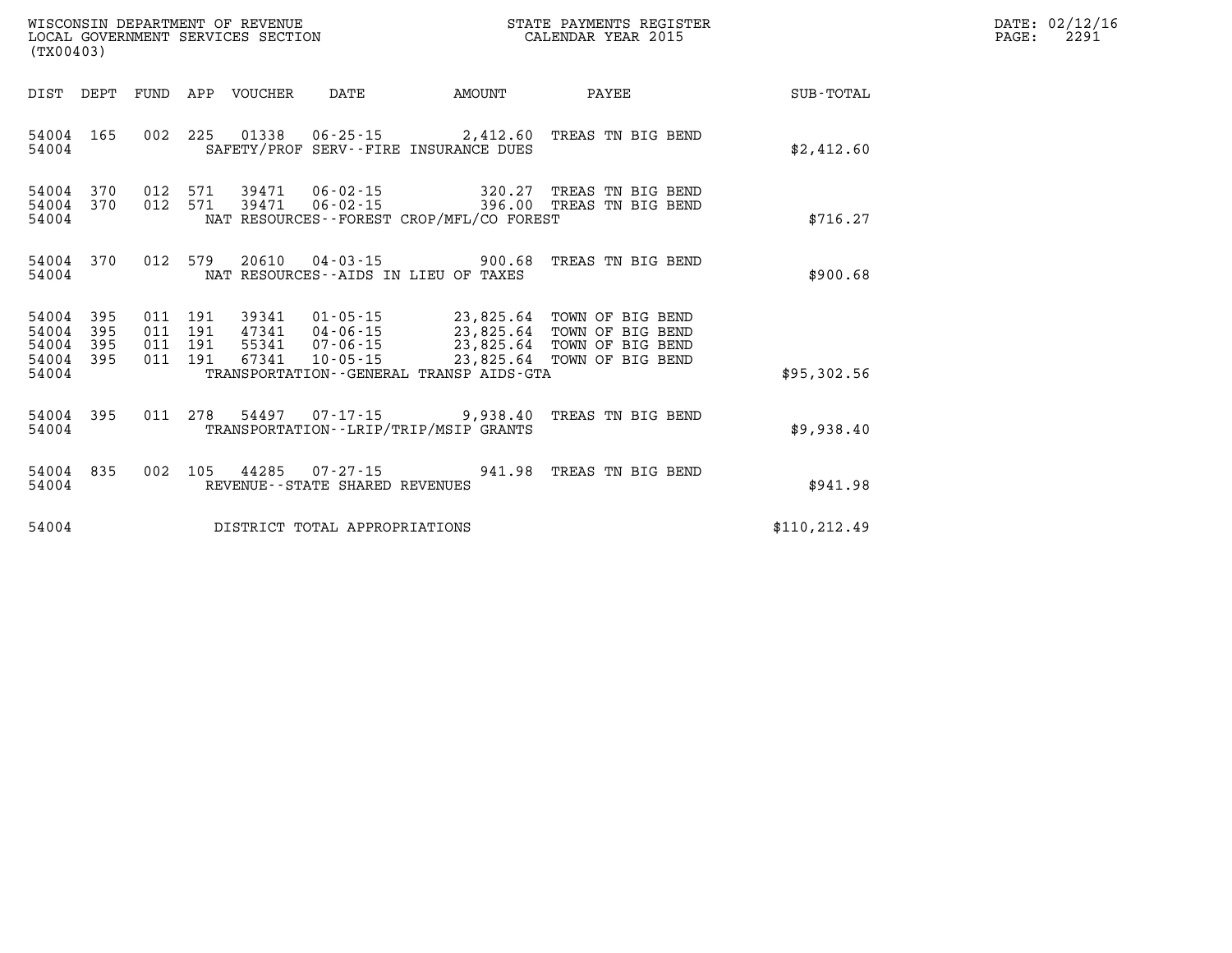| DATE:             | 02/12/16 |
|-------------------|----------|
| $\mathtt{PAGE}$ : | 2292     |

| (TX00403)                                                             |                                                                                                                                                                                                          |                                                                                                                               |                  |
|-----------------------------------------------------------------------|----------------------------------------------------------------------------------------------------------------------------------------------------------------------------------------------------------|-------------------------------------------------------------------------------------------------------------------------------|------------------|
| FUND<br>DIST<br>DEPT                                                  | APP<br>VOUCHER<br>DATE                                                                                                                                                                                   | AMOUNT<br>PAYEE                                                                                                               | <b>SUB-TOTAL</b> |
| 54006<br>165<br>54006                                                 | 002<br>225<br>01339<br>SAFETY/PROF SERV--FIRE INSURANCE DUES                                                                                                                                             | $06 - 25 - 15$<br>266.90<br>TREAS TN BIG FALLS                                                                                | \$266.90         |
| 54006<br>370<br>370<br>54006<br>370<br>54006<br>54006                 | 000<br>001<br>01DNR<br>001<br>000<br>$04$ DNR<br>$06 - 03 - 15$<br>000<br>001<br>05DNR<br>NAT RESOURCES-SEVERANCE/YIELD/WITHDRAWAL                                                                       | 511.84 TREAS TOWN BIG FALLS<br>$04 - 09 - 15$<br>257.91 TREAS TOWN BIG FALLS<br>$09 - 28 - 15$<br>508.97 TREAS TOWN BIG FALLS | \$1,278.72       |
| 54006<br>370<br>54006                                                 | 002<br>503<br>17753<br>$01 - 12 - 15$<br>NAT RESOURCES--AIDS IN LIEU OF TAXES                                                                                                                            | 2,336.95<br>TREAS TN BIG FALLS<br>91.01 TOWN SHARE                                                                            | \$2,336.95       |
| 370<br>54006<br>54006                                                 | 012<br>571<br>39472<br>$06 - 02 - 15$<br>NAT RESOURCES - - FOREST CROP/MFL/CO FOREST                                                                                                                     | 1,972.01 TREAS TN BIG FALLS                                                                                                   | \$1,972.01       |
| 370<br>54006<br>370<br>54006<br>54006                                 | 012<br>579<br>20611<br>04-03-15<br>012<br>579<br>20611<br>NAT RESOURCES -- AIDS IN LIEU OF TAXES                                                                                                         | 586.87<br>TREAS TN BIG FALLS<br>$04 - 03 - 15$<br>913.13<br>TREAS TN BIG FALLS                                                | \$1,500.00       |
| 395<br>54006<br>54006<br>395<br>54006<br>395<br>54006<br>395<br>54006 | 011 191<br>39342<br>$01 - 05 - 15$<br>191<br>011<br>47342<br>$04 - 06 - 15$<br>191<br>55342<br>011<br>$07 - 06 - 15$<br>191<br>67342<br>$10 - 05 - 15$<br>011<br>TRANSPORTATION--GENERAL TRANSP AIDS-GTA | 12,633.97 TOWN OF BIG FALLS<br>12,633.97 TOWN OF BIG FALLS<br>12,633.97 TOWN OF BIG FALLS<br>12,633.99<br>TOWN OF BIG FALLS   | \$50,535.90      |
| 835<br>54006<br>54006                                                 | 002<br>105<br>44286<br>07-27-15<br>REVENUE - - STATE SHARED REVENUES                                                                                                                                     | 4,708.01 TREAS TN BIG FALLS                                                                                                   | \$4,708.01       |
| 54006                                                                 | DISTRICT TOTAL APPROPRIATIONS                                                                                                                                                                            |                                                                                                                               | \$62,598.49      |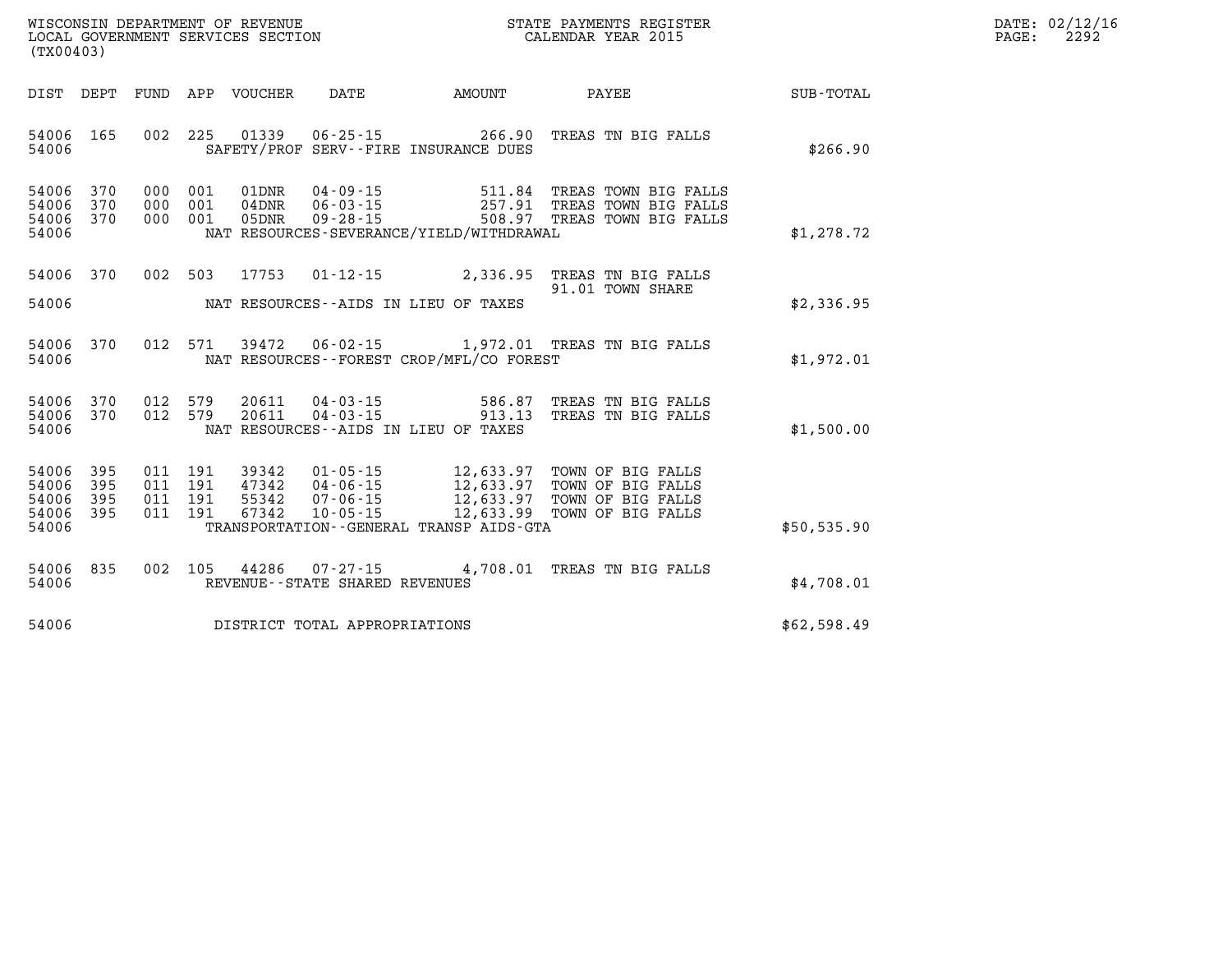| $\mathtt{DATE}$ : | 02/12/16 |
|-------------------|----------|
| PAGE:             | 2293     |

| (TX00403)                        |                          |                          |                          | WISCONSIN DEPARTMENT OF REVENUE<br>LOCAL GOVERNMENT SERVICES SECTION |                                                                | STATE PAYMENTS REGISTER<br>CALENDAR YEAR 2015      |                                                                                              |             |  |
|----------------------------------|--------------------------|--------------------------|--------------------------|----------------------------------------------------------------------|----------------------------------------------------------------|----------------------------------------------------|----------------------------------------------------------------------------------------------|-------------|--|
| DIST                             | DEPT                     | FUND                     | APP                      | VOUCHER                                                              | DATE                                                           | AMOUNT                                             | PAYEE                                                                                        | SUB-TOTAL   |  |
| 54008<br>54008                   | 165                      | 002                      | 225                      | 01340                                                                | $06 - 25 - 15$                                                 | 92.21<br>SAFETY/PROF SERV--FIRE INSURANCE DUES     | TREAS TN CEDAR RAPIDS                                                                        | \$92.21     |  |
| 54008<br>54008                   | 370                      | 000                      | 001                      | 05DNR                                                                |                                                                | NAT RESOURCES-SEVERANCE/YIELD/WITHDRAWAL           | 09-28-15 61.37 TREAS TOWN CEDAR RAPIDS                                                       | \$61.37     |  |
| 54008                            | 370                      | 002                      | 503                      | 18016                                                                | $01 - 30 - 15$                                                 | 455.58                                             | TREAS TN CEDAR RAPIDS<br>0.00 TOWN SHARE                                                     |             |  |
| 54008                            |                          |                          |                          |                                                                      |                                                                | NAT RESOURCES--AIDS IN LIEU OF TAXES               |                                                                                              | \$455.58    |  |
| 54008<br>54008<br>54008          | 370<br>370               | 012<br>012               | 571<br>571               | 39473<br>39473                                                       | $06 - 02 - 15$                                                 | 269.96<br>NAT RESOURCES--FOREST CROP/MFL/CO FOREST | TREAS TN CEDAR RAPIDS<br>06-02-15 2,999.60 TREAS TN CEDAR RAPIDS                             | \$3, 269.56 |  |
| 54008<br>54008                   | 370                      | 012                      | 579                      | 20612                                                                |                                                                | NAT RESOURCES -- AIDS IN LIEU OF TAXES             | 04-03-15 7,446.14 TREAS TN CEDAR RAPIDS                                                      | \$7,446.14  |  |
| 54008<br>54008<br>54008<br>54008 | 395<br>395<br>395<br>395 | 011<br>011<br>011<br>011 | 191<br>191<br>191<br>191 | 39343<br>47343<br>55343<br>67343                                     | $01 - 05 - 15$<br>04-06-15<br>$07 - 06 - 15$<br>$10 - 05 - 15$ | 9,910.00<br>9,910.00<br>9,910.00<br>9,910.03       | TOWN OF CEDAR RAPIDS<br>TOWN OF CEDAR RAPIDS<br>TOWN OF CEDAR RAPIDS<br>TOWN OF CEDAR RAPIDS |             |  |
| 54008                            |                          |                          |                          |                                                                      |                                                                | TRANSPORTATION--GENERAL TRANSP AIDS-GTA            |                                                                                              | \$39,640.03 |  |
| 54008<br>54008                   | 835                      | 002                      | 105                      | 44287                                                                | $07 - 27 - 15$<br>REVENUE - - STATE SHARED REVENUES            | 79.87                                              | TREAS TN CEDAR RAPIDS                                                                        | \$79.87     |  |
| 54008                            |                          |                          |                          |                                                                      | DISTRICT TOTAL APPROPRIATIONS                                  |                                                    |                                                                                              | \$51,044.76 |  |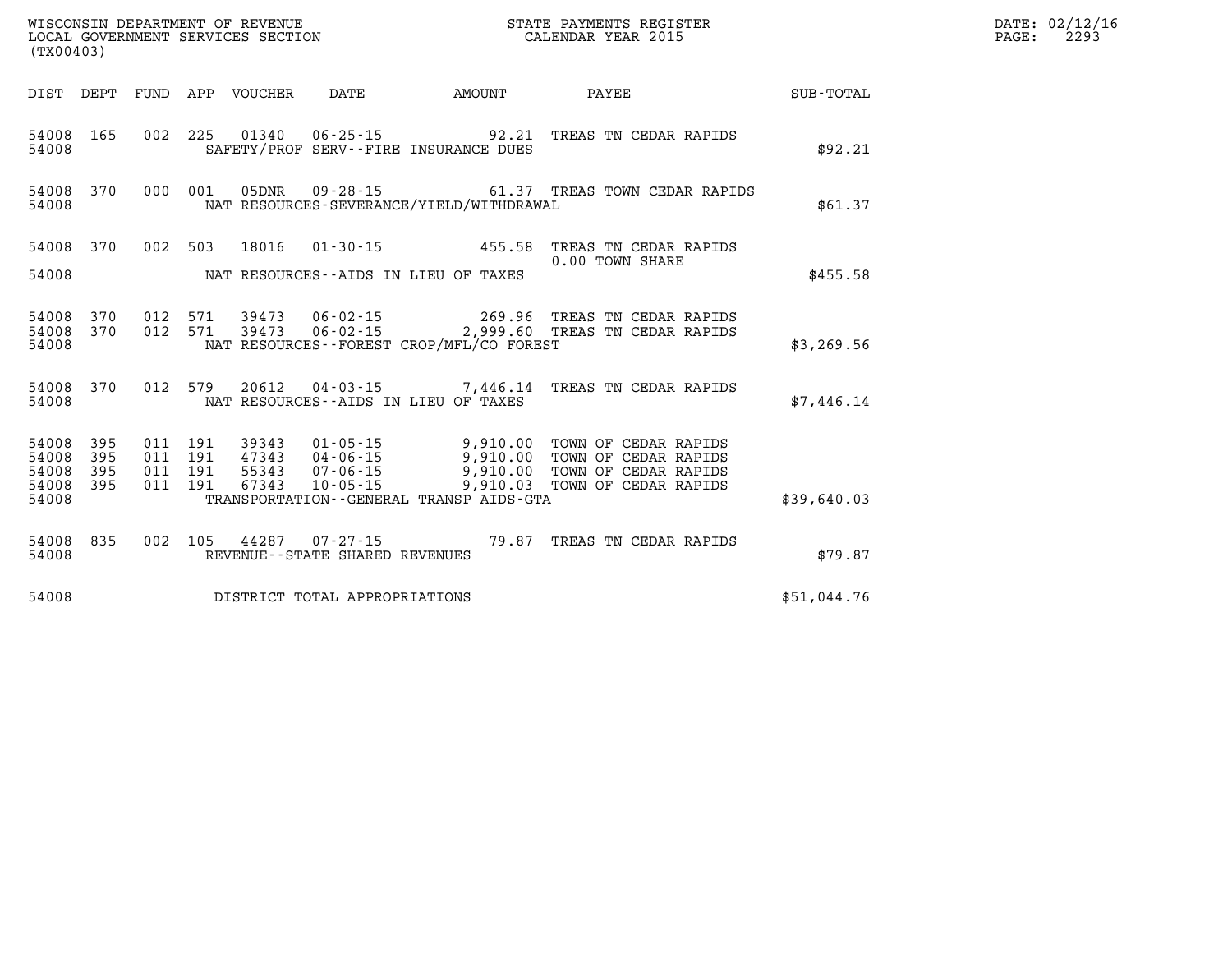| (TX00403)                                 |                          |                          |                          | WISCONSIN DEPARTMENT OF REVENUE<br>LOCAL GOVERNMENT SERVICES SECTION |                                              |                                                      | STATE PAYMENTS REGISTER<br>CALENDAR YEAR 2015 |               |  |  |
|-------------------------------------------|--------------------------|--------------------------|--------------------------|----------------------------------------------------------------------|----------------------------------------------|------------------------------------------------------|-----------------------------------------------|---------------|--|--|
| DIST                                      | DEPT                     | FUND                     | APP                      | VOUCHER                                                              | DATE                                         | AMOUNT                                               | PAYEE                                         | SUB-TOTAL     |  |  |
| 54010<br>54010                            | 165                      | 002                      | 225                      |                                                                      |                                              | SAFETY/PROF SERV--FIRE INSURANCE DUES                | 01341  06-25-15  1,719.47  TREAS TN DEWEY     | \$1,719.47    |  |  |
| 54010<br>54010                            | 370                      | 000                      | 001                      | 05DNR                                                                |                                              | NAT RESOURCES-SEVERANCE/YIELD/WITHDRAWAL             | 09-28-15 1,529.21 TREAS TOWN DEWEY            | \$1,529.21    |  |  |
| 54010<br>54010<br>54010                   | 370<br>370               | 012<br>012               | 571<br>571               |                                                                      |                                              | NAT RESOURCES - - FOREST CROP/MFL/CO FOREST          | TREAS TN DEWEY<br>TREAS TN DEWEY              | \$800.52      |  |  |
| 54010<br>54010                            | 370                      | 074 670                  |                          |                                                                      | NAT RESOURCES - - RU RECYCLING GRANT         |                                                      | 43001  05-29-15  2,821.00 TREAS TN DEWEY      | \$2,821.00    |  |  |
| 54010<br>54010<br>54010<br>54010<br>54010 | 395<br>395<br>395<br>395 | 011<br>011<br>011<br>011 | 191<br>191<br>191<br>191 | 39344<br>47344<br>55344<br>67344                                     | $04 - 06 - 15$<br>07-06-15<br>$10 - 05 - 15$ | 21,926.43<br>TRANSPORTATION--GENERAL TRANSP AIDS-GTA | 21,926.41 TOWN OF DEWEY<br>TOWN OF DEWEY      | \$87,705.66   |  |  |
| 54010<br>54010                            | 835                      | 002                      | 105                      |                                                                      | REVENUE - - STATE SHARED REVENUES            | 44288 07-27-15 7.047.41                              | TREAS TN DEWEY                                | \$7,047.41    |  |  |
| 54010                                     |                          |                          |                          |                                                                      | DISTRICT TOTAL APPROPRIATIONS                |                                                      |                                               | \$101, 623.27 |  |  |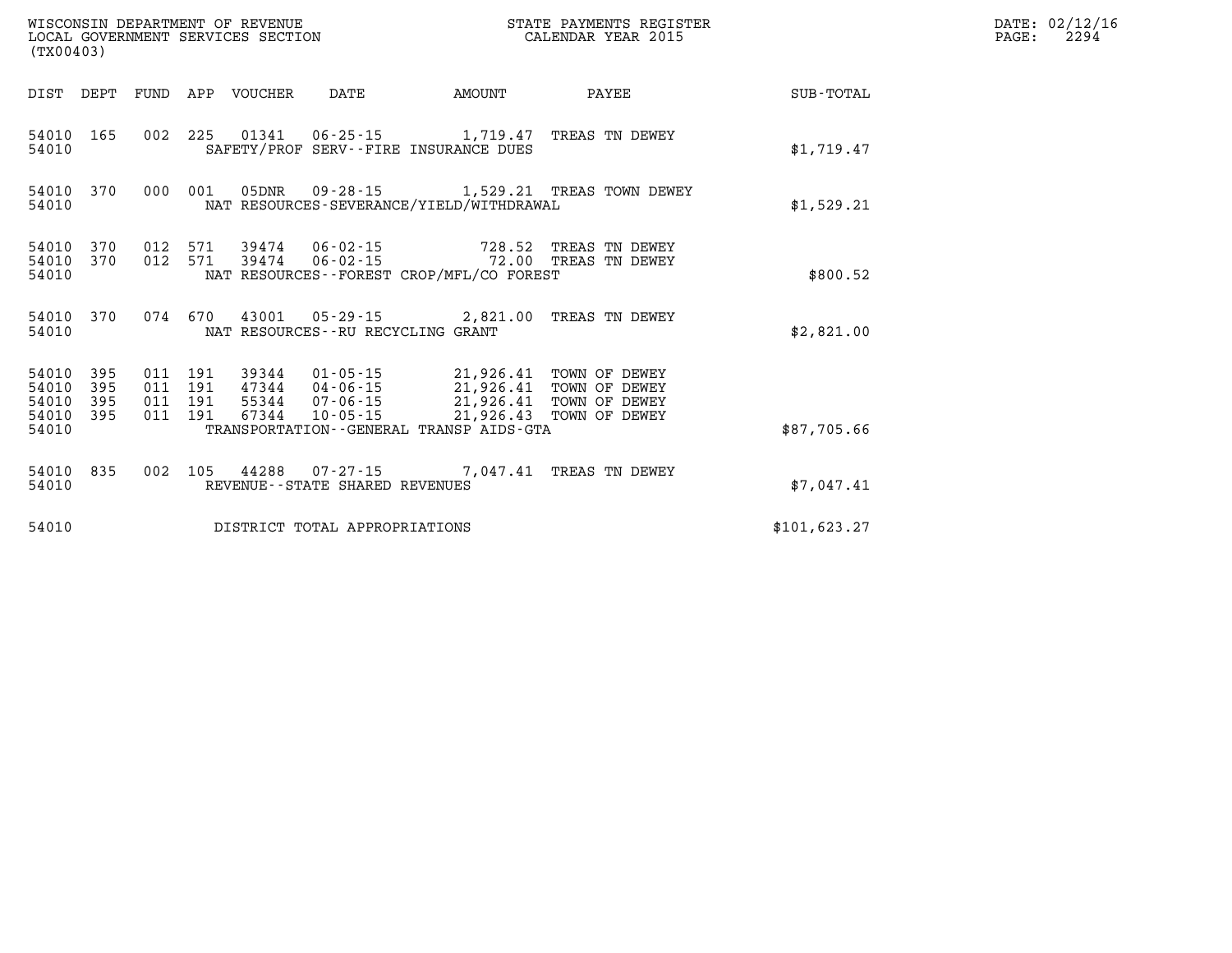| (TX00403)                                 |                          |                          |                          | WISCONSIN DEPARTMENT OF REVENUE<br>LOCAL GOVERNMENT SERVICES SECTION |                                                                              | STATE PAYMENTS REGISTER<br>CALENDAR YEAR 2015                                               |                                                                              |              |  |
|-------------------------------------------|--------------------------|--------------------------|--------------------------|----------------------------------------------------------------------|------------------------------------------------------------------------------|---------------------------------------------------------------------------------------------|------------------------------------------------------------------------------|--------------|--|
| DIST                                      | DEPT                     | FUND                     | APP                      | VOUCHER                                                              | <b>DATE</b>                                                                  | <b>AMOUNT</b>                                                                               | PAYEE                                                                        | SUB-TOTAL    |  |
| 54012<br>54012                            | 165                      | 002                      | 225                      | 01342                                                                |                                                                              | $06 - 25 - 15$ 2,016.28<br>SAFETY/PROF SERV--FIRE INSURANCE DUES                            | TREAS TN FLAMBEAU                                                            | \$2,016.28   |  |
| 54012<br>54012                            | 370                      | 012                      | 571                      | 39475                                                                | $06 - 02 - 15$                                                               | 381.19<br>NAT RESOURCES - - FOREST CROP/MFL/CO FOREST                                       | TREAS TN FLAMBEAU                                                            | \$381.19     |  |
| 54012<br>54012<br>54012<br>54012<br>54012 | 395<br>395<br>395<br>395 | 011<br>011<br>011<br>011 | 191<br>191<br>191<br>191 | 39345<br>47345<br>55345<br>67345                                     | 01-05-15<br>04 - 06 - 15<br>07 - 06 - 15<br>$07 - 06 - 15$<br>$10 - 05 - 15$ | 19,654.26<br>19,654.26<br>19,654.26<br>19,654.29<br>TRANSPORTATION--GENERAL TRANSP AIDS-GTA | TOWN OF FLAMBEAU<br>TOWN OF FLAMBEAU<br>TOWN OF FLAMBEAU<br>TOWN OF FLAMBEAU | \$78,617.07  |  |
| 54012<br>54012                            | 505                      | 002                      | 174                      | 58240                                                                |                                                                              | 04-30-15 15,948.00<br>DOA--TRANSMISSION LINE FEE DISTRIBUTION                               | TREAS TN FLAMBEAU                                                            | \$15,948.00  |  |
| 54012<br>54012                            | 835                      | 002                      | 105                      | 44289                                                                | $07 - 27 - 15$<br>REVENUE - - STATE SHARED REVENUES                          | 6,705.41                                                                                    | TREAS TN FLAMBEAU                                                            | \$6,705.41   |  |
| 54012<br>54012                            | 835                      | 002                      | 109                      | 03257                                                                | $07 - 27 - 15$<br>REVENUE--EXEMPT COMPUTER AID                               | 20.00                                                                                       | TREAS TN FLAMBEAU                                                            | \$20.00      |  |
| 54012<br>54012                            | 835                      | 021                      | 363                      | 35844                                                                | $03 - 23 - 15$<br>REVENUE--LOTTERY CREDIT -                                  | 2,283.27                                                                                    | TREAS TN FLAMBEAU                                                            | \$2, 283.27  |  |
| 54012                                     |                          |                          |                          |                                                                      | DISTRICT TOTAL APPROPRIATIONS                                                |                                                                                             |                                                                              | \$105.971.22 |  |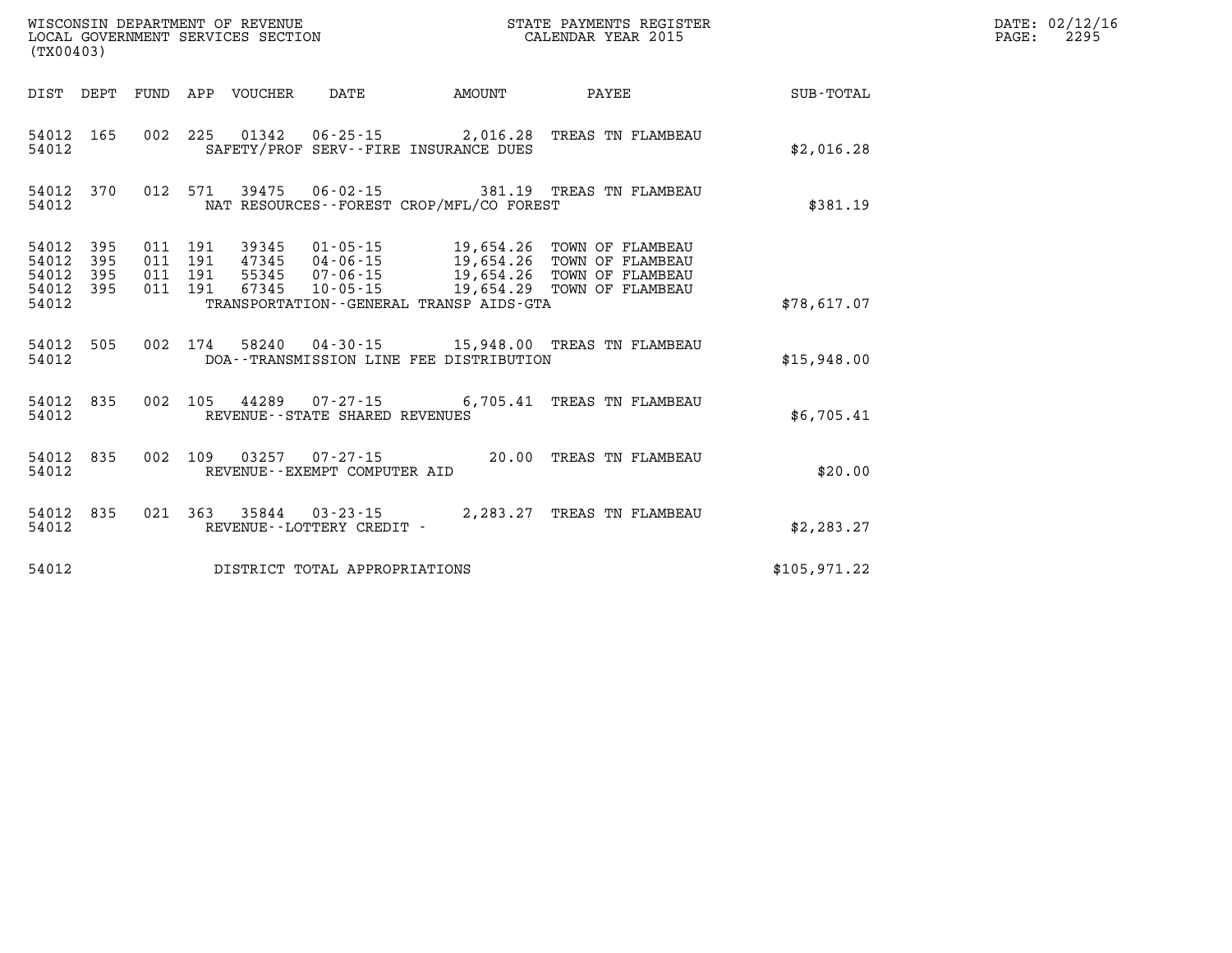| WISCONSIN DEPARTMENT OF REVENUE<br>LOCAL GOVERNMENT SERVICES SECTION<br>CALENDAR YEAR 2015<br>(TX00403) |                                     |       |  |  |                                         |                                                                                                                                                                                                                                                                                    |                                                          |                                                              | DATE: 02/12/16<br>PAGE: 2296 |
|---------------------------------------------------------------------------------------------------------|-------------------------------------|-------|--|--|-----------------------------------------|------------------------------------------------------------------------------------------------------------------------------------------------------------------------------------------------------------------------------------------------------------------------------------|----------------------------------------------------------|--------------------------------------------------------------|------------------------------|
|                                                                                                         |                                     |       |  |  |                                         |                                                                                                                                                                                                                                                                                    |                                                          | DIST DEPT FUND APP VOUCHER DATE AMOUNT PAYEE PAYER SUB-TOTAL |                              |
|                                                                                                         |                                     | 54014 |  |  |                                         | 54014 165 002 225 01343 06-25-15 1,680.02 TREAS TN GRANT<br>SAFETY/PROF SERV--FIRE INSURANCE DUES                                                                                                                                                                                  |                                                          | \$1,680.02                                                   |                              |
|                                                                                                         |                                     |       |  |  |                                         | 54014 NAT RESOURCES-SEVERANCE/YIELD/WITHDRAWAL                                                                                                                                                                                                                                     | 54014 370 000 001 01DNR 04-09-15 768.55 TREAS TOWN GRANT | \$768.55                                                     |                              |
|                                                                                                         |                                     |       |  |  |                                         | 54014 NAT RESOURCES--FOREST CROP/MFL/CO FOREST                                                                                                                                                                                                                                     | 54014 370 012 571 39476 06-02-15 306.04 TREAS TN GRANT   | \$306.04                                                     |                              |
|                                                                                                         |                                     |       |  |  |                                         | $\begin{array}{cccccc} 54014 & 370 & 012 & 579 & 20613 & 04-03-15 & .26 & \text{TREAS TN GRANT} \\ 54014 & 370 & 012 & 579 & 20613 & 04-03-15 & .2.60 & \text{TREAS TN GRANT} \end{array}$<br>54014 NAT RESOURCES--AIDS IN LIEU OF TAXES                                           |                                                          | \$2.86                                                       |                              |
|                                                                                                         | 54014 395<br>54014 395<br>54014 395 |       |  |  |                                         | $\begin{tabular}{cccc} 011 & 191 & 39346 & 01-05-15 & 23,264.13 & TOWN OF GRANT \\ 011 & 191 & 47346 & 04-06-15 & 23,264.13 & TOWN OF GRANT \\ 011 & 191 & 55346 & 07-06-15 & 23,264.13 & TOWN OF GRANT \\ 011 & 191 & 67346 & 10-05-15 & 23,264.13 & TOWN OF GRANT \end{tabular}$ |                                                          |                                                              |                              |
| 54014                                                                                                   | 54014 395                           |       |  |  |                                         | TRANSPORTATION - - GENERAL TRANSP AIDS - GTA                                                                                                                                                                                                                                       |                                                          | \$93,056.52                                                  |                              |
|                                                                                                         |                                     |       |  |  |                                         | 54014 505 002 174 58240 04-30-15 39,969.00 TREAS TN GRANT<br>54014 DOA--TRANSMISSION LINE FEE DISTRIBUTION                                                                                                                                                                         |                                                          | \$39,969.00                                                  |                              |
|                                                                                                         |                                     |       |  |  | 54014 REVENUE - - STATE SHARED REVENUES | 54014 835 002 105 44290 07-27-15 9,638.81 TREAS TN GRANT                                                                                                                                                                                                                           |                                                          | \$9,638.81                                                   |                              |
| 54014                                                                                                   |                                     |       |  |  | REVENUE--EXEMPT COMPUTER AID            |                                                                                                                                                                                                                                                                                    | 54014 835 002 109 03258 07-27-15 15.00 TREAS TN GRANT    | \$15.00                                                      |                              |
|                                                                                                         |                                     |       |  |  | 54014 DISTRICT TOTAL APPROPRIATIONS     |                                                                                                                                                                                                                                                                                    |                                                          | \$145,436.80                                                 |                              |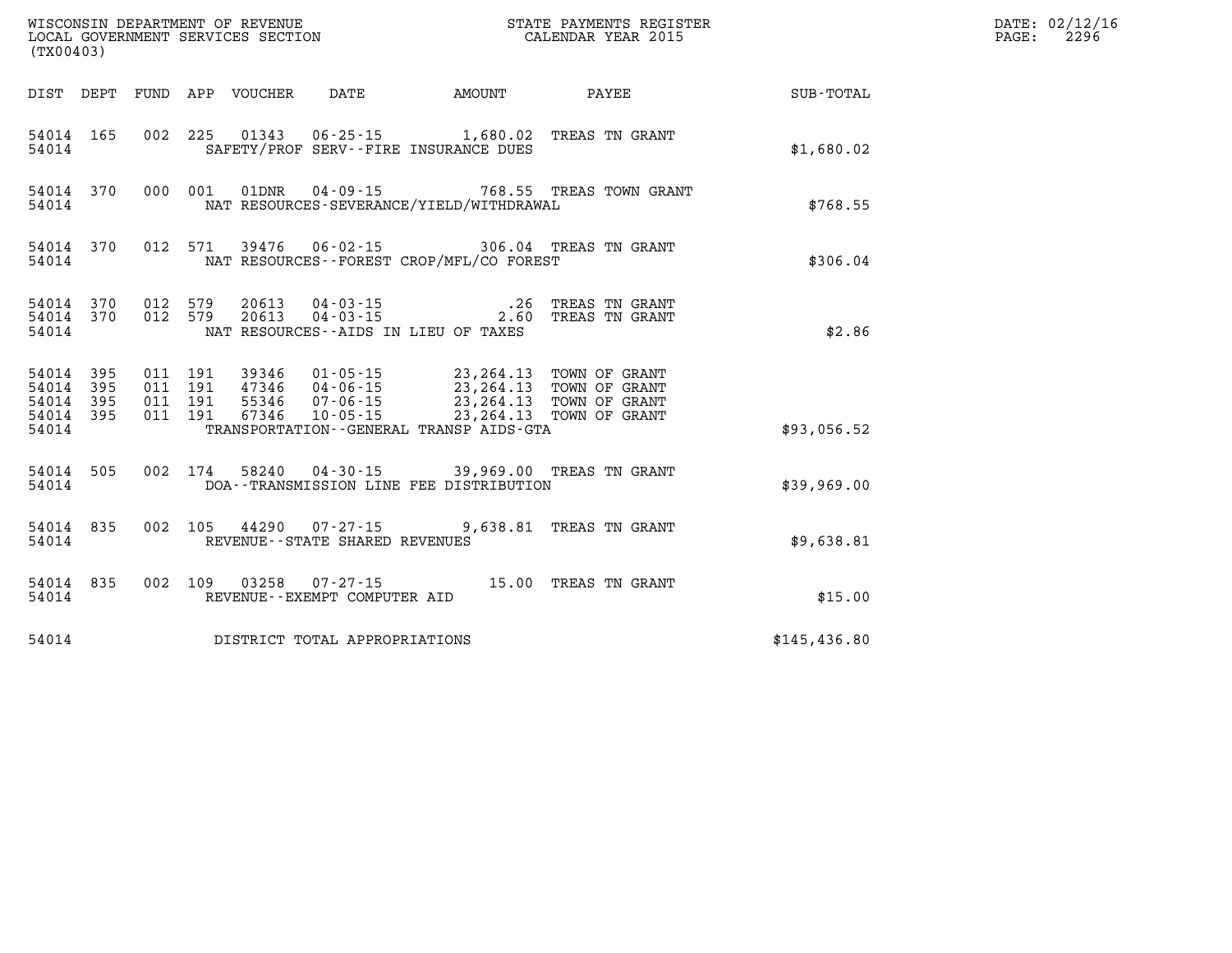| WISCONSIN DEPARTMENT OF REVENUE<br>LOCAL GOVERNMENT SERVICES SECTION<br>(TX00403) |                   |     |                                          |                         |                                      | STATE PAYMENTS REGISTER<br>CALENDAR YEAR 2015                                                                                                   |                              |             | DATE: 02/12/16<br>$\mathtt{PAGE}$ :<br>2297 |
|-----------------------------------------------------------------------------------|-------------------|-----|------------------------------------------|-------------------------|--------------------------------------|-------------------------------------------------------------------------------------------------------------------------------------------------|------------------------------|-------------|---------------------------------------------|
|                                                                                   | DIST DEPT FUND    |     | APP                                      | VOUCHER                 | DATE                                 | AMOUNT                                                                                                                                          | PAYEE                        | SUB-TOTAL   |                                             |
| 54016 165<br>54016                                                                |                   |     | 002 225                                  |                         |                                      | 01344    06-25-15    769.97<br>SAFETY/PROF SERV--FIRE INSURANCE DUES                                                                            | TREAS TN GROW                | \$769.97    |                                             |
| 54016                                                                             | 54016 370         |     | 012 571                                  |                         |                                      | 39477   06-02-15   166.69   TREAS TN GROW<br>NAT RESOURCES--FOREST CROP/MFL/CO FOREST                                                           |                              | \$166.69    |                                             |
| 54016                                                                             | 54016 370         |     | 074 670                                  |                         | NAT RESOURCES - - RU RECYCLING GRANT | 43002  05-29-15  1,360.39  TREAS TN GROW                                                                                                        |                              | \$1,360.39  |                                             |
| 54016 395<br>54016<br>54016<br>54016<br>54016                                     | 395<br>395<br>395 |     | 011 191<br>011 191<br>011 191<br>011 191 | 39347<br>47347<br>67347 | 01-05-15<br>$10 - 05 - 15$           | 18,414.96 TOWN OF GROW<br>04-06-15 18,414.96<br>55347  07-06-15  18,414.96<br>18,414.99 TOWN OF GROW<br>TRANSPORTATION--GENERAL TRANSP AIDS-GTA | TOWN OF GROW<br>TOWN OF GROW | \$73,659.87 |                                             |
| 54016 835<br>54016                                                                |                   | 002 | 105                                      |                         | REVENUE--STATE SHARED REVENUES       | 44291  07-27-15  3,587.59  TREAS TN GROW                                                                                                        |                              | \$3,587.59  |                                             |
| 54016                                                                             |                   |     |                                          |                         | DISTRICT TOTAL APPROPRIATIONS        |                                                                                                                                                 |                              | \$79,544.51 |                                             |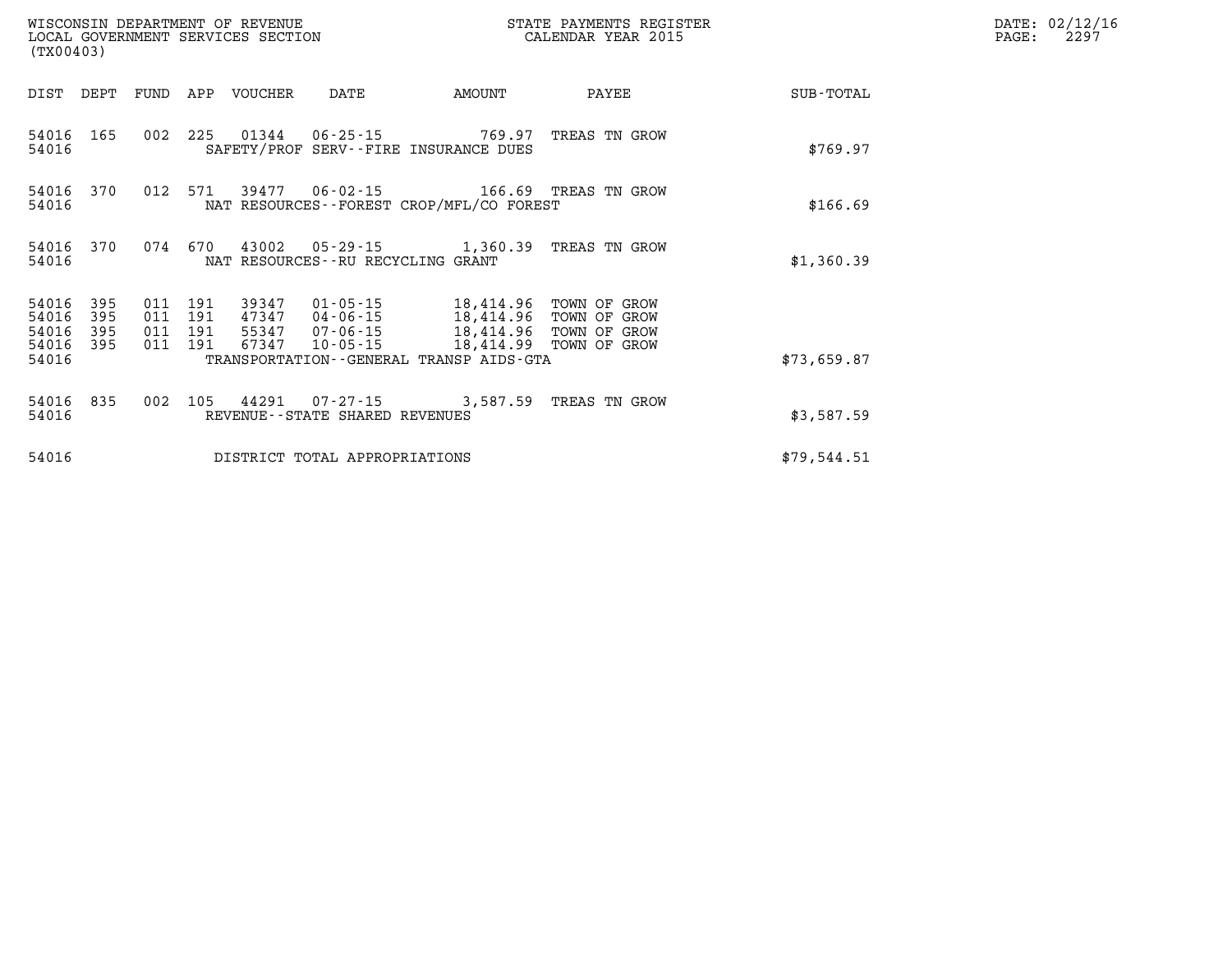| DATE: | 02/12/16 |
|-------|----------|
| PAGE: | 2298     |

| (TX00403)               |                   |                   |                   | WISCONSIN DEPARTMENT OF REVENUE<br>LOCAL GOVERNMENT SERVICES SECTION |                                            | STATE PAYMENTS REGISTER<br>CALENDAR YEAR 2015            |                                                       |             |  |
|-------------------------|-------------------|-------------------|-------------------|----------------------------------------------------------------------|--------------------------------------------|----------------------------------------------------------|-------------------------------------------------------|-------------|--|
| DIST                    | DEPT              | FUND              | APP               | <b>VOUCHER</b>                                                       | DATE                                       | AMOUNT                                                   | PAYEE                                                 | SUB-TOTAL   |  |
| 54018<br>54018          | 165               | 002               | 225               |                                                                      | $01345$ $06 - 25 - 15$                     | 336.83<br>SAFETY/PROF SERV--FIRE INSURANCE DUES          | TREAS TN HAWKINS                                      | \$336.83    |  |
| 54018                   | 370               | 002               | 503               | 17754                                                                | $01 - 12 - 15$                             | 742.51                                                   | TREAS TN HAWKINS<br>74.73 TOWN SHARE                  |             |  |
| 54018                   |                   | \$742.51          |                   |                                                                      |                                            |                                                          |                                                       |             |  |
| 54018<br>54018          | 370               | 012               | 571               | 39478                                                                |                                            | NAT RESOURCES - - FOREST CROP/MFL/CO FOREST              | 06-02-15 3,076.52 TREAS TN HAWKINS                    | \$3,076.52  |  |
| 54018<br>54018<br>54018 | 395<br>395<br>395 | 011<br>011<br>011 | 191<br>191<br>191 | 39348<br>47348<br>55348                                              | 01-05-15<br>04-06-15<br>07-06-15           | 9,206.77<br>9,206.77<br>9,206.77                         | TOWN OF HAWKINS<br>TOWN OF HAWKINS<br>TOWN OF HAWKINS |             |  |
| 54018<br>54018          | 395               | 011               | 191               | 67348                                                                | $10 - 05 - 15$                             | 9,206.79<br>TRANSPORTATION - - GENERAL TRANSP AIDS - GTA | TOWN OF HAWKINS                                       | \$36,827.10 |  |
| 54018<br>54018          | 835               | 002               | 105               | 44292                                                                | 07-27-15<br>REVENUE--STATE SHARED REVENUES | 2,873.97                                                 | TREAS TN HAWKINS                                      | \$2,873.97  |  |
| 54018                   |                   |                   |                   |                                                                      | DISTRICT TOTAL APPROPRIATIONS              |                                                          |                                                       | \$43,856.93 |  |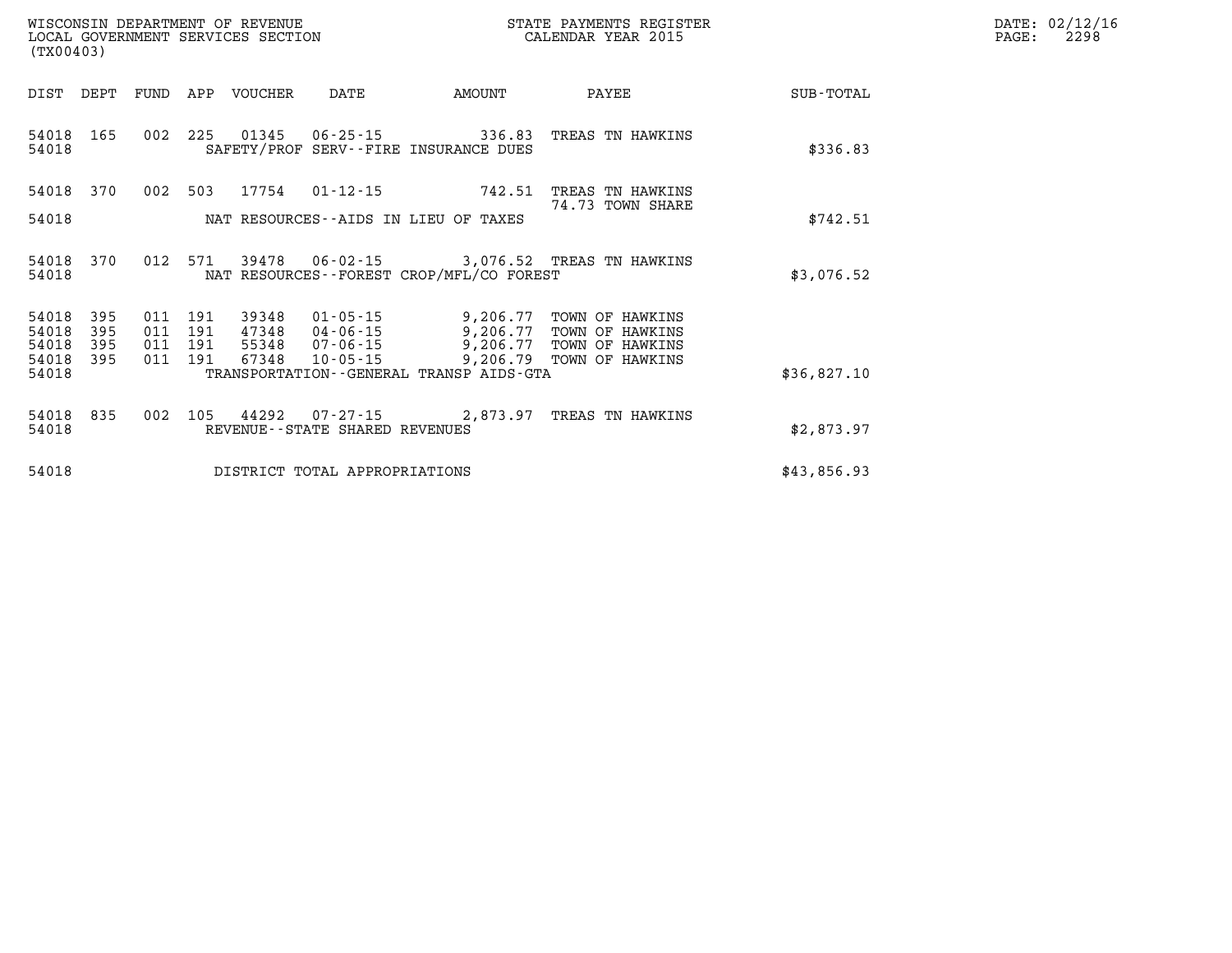| (TX00403)                                                             | WISCONSIN DEPARTMENT OF REVENUE<br>STATE PAYMENTS REGISTER<br>LOCAL GOVERNMENT SERVICES SECTION<br>CALENDAR YEAR 2015 |  |                                |                                            |                                                                                                                                                                                                      |             | DATE: 02/12/16<br>$\mathtt{PAGE}$ :<br>2299 |
|-----------------------------------------------------------------------|-----------------------------------------------------------------------------------------------------------------------|--|--------------------------------|--------------------------------------------|------------------------------------------------------------------------------------------------------------------------------------------------------------------------------------------------------|-------------|---------------------------------------------|
| DIST DEPT FUND APP VOUCHER DATE                                       |                                                                                                                       |  |                                | AMOUNT                                     | PAYEE                                                                                                                                                                                                | SUB-TOTAL   |                                             |
| 54020                                                                 |                                                                                                                       |  |                                | SAFETY/PROF SERV--FIRE INSURANCE DUES      | 54020 165 002 225 01346 06-25-15 410.41 TREAS TN HUBBARD                                                                                                                                             | \$410.41    |                                             |
| 54020<br>370<br>54020<br>54020                                        | 370 000 001<br>000 001                                                                                                |  |                                | NAT RESOURCES-SEVERANCE/YIELD/WITHDRAWAL   | 05DNR  09-28-15  891.32 TREAS TOWN HUBBARD                                                                                                                                                           | \$3,583.96  |                                             |
| 54020<br>54020<br>370<br>54020                                        |                                                                                                                       |  |                                | NAT RESOURCES -- FOREST CROP/MFL/CO FOREST | 370 012 571 39479 06-02-15 1,288.46 TREAS TN HUBBARD<br>012 571 39479 06-02-15 2,563.55 TREAS TN HUBBARD                                                                                             | \$3,852.01  |                                             |
| 54020<br>395<br>54020<br>395<br>54020<br>395<br>54020<br>395<br>54020 | 011 191<br>011 191<br>011 191<br>011 191                                                                              |  |                                | TRANSPORTATION--GENERAL TRANSP AIDS-GTA    | 39349   01-05-15   13,575.33   TOWN OF HUBBARD<br>47349   04-06-15   13,575.33   TOWN OF HUBBARD<br>55349   07-06-15   13,575.33   TOWN OF HUBBARD<br>67349   10-05-15   13,575.33   TOWN OF HUBBARD | \$54,301.32 |                                             |
| 54020 505<br>54020                                                    |                                                                                                                       |  |                                | DOA--TRANSMISSION LINE FEE DISTRIBUTION    | 002 174 58240 04-30-15 11,921.00 TREAS TN HUBBARD                                                                                                                                                    | \$11,921.00 |                                             |
| 54020<br>835<br>54020                                                 |                                                                                                                       |  | REVENUE--STATE SHARED REVENUES |                                            | 002 105 44293 07-27-15 1,989.42 TREAS TN HUBBARD                                                                                                                                                     | \$1,989.42  |                                             |
| 54020                                                                 |                                                                                                                       |  | DISTRICT TOTAL APPROPRIATIONS  |                                            |                                                                                                                                                                                                      | \$76,058.12 |                                             |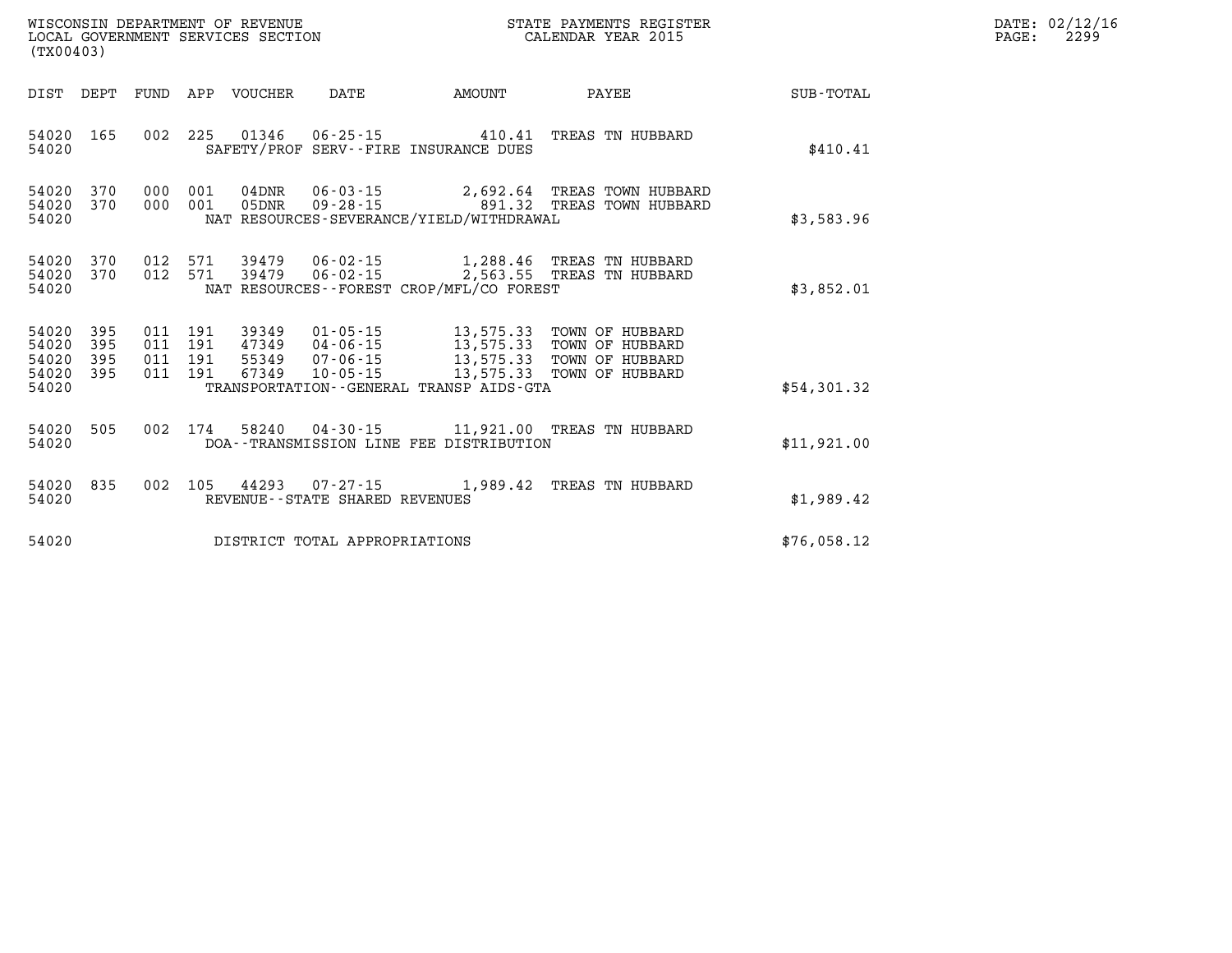| (TX00403)                                 |                          |     |                                          | WISCONSIN DEPARTMENT OF REVENUE | WISCONSIN DEPARTMENT OF REVENUE<br>LOCAL GOVERNMENT SERVICES SECTION |                                                                    | STATE PAYMENTS REGISTER<br>CALENDAR YEAR 2015                                                                                                                                            |             | DATE: 02/12/16<br>2300<br>PAGE: |
|-------------------------------------------|--------------------------|-----|------------------------------------------|---------------------------------|----------------------------------------------------------------------|--------------------------------------------------------------------|------------------------------------------------------------------------------------------------------------------------------------------------------------------------------------------|-------------|---------------------------------|
| DIST DEPT                                 |                          |     |                                          | FUND APP VOUCHER                | DATE                                                                 | <b>AMOUNT</b>                                                      | PAYEE                                                                                                                                                                                    | SUB-TOTAL   |                                 |
| 54022 165<br>54022                        |                          | 002 |                                          |                                 |                                                                      | 225 01347 06-25-15 398.00<br>SAFETY/PROF SERV--FIRE INSURANCE DUES | TREAS TN LAWRENCE                                                                                                                                                                        | \$398.00    |                                 |
| 54022                                     | 54022 370                |     |                                          |                                 |                                                                      | NAT RESOURCES--FOREST CROP/MFL/CO FOREST                           | 012 571 39480 06-02-15 2,103.58 TREAS TN LAWRENCE                                                                                                                                        | \$2,103.58  |                                 |
| 54022                                     | 54022 370                |     |                                          |                                 |                                                                      | NAT RESOURCES -- AIDS IN LIEU OF TAXES                             | 012 579 20614 04-03-15 45.00 TREAS TN LAWRENCE                                                                                                                                           | \$45.00     |                                 |
| 54022<br>54022<br>54022<br>54022<br>54022 | 395<br>395<br>395<br>395 |     | 011 191<br>011 191<br>011 191<br>011 191 |                                 |                                                                      | TRANSPORTATION--GENERAL TRANSP AIDS-GTA                            | 39350  01-05-15  12,372.38 TOWN OF LAWRENCE<br>47350  04-06-15  12,372.38 TOWN OF LAWRENCE<br>55350  07-06-15  12,372.38 TOWN OF LAWRENCE<br>67350  10-05-15  12,372.41 TOWN OF LAWRENCE | \$49,489.55 |                                 |
| 54022 835<br>54022                        |                          |     |                                          |                                 | REVENUE--STATE SHARED REVENUES                                       |                                                                    | 002 105 44294 07-27-15 3,734.42 TREAS TN LAWRENCE                                                                                                                                        | \$3,734.42  |                                 |
| 54022                                     |                          |     |                                          |                                 | DISTRICT TOTAL APPROPRIATIONS                                        |                                                                    |                                                                                                                                                                                          | \$55,770.55 |                                 |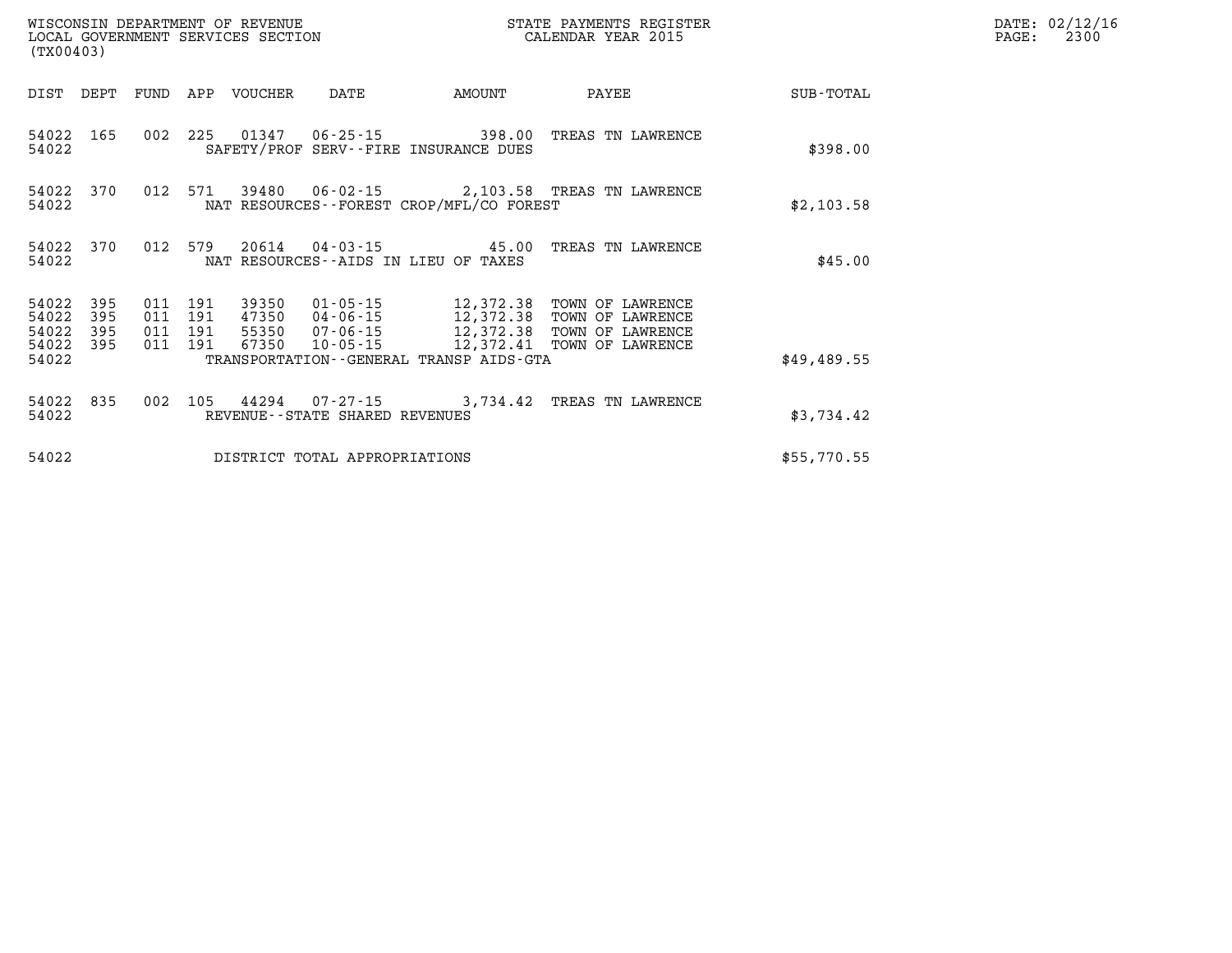| (TX00403)                                 |                          |                          |                          | WISCONSIN DEPARTMENT OF REVENUE<br>LOCAL GOVERNMENT SERVICES SECTION |                                |                                                                                                 | STATE PAYMENTS REGISTER<br>CALENDAR YEAR 2015                                                            |               |
|-------------------------------------------|--------------------------|--------------------------|--------------------------|----------------------------------------------------------------------|--------------------------------|-------------------------------------------------------------------------------------------------|----------------------------------------------------------------------------------------------------------|---------------|
| DIST                                      | DEPT                     | FUND                     | APP                      | VOUCHER                                                              | DATE                           | AMOUNT                                                                                          | PAYEE                                                                                                    | SUB-TOTAL     |
| 54024<br>54024                            | 165                      | 002                      | 225                      |                                                                      |                                | 01348  06-25-15  1,019.36<br>SAFETY/PROF SERV--FIRE INSURANCE DUES                              | TREAS TN MARSHALL                                                                                        | \$1,019.36    |
| 54024<br>54024                            | 370                      | 012                      | 571                      | 39481                                                                |                                | NAT RESOURCES - - FOREST CROP/MFL/CO FOREST                                                     | 06-02-15 108.20 TREAS TN MARSHALL                                                                        | \$108.20      |
| 54024<br>54024<br>54024<br>54024<br>54024 | 395<br>395<br>395<br>395 | 011<br>011<br>011<br>011 | 191<br>191<br>191<br>191 | 55351 07-06-15<br>67351                                              | $10 - 05 - 15$                 | 47351  04-06-15  21,953.94<br>21,953.94<br>21,953.94<br>TRANSPORTATION--GENERAL TRANSP AIDS-GTA | 39351  01-05-15  21,953.94  TOWN OF MARSHALL<br>TOWN OF MARSHALL<br>TOWN OF MARSHALL<br>TOWN OF MARSHALL | \$87,815.76   |
| 54024<br>54024                            | 395                      | 011                      | 278                      |                                                                      |                                | TRANSPORTATION - - LRIP/TRIP/MSIP GRANTS                                                        | 52884 07-06-15 20,913.51 TREAS TN MARSHALL                                                               | \$20,913.51   |
| 54024<br>54024                            | 505                      | 002                      | 174                      |                                                                      |                                | DOA--TRANSMISSION LINE FEE DISTRIBUTION                                                         | 58240  04-30-15  37,832.00  TREAS TN MARSHALL                                                            | \$37,832.00   |
| 54024<br>54024                            | 835                      | 002                      | 105                      |                                                                      | REVENUE--STATE SHARED REVENUES |                                                                                                 | 44295 07-27-15 10,569.14 TREAS TN MARSHALL                                                               | \$10,569.14   |
| 54024                                     |                          |                          |                          |                                                                      | DISTRICT TOTAL APPROPRIATIONS  |                                                                                                 |                                                                                                          | \$158, 257.97 |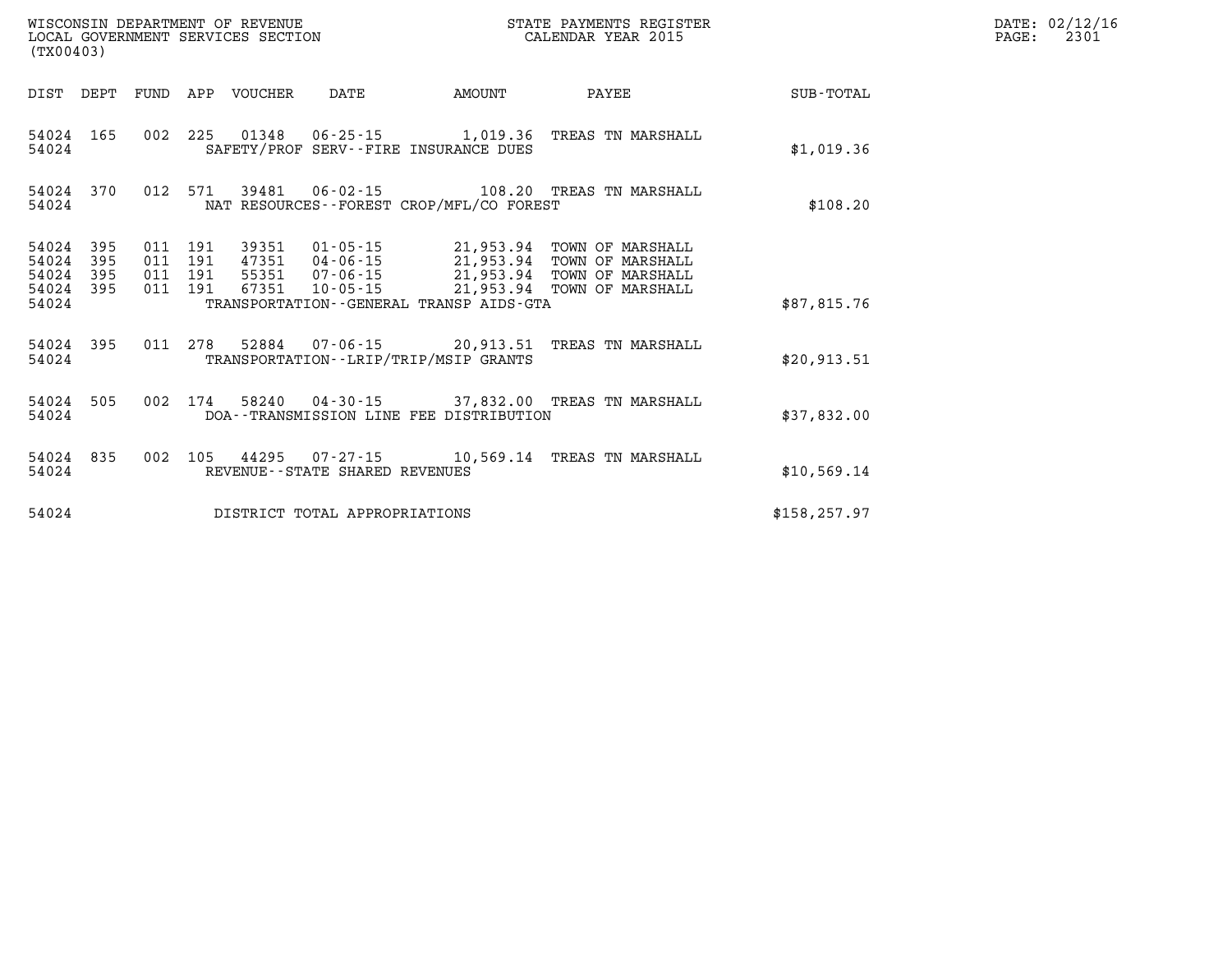| (TX00403)                                 |                          |         |         |                                 |                                   |                                                                                                                                                                                                                                            |              | DATE: 02/12/16<br>PAGE: 2302 |
|-------------------------------------------|--------------------------|---------|---------|---------------------------------|-----------------------------------|--------------------------------------------------------------------------------------------------------------------------------------------------------------------------------------------------------------------------------------------|--------------|------------------------------|
|                                           |                          |         |         | DIST DEPT FUND APP VOUCHER DATE |                                   | AMOUNT PAYEE                                                                                                                                                                                                                               | SUB-TOTAL    |                              |
| 54026 165<br>54026                        |                          |         |         |                                 |                                   | 002 225 01349 06-25-15 501.90 TREAS TN MURRY<br>SAFETY/PROF SERV--FIRE INSURANCE DUES                                                                                                                                                      | \$501.90     |                              |
| 54026                                     |                          |         |         |                                 |                                   | 54026    370     012    571      39482     06-02-15                1,026.23   TREAS  TN  MURRY<br>54026    370     012   571     39482     06-02-15                5,690.88   TREAS  TN  MURRY<br>NAT RESOURCES--FOREST CROP/MFL/CO FOREST | \$6,717.11   |                              |
| 54026<br>54026                            | 370                      | 012 579 |         |                                 |                                   | 54026 370 012 579 20615 04-03-15 9.52 TREAS TN MURRY<br>20615  04-03-15  113.95  TREAS TN MURRY<br>NAT RESOURCES -- AIDS IN LIEU OF TAXES                                                                                                  | \$123.47     |                              |
| 54026<br>54026<br>54026<br>54026<br>54026 | 395<br>395<br>395<br>395 |         | 011 191 |                                 |                                   | 011 191 39352 01-05-15 20,990.56 TOWN OF MURRY<br>011 191 47352 04-06-15 20,990.56 TOWN OF MURRY<br>011 191 55352 07-06-15 20,990.56 TOWN OF MURRY<br>67352  10-05-15  20,990.58  TOWN OF MURRY<br>TRANSPORTATION--GENERAL TRANSP AIDS-GTA | \$83,962.26  |                              |
| 54026 505<br>54026                        |                          |         |         |                                 |                                   | 002 174 58240 04-30-15 24,365.00 TREAS TN MURRY<br>DOA--TRANSMISSION LINE FEE DISTRIBUTION                                                                                                                                                 | \$24,365.00  |                              |
| 54026 835<br>54026                        |                          |         |         |                                 | REVENUE - - STATE SHARED REVENUES | 002 105 44296 07-27-15 1,557.99 TREAS TN MURRY                                                                                                                                                                                             | \$1,557.99   |                              |
| 54026 835<br>54026                        |                          |         |         |                                 | REVENUE--EXEMPT COMPUTER AID      | 002 109 03259 07-27-15 1.00 TREAS TN MURRY                                                                                                                                                                                                 | \$1.00       |                              |
| 54026                                     |                          |         |         |                                 | DISTRICT TOTAL APPROPRIATIONS     |                                                                                                                                                                                                                                            | \$117,228.73 |                              |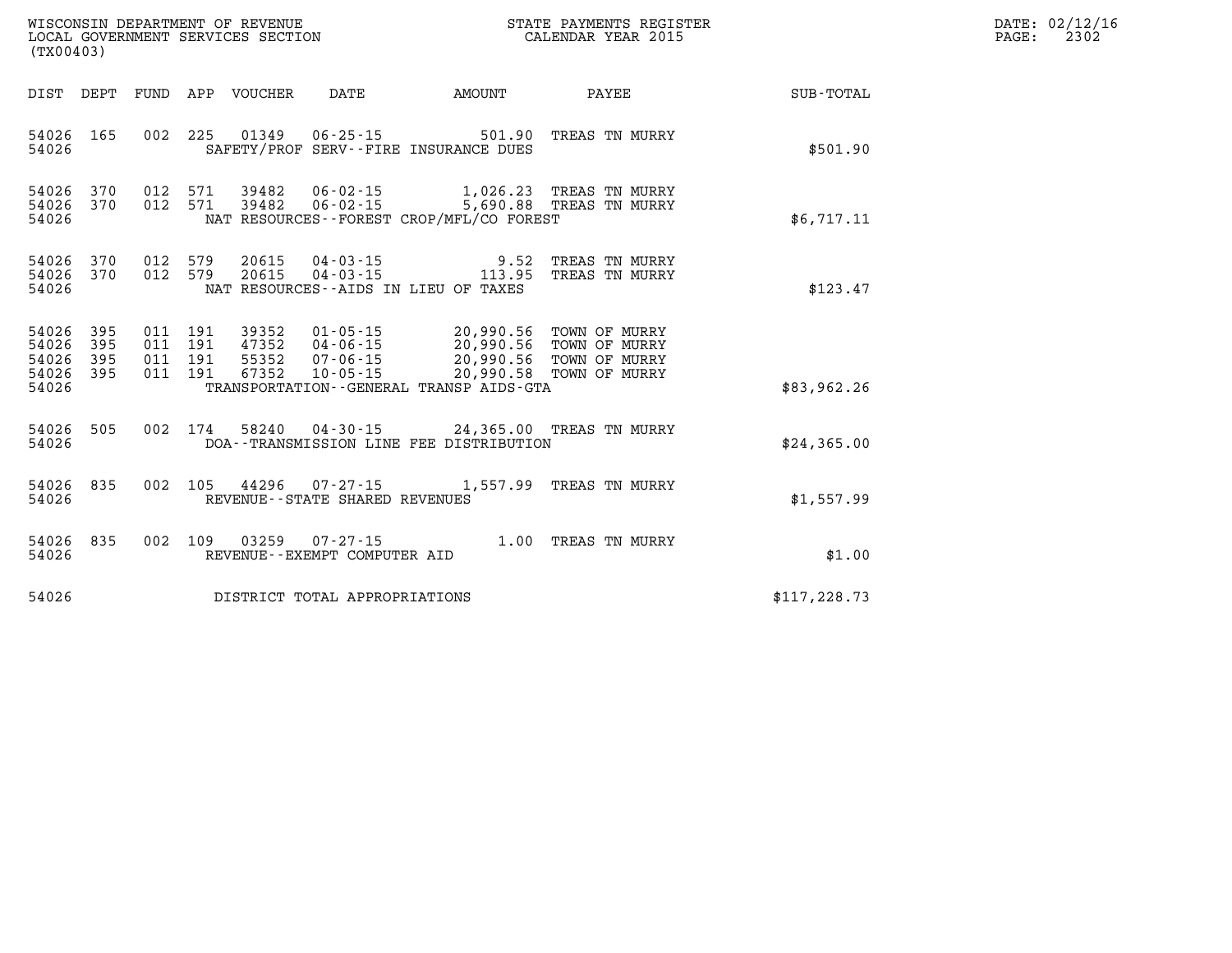|                                  | WISCONSIN DEPARTMENT OF REVENUE<br>LOCAL GOVERNMENT SERVICES SECTION<br>(TX00403) |                                  |            |                | STATE PAYMENTS REGISTER<br>CALENDAR YEAR 2015 |                                                                | DATE: 02/12/16<br>PAGE:<br>2303                                                                                                            |             |  |
|----------------------------------|-----------------------------------------------------------------------------------|----------------------------------|------------|----------------|-----------------------------------------------|----------------------------------------------------------------|--------------------------------------------------------------------------------------------------------------------------------------------|-------------|--|
| DIST                             | DEPT FUND                                                                         |                                  | APP        | VOUCHER        | DATE                                          | AMOUNT                                                         | PAYEE                                                                                                                                      | SUB-TOTAL   |  |
| 54028 165<br>54028               |                                                                                   | 002                              | 225        | 01350          |                                               | $06 - 25 - 15$ 396.91<br>SAFETY/PROF SERV--FIRE INSURANCE DUES | TREAS TN RICHLAND                                                                                                                          | \$396.91    |  |
| 54028 370<br>54028               |                                                                                   | 012 571                          |            | 39483          |                                               | NAT RESOURCES--FOREST CROP/MFL/CO FOREST                       | 06-02-15 432.18 TREAS TN RICHLAND                                                                                                          | \$432.18    |  |
| 54028<br>54028<br>54028<br>54028 | 395<br>395<br>395<br>395                                                          | 011<br>011 191<br>011 191<br>011 | 191<br>191 | 39353<br>67353 | 01-05-15<br>10-05-15                          | 13,320.28<br>13,320.28                                         | TOWN OF RICHLAND<br>47353   04-06-15   13,320.28   TOWN OF RICHLAND<br>55353   07-06-15   13,320.28   TOWN OF RICHLAND<br>TOWN OF RICHLAND |             |  |
| 54028                            |                                                                                   |                                  |            |                |                                               | TRANSPORTATION - - GENERAL TRANSP AIDS - GTA                   |                                                                                                                                            | \$53,281.12 |  |
| 54028 835<br>54028               |                                                                                   | 002                              | 105        | 44297          | REVENUE--STATE SHARED REVENUES                |                                                                | 07-27-15 3,631.41 TREAS TN RICHLAND                                                                                                        | \$3,631.41  |  |
| 54028                            |                                                                                   |                                  |            |                | DISTRICT TOTAL APPROPRIATIONS                 |                                                                |                                                                                                                                            | \$57,741.62 |  |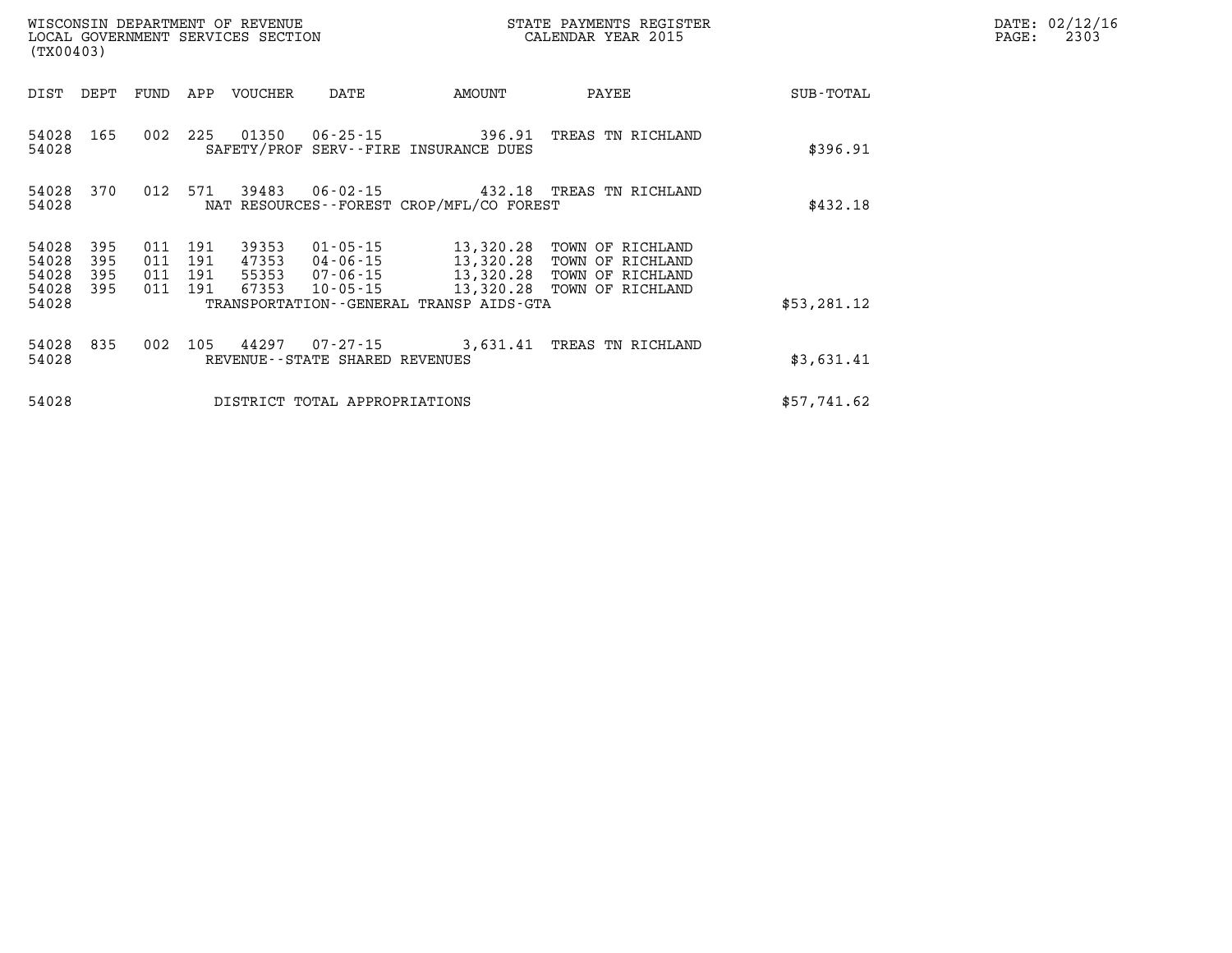| WISCONSIN DEPARTMENT OF REVENUE<br>LOCAL GOVERNMENT SERVICES SECTION<br>(TX00403) | STATE PAYMENTS REGISTER<br>CALENDAR YEAR 2015 | DATE: 02/12/16<br>2304<br>$\mathtt{PAGE:}$ |
|-----------------------------------------------------------------------------------|-----------------------------------------------|--------------------------------------------|
|                                                                                   |                                               |                                            |

| (TX00403)                                                             |                          |                                                                                                                                                                           |                                     |                                                                        |                  |
|-----------------------------------------------------------------------|--------------------------|---------------------------------------------------------------------------------------------------------------------------------------------------------------------------|-------------------------------------|------------------------------------------------------------------------|------------------|
| DEPT<br>DIST                                                          | <b>FUND</b>              | APP<br>VOUCHER<br>DATE                                                                                                                                                    | AMOUNT                              | PAYEE                                                                  | <b>SUB-TOTAL</b> |
| 54030<br>165<br>54030                                                 | 002                      | 225<br>01351<br>06-25-15 2,846.28 TREAS TN RUSK<br>SAFETY/PROF SERV--FIRE INSURANCE DUES                                                                                  |                                     |                                                                        | \$2,846.28       |
| 54030<br>370<br>370<br>54030<br>54030                                 | 000<br>000               | 001<br>01DNR<br>04-09-15<br>001<br>$04\,\mathrm{DNR}$<br>NAT RESOURCES-SEVERANCE/YIELD/WITHDRAWAL                                                                         | 365.21                              | TREAS TOWN RUSK<br>06-03-15 1,276.91 TREAS TOWN RUSK                   | \$1,642.12       |
| 54030<br>370<br>54030                                                 | 012                      | 571<br>39484  06-02-15  602.80  TREAS  TN RUSK<br>NAT RESOURCES - - FOREST CROP/MFL/CO FOREST                                                                             |                                     |                                                                        | \$602.80         |
| 54030<br>370<br>54030<br>370<br>54030<br>370<br>54030                 | 012<br>012<br>012        | 579<br>20616<br>$04 - 03 - 15$ 120.11<br>579<br>$04 - 03 - 15$ 35.20<br>20616<br>579<br>20616<br>$04 - 03 - 15$<br>NAT RESOURCES -- AIDS IN LIEU OF TAXES                 | 207.81                              | TREAS TN RUSK<br>TREAS TN RUSK<br>TREAS TN RUSK                        | \$363.12         |
| 395<br>54030<br>54030                                                 | 011                      | 174<br>46050 04-27-15 2,362.07<br>TRANSPORTATION -- FLOOD DAMAGE AID                                                                                                      |                                     | TREAS TN RUSK                                                          | \$2,362.07       |
| 54030<br>395<br>54030<br>395<br>54030<br>395<br>395<br>54030<br>54030 | 011<br>011<br>011<br>011 | 191<br>39354<br>$01 - 05 - 15$<br>191<br>47354<br>04-06-15<br>191<br>55354<br>$07 - 06 - 15$<br>191<br>67354<br>$10 - 05 - 15$<br>TRANSPORTATION--GENERAL TRANSP AIDS-GTA | 21,777.78<br>21,777.78<br>21,777.78 | 21,777.78 TOWN OF RUSK<br>TOWN OF RUSK<br>TOWN OF RUSK<br>TOWN OF RUSK | \$87,111.12      |
| 835<br>54030<br>54030                                                 | 002                      | 105<br>44298<br>$07 - 27 - 15$<br>REVENUE - - STATE SHARED REVENUES                                                                                                       | 936.71                              | TREAS TN RUSK                                                          | \$936.71         |
| 54030                                                                 |                          | DISTRICT TOTAL APPROPRIATIONS                                                                                                                                             |                                     |                                                                        | \$95,864.22      |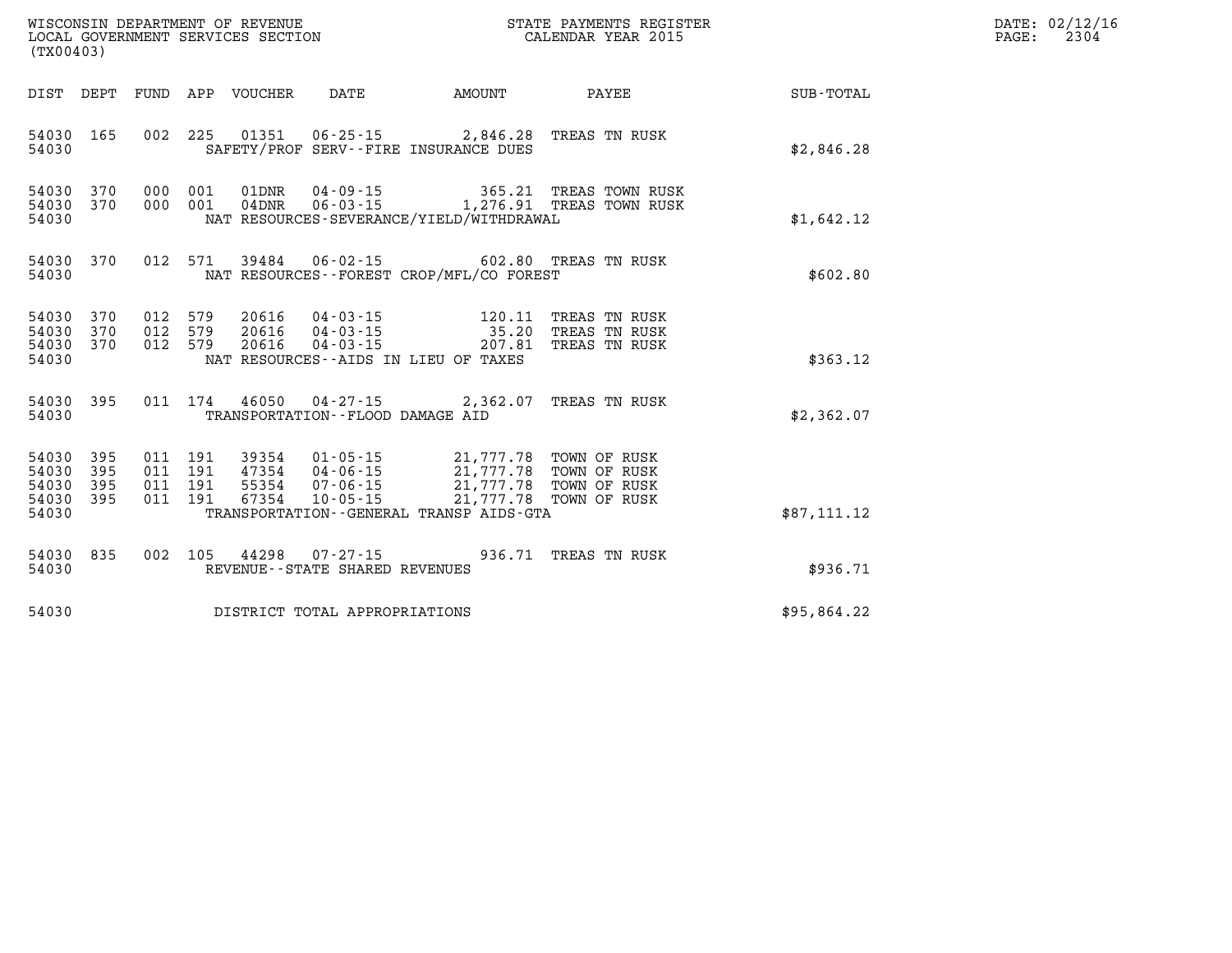| WISCONSIN DEPARTMENT OF REVENUE   | STATE PAYMENTS REGISTER | DATE: | 02/12/16 |
|-----------------------------------|-------------------------|-------|----------|
| LOCAL GOVERNMENT SERVICES SECTION | CALENDAR YEAR 2015      | PAGE  | 2305     |

|                  |                                                                                               |                                                                                         |                                                                |                                  |                          |                          |                          | (TX00403)                                 |
|------------------|-----------------------------------------------------------------------------------------------|-----------------------------------------------------------------------------------------|----------------------------------------------------------------|----------------------------------|--------------------------|--------------------------|--------------------------|-------------------------------------------|
| <b>SUB-TOTAL</b> | PAYEE                                                                                         | AMOUNT                                                                                  | DATE                                                           | <b>VOUCHER</b>                   | APP                      | FUND                     | DEPT                     | DIST                                      |
| \$346.37         | TREAS TN SOUTH FORK                                                                           | 346.37<br>SAFETY/PROF SERV--FIRE INSURANCE DUES                                         | $06 - 25 - 15$                                                 | 01352                            | 225                      | 002                      | 165                      | 54032<br>54032                            |
| \$2,430.75       | TN SOUTH FORK<br>TREAS<br>TREAS<br>TN SOUTH FORK                                              | 416.03<br>2,014.72<br>NAT RESOURCES--FOREST CROP/MFL/CO FOREST                          | 06-02-15<br>$06 - 02 - 15$                                     | 39485<br>39485                   | 571<br>571               | 012<br>012               | 370<br>370               | 54032<br>54032<br>54032                   |
| \$5,425.98       | TREAS TN SOUTH FORK                                                                           | 5,425.98<br>NAT RESOURCES -- AIDS IN LIEU OF TAXES                                      | $04 - 03 - 15$                                                 | 20617                            | 579                      | 012                      | 370                      | 54032<br>54032                            |
| \$15,671.45      | TOWN OF<br>SOUTH FORK<br>TOWN OF<br>SOUTH FORK<br>TOWN OF<br>SOUTH FORK<br>TOWN OF SOUTH FORK | 3,917.86<br>3,917.86<br>3,917.86<br>3,917.87<br>TRANSPORTATION--GENERAL TRANSP AIDS-GTA | $01 - 05 - 15$<br>04-06-15<br>$07 - 06 - 15$<br>$10 - 05 - 15$ | 39355<br>47355<br>55355<br>67355 | 191<br>191<br>191<br>191 | 011<br>011<br>011<br>011 | 395<br>395<br>395<br>395 | 54032<br>54032<br>54032<br>54032<br>54032 |
| \$422.68         | TREAS<br>TN SOUTH FORK                                                                        | 422.68                                                                                  | $07 - 27 - 15$<br>REVENUE--STATE SHARED REVENUES               | 44299                            | 105                      | 002                      | 835                      | 54032<br>54032                            |
| \$24, 297.23     |                                                                                               |                                                                                         | DISTRICT TOTAL APPROPRIATIONS                                  |                                  |                          |                          |                          | 54032                                     |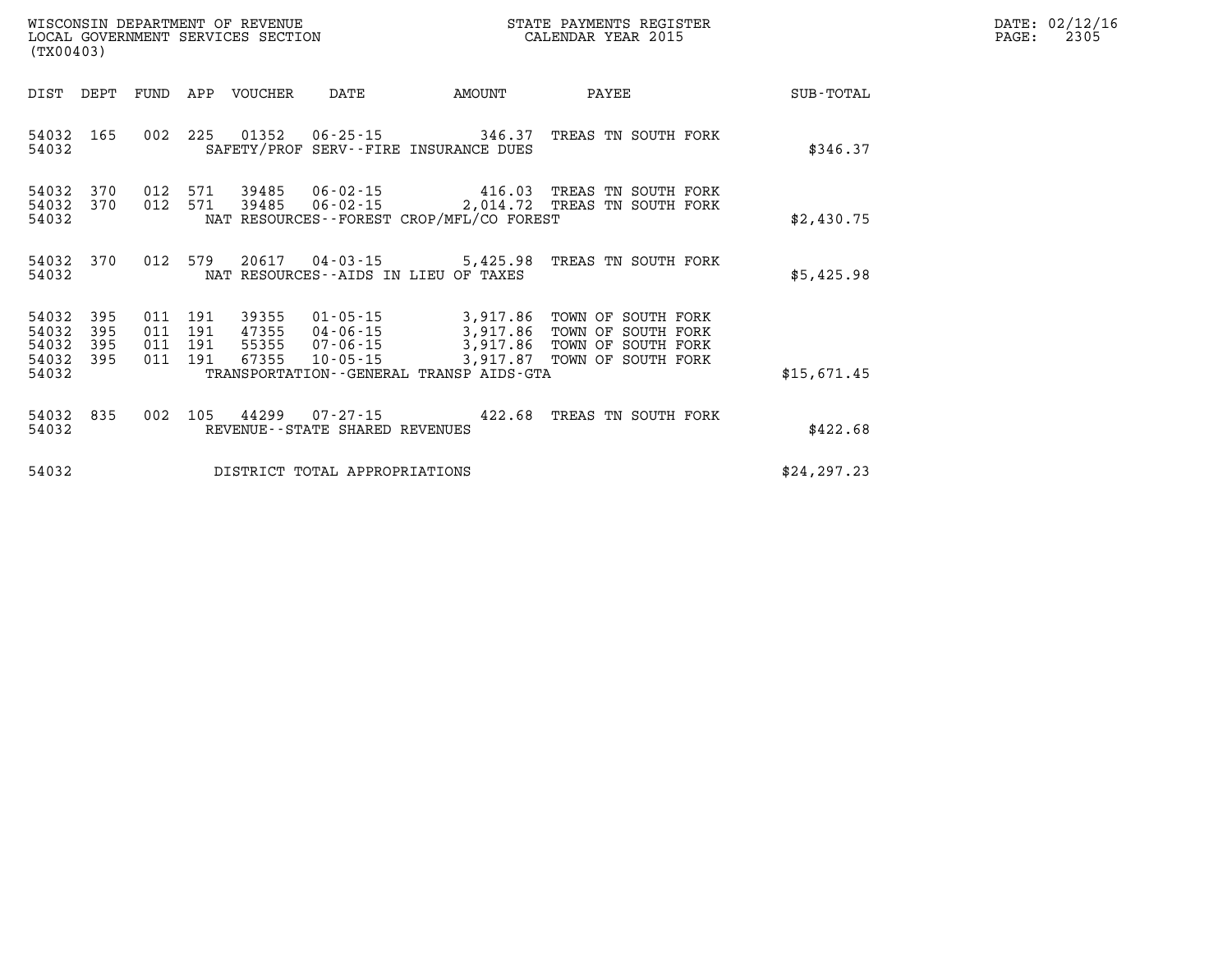| DATE: | 02/12/16 |
|-------|----------|
| PAGE: | 2306     |

| (TX00403)                                                             |                          |                                                              |                                                                      |                                                                                             |                                                                                            |             |
|-----------------------------------------------------------------------|--------------------------|--------------------------------------------------------------|----------------------------------------------------------------------|---------------------------------------------------------------------------------------------|--------------------------------------------------------------------------------------------|-------------|
| DIST<br>DEPT                                                          | FUND                     | APP<br><b>VOUCHER</b>                                        | DATE                                                                 | AMOUNT                                                                                      | PAYEE                                                                                      | SUB-TOTAL   |
| 54034<br>165<br>54034                                                 | 002                      | 225<br>01353                                                 | $06 - 25 - 15$                                                       | 757.92<br>SAFETY/PROF SERV--FIRE INSURANCE DUES                                             | TREAS TN STRICKLAND                                                                        | \$757.92    |
| 54034<br>370<br>54034<br>370<br>54034                                 | 012<br>012               | 571<br>39486<br>571<br>39486                                 | 06-02-15<br>$06 - 02 - 15$                                           | 439.13<br>1,157.77<br>NAT RESOURCES--FOREST CROP/MFL/CO FOREST                              | TREAS TN STRICKLAND<br>TN STRICKLAND<br>TREAS                                              | \$1,596.90  |
| 370<br>54034<br>54034                                                 | 012                      | 579<br>20618                                                 | $04 - 03 - 15$                                                       | 1.85<br>NAT RESOURCES -- AIDS IN LIEU OF TAXES                                              | TREAS TN STRICKLAND                                                                        | \$1.85      |
| 395<br>54034<br>54034<br>395<br>54034<br>395<br>54034<br>395<br>54034 | 011<br>011<br>011<br>011 | 191<br>39356<br>191<br>47356<br>191<br>55356<br>191<br>67356 | $01 - 05 - 15$<br>$04 - 06 - 15$<br>$07 - 06 - 15$<br>$10 - 05 - 15$ | 15,045.16<br>15,045.16<br>15,045.16<br>15,045.18<br>TRANSPORTATION--GENERAL TRANSP AIDS-GTA | TOWN OF<br>STRICKLAND<br>TOWN OF<br>STRICKLAND<br>TOWN OF STRICKLAND<br>TOWN OF STRICKLAND | \$60,180.66 |
| 54034<br>835<br>54034                                                 | 002                      | 105<br>44300                                                 | $07 - 27 - 15$<br>REVENUE - - STATE SHARED REVENUES                  | 4,183.02                                                                                    | TREAS TN STRICKLAND                                                                        | \$4,183.02  |
| 54034<br>835<br>54034                                                 | 002                      | 109<br>03260                                                 | $07 - 27 - 15$<br>REVENUE--EXEMPT COMPUTER AID                       | 31.00                                                                                       | TREAS<br>TN STRICKLAND                                                                     | \$31.00     |
| 54034                                                                 |                          |                                                              | DISTRICT TOTAL APPROPRIATIONS                                        |                                                                                             |                                                                                            | \$66,751.35 |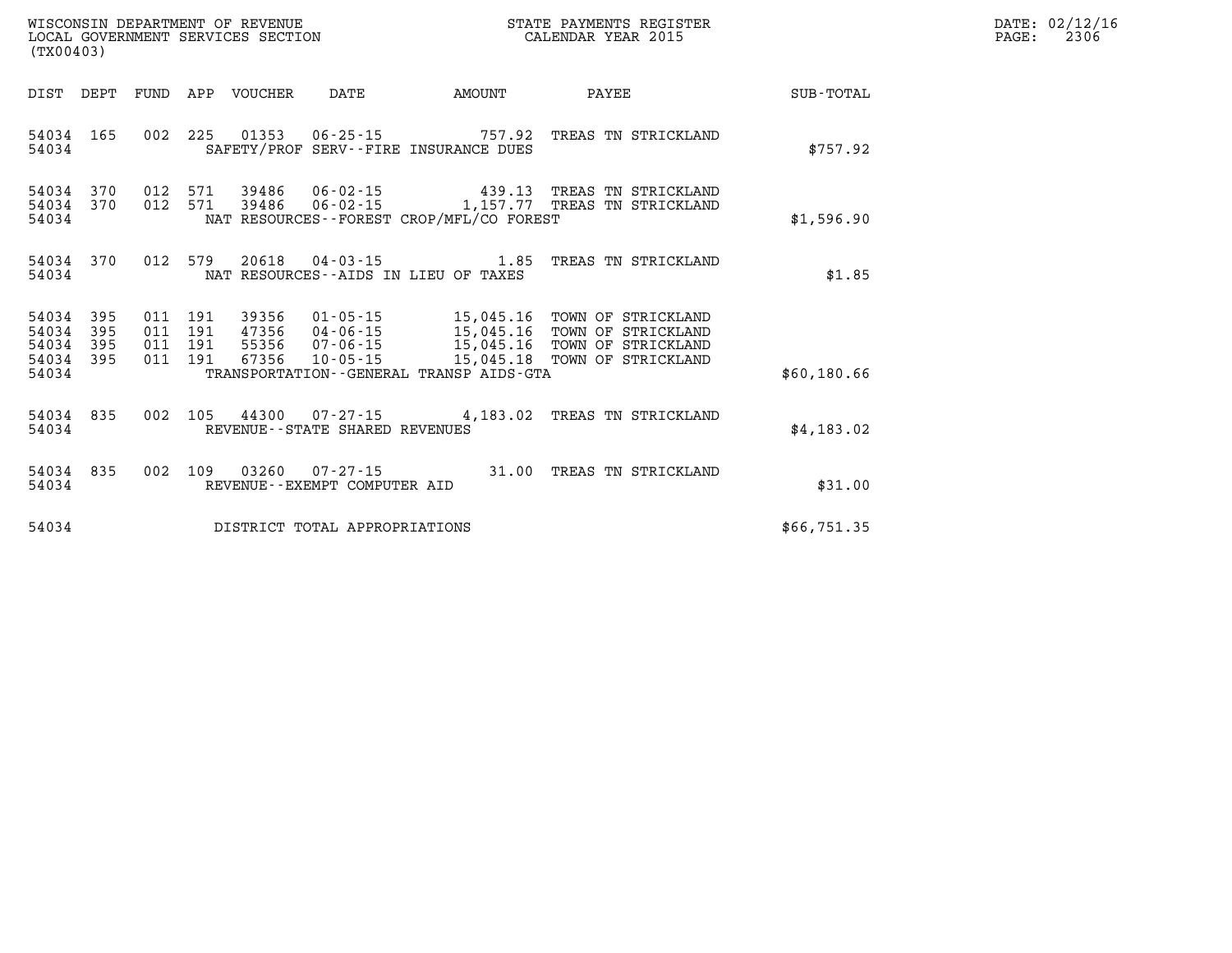| WISCONSIN DEPARTMENT OF REVENUE   | STATE PAYMENTS REGISTER | DATE: 02/12/16 |
|-----------------------------------|-------------------------|----------------|
| LOCAL GOVERNMENT SERVICES SECTION | CALENDAR YEAR 2015      | 2307<br>PAGE:  |

|                                               | LOCAL GOVERNMENT SERVICES SECTION<br>(TX00403) |  |         |                  |                                   |                                          | CALENDAR YEAR 2015                                                                                                                                                                |               | PAGE: | 2307 |
|-----------------------------------------------|------------------------------------------------|--|---------|------------------|-----------------------------------|------------------------------------------|-----------------------------------------------------------------------------------------------------------------------------------------------------------------------------------|---------------|-------|------|
| DIST DEPT                                     |                                                |  |         | FUND APP VOUCHER | DATE                              | AMOUNT                                   | PAYEE                                                                                                                                                                             | SUB-TOTAL     |       |      |
| 54036 165<br>54036                            |                                                |  |         |                  |                                   | SAFETY/PROF SERV--FIRE INSURANCE DUES    | 002 225 01354 06-25-15 1,543.58 TREAS TN STUBBS                                                                                                                                   | \$1,543.58    |       |      |
| 54036<br>54036<br>54036                       | 370<br>370                                     |  |         | 000 001 05DNR    |                                   | NAT RESOURCES-SEVERANCE/YIELD/WITHDRAWAL | 000 001 01DNR 04-09-15 9,017.69 TREAS TOWN STUBBS<br>09-28-15 1,424.00 TREAS TOWN STUBBS                                                                                          | \$10,441.69   |       |      |
| 54036 370<br>54036                            |                                                |  |         |                  |                                   | NAT RESOURCES--FOREST CROP/MFL/CO FOREST | 012 571 39487 06-02-15 139.60 TREAS TN STUBBS                                                                                                                                     | \$139.60      |       |      |
| 54036<br>54036<br>54036<br>54036 395<br>54036 | 395<br>395<br>395                              |  | 011 191 | 67357            | $10 - 05 - 15$                    | TRANSPORTATION--GENERAL TRANSP AIDS-GTA  | 011 191 39357 01-05-15 27,453.43 TOWN OF STUBBS<br>011 191 47357 04-06-15 27,453.43 TOWN OF STUBBS<br>011 191 55357 07-06-15 27,453.43 TOWN OF STUBBS<br>27,453.45 TOWN OF STUBBS | \$109,813.74  |       |      |
| 54036<br>54036                                | 835                                            |  |         |                  | REVENUE - - STATE SHARED REVENUES |                                          | 002 105 44301 07-27-15 2,297.22 TREAS TN STUBBS                                                                                                                                   | \$2,297.22    |       |      |
| 54036                                         |                                                |  |         |                  | DISTRICT TOTAL APPROPRIATIONS     |                                          |                                                                                                                                                                                   | \$124, 235.83 |       |      |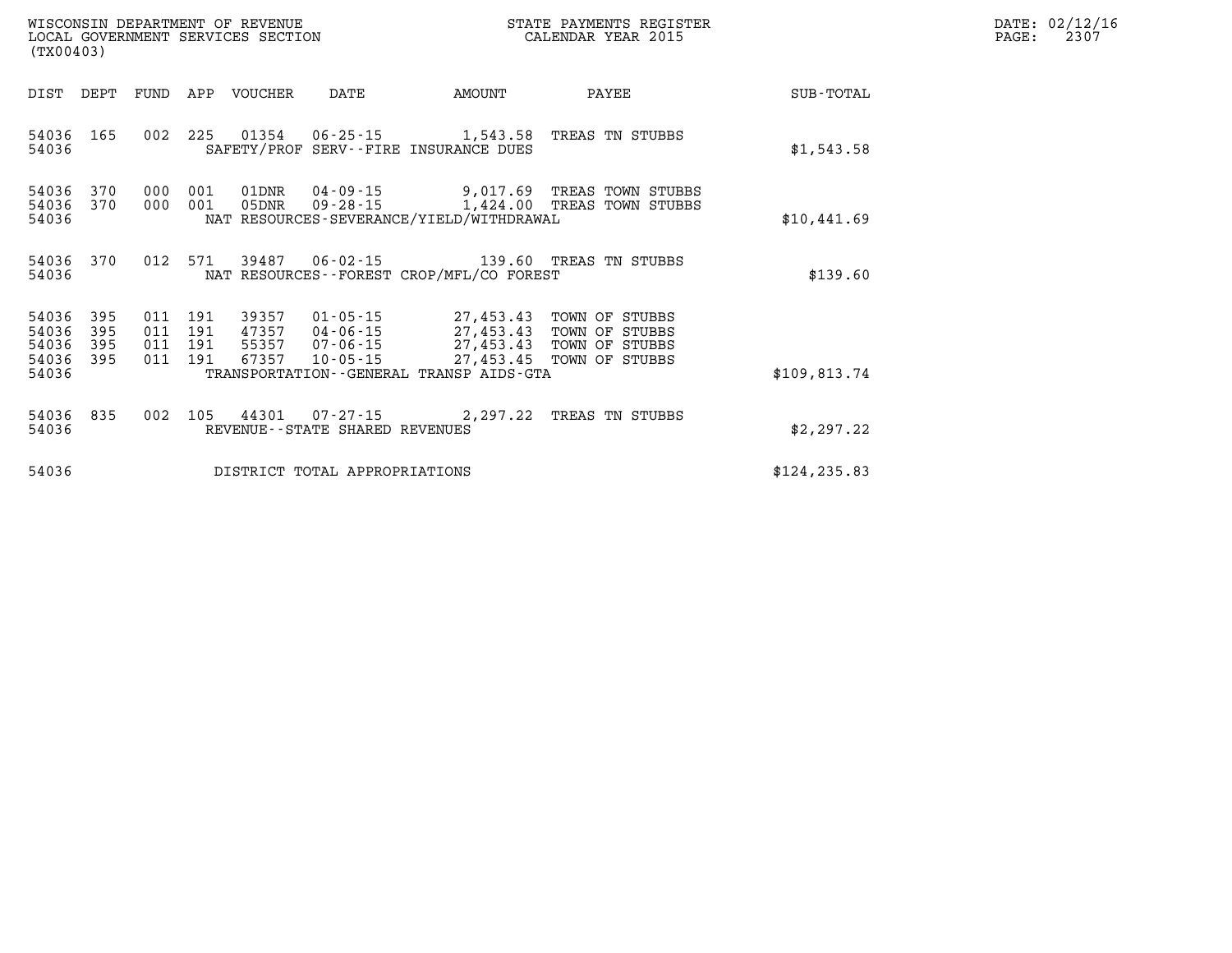| WISCONSIN DEPARTMENT OF REVENUE      | REGISTER<br>PAYMENTS<br>STATE | DATE: | 02/12/16 |
|--------------------------------------|-------------------------------|-------|----------|
| GOVERNMENT SERVICES SECTION<br>LOCAL | CALENDAR YEAR 2015            | PAGE: | 2308     |

| (TX00403)                                 |                                                      |                                                              |                                                                                                           |                                                  |                                                                                      |              |
|-------------------------------------------|------------------------------------------------------|--------------------------------------------------------------|-----------------------------------------------------------------------------------------------------------|--------------------------------------------------|--------------------------------------------------------------------------------------|--------------|
| DIST                                      | DEPT<br>FUND                                         | APP<br><b>VOUCHER</b>                                        | DATE                                                                                                      | <b>AMOUNT</b>                                    | PAYEE                                                                                | SUB-TOTAL    |
| 54038<br>54038                            | 165<br>002                                           | 225<br>01355                                                 | $06 - 25 - 15$ 1,600.06<br>SAFETY/PROF SERV--FIRE INSURANCE DUES                                          |                                                  | TREAS TN THORNAPPLE                                                                  | \$1,600.06   |
| 54038                                     | 370<br>002                                           | 503<br>17755                                                 | $01 - 12 - 15$                                                                                            | 1,962.85                                         | TREAS TN THORNAPPLE                                                                  |              |
| 54038                                     |                                                      |                                                              | NAT RESOURCES--AIDS IN LIEU OF TAXES                                                                      |                                                  | 72.62 TOWN SHARE                                                                     | \$1,962.85   |
| 54038<br>54038                            | 012<br>370                                           | 571<br>39488                                                 | 06-02-15<br>NAT RESOURCES - - FOREST CROP/MFL/CO FOREST                                                   |                                                  | 935.89 TREAS TN THORNAPPLE                                                           | \$935.89     |
| 54038<br>54038<br>54038<br>54038<br>54038 | 395<br>011<br>395<br>011<br>395<br>011<br>395<br>011 | 191<br>39358<br>47358<br>191<br>191<br>55358<br>67358<br>191 | 01-05-15<br>$04 - 06 - 15$<br>$07 - 06 - 15$<br>$10 - 05 - 15$<br>TRANSPORTATION--GENERAL TRANSP AIDS-GTA | 28,763.62<br>28,763.62<br>28,763.62<br>28,763.64 | TOWN OF THORNAPPLE<br>TOWN OF THORNAPPLE<br>TOWN OF THORNAPPLE<br>TOWN OF THORNAPPLE | \$115,054.50 |
| 54038<br>54038                            | 395<br>011                                           | 278<br>61315                                                 | $09 - 25 - 15$ 24,505.11<br>TRANSPORTATION--LRIP/TRIP/MSIP GRANTS                                         |                                                  | TREAS TN THORNAPPLE                                                                  | \$24,505.11  |
| 54038<br>54038                            | 505<br>002                                           | 174<br>58240                                                 | $04 - 30 - 15$<br>DOA--TRANSMISSION LINE FEE DISTRIBUTION                                                 | 17,662.00                                        | TREAS TN THORNAPPLE                                                                  | \$17,662.00  |
| 54038<br>54038                            | 835<br>002                                           | 105<br>44302                                                 | 07-27-15<br>REVENUE - - STATE SHARED REVENUES                                                             | 4,058.84                                         | TREAS TN THORNAPPLE                                                                  | \$4,058.84   |
| 54038                                     |                                                      |                                                              | DISTRICT TOTAL APPROPRIATIONS                                                                             |                                                  |                                                                                      | \$165,779.25 |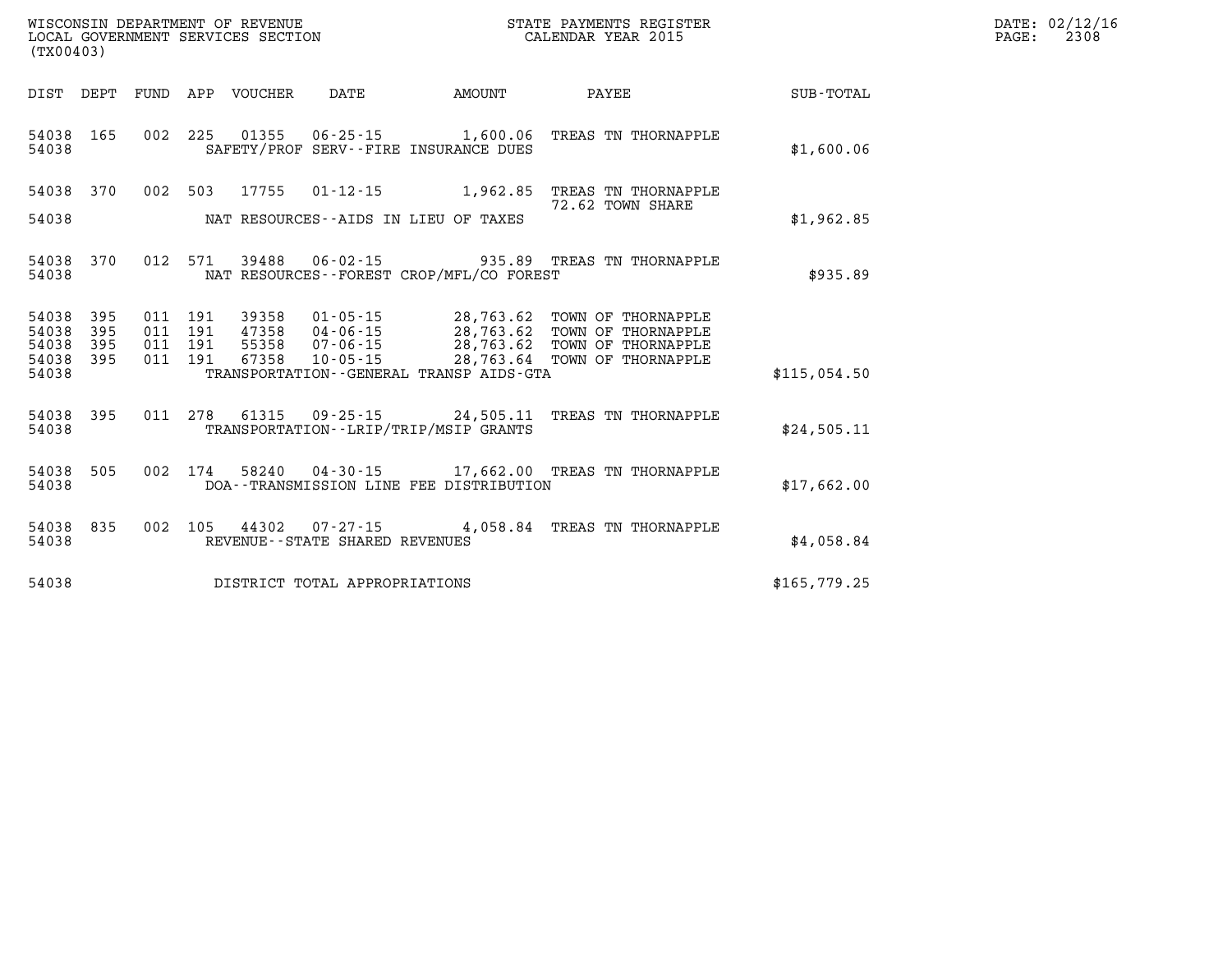| DATE: | 02/12/16 |
|-------|----------|
| PAGE: | 2309     |

| (TX00403)                                 |                          |                          |                          | WISCONSIN DEPARTMENT OF REVENUE<br>LOCAL GOVERNMENT SERVICES SECTION |                                                          |                                                                                             | STATE PAYMENTS REGISTER<br>CALENDAR YEAR 2015                |             |
|-------------------------------------------|--------------------------|--------------------------|--------------------------|----------------------------------------------------------------------|----------------------------------------------------------|---------------------------------------------------------------------------------------------|--------------------------------------------------------------|-------------|
| <b>DIST</b>                               | DEPT                     | FUND                     | APP                      | <b>VOUCHER</b>                                                       | DATE                                                     | AMOUNT                                                                                      | PAYEE                                                        | SUB-TOTAL   |
| 54040<br>54040                            | 165                      | 002                      | 225                      | 01356                                                                | $06 - 25 - 15$                                           | 483.57<br>SAFETY/PROF SERV--FIRE INSURANCE DUES                                             | TREAS TN TRUE                                                | \$483.57    |
| 54040<br>54040<br>54040                   | 370<br>370               | 012<br>012               | 571<br>571               | 39489<br>39489                                                       | 06-02-15<br>$06 - 02 - 15$                               | 188.01<br>200.74<br>NAT RESOURCES--FOREST CROP/MFL/CO FOREST                                | TREAS<br>TN TRUE<br>TREAS TN TRUE                            | \$388.75    |
| 54040<br>54040<br>54040<br>54040<br>54040 | 395<br>395<br>395<br>395 | 011<br>011<br>011<br>011 | 191<br>191<br>191<br>191 | 39359<br>47359<br>55359<br>67359                                     | $01 - 05 - 15$<br>04-06-15<br>07-06-15<br>$10 - 05 - 15$ | 15,193.80<br>15,193.80<br>15,193.80<br>15,193.80<br>TRANSPORTATION--GENERAL TRANSP AIDS-GTA | TOWN OF TRUE<br>TOWN OF TRUE<br>TOWN OF TRUE<br>TOWN OF TRUE | \$60,775.20 |
| 54040<br>54040                            | 835                      | 002                      | 105                      | 44303                                                                | REVENUE--STATE SHARED REVENUES                           | $07 - 27 - 15$ 7, 253.76                                                                    | TREAS TN TRUE                                                | \$7,253.76  |
| 54040<br>54040                            | 835                      | 002                      | 109                      | 03261                                                                | $07 - 27 - 15$<br>REVENUE - - EXEMPT COMPUTER AID        | 1.00                                                                                        | TREAS TN TRUE                                                | \$1.00      |
| 54040                                     |                          |                          |                          |                                                                      | DISTRICT TOTAL APPROPRIATIONS                            |                                                                                             |                                                              | \$68,902.28 |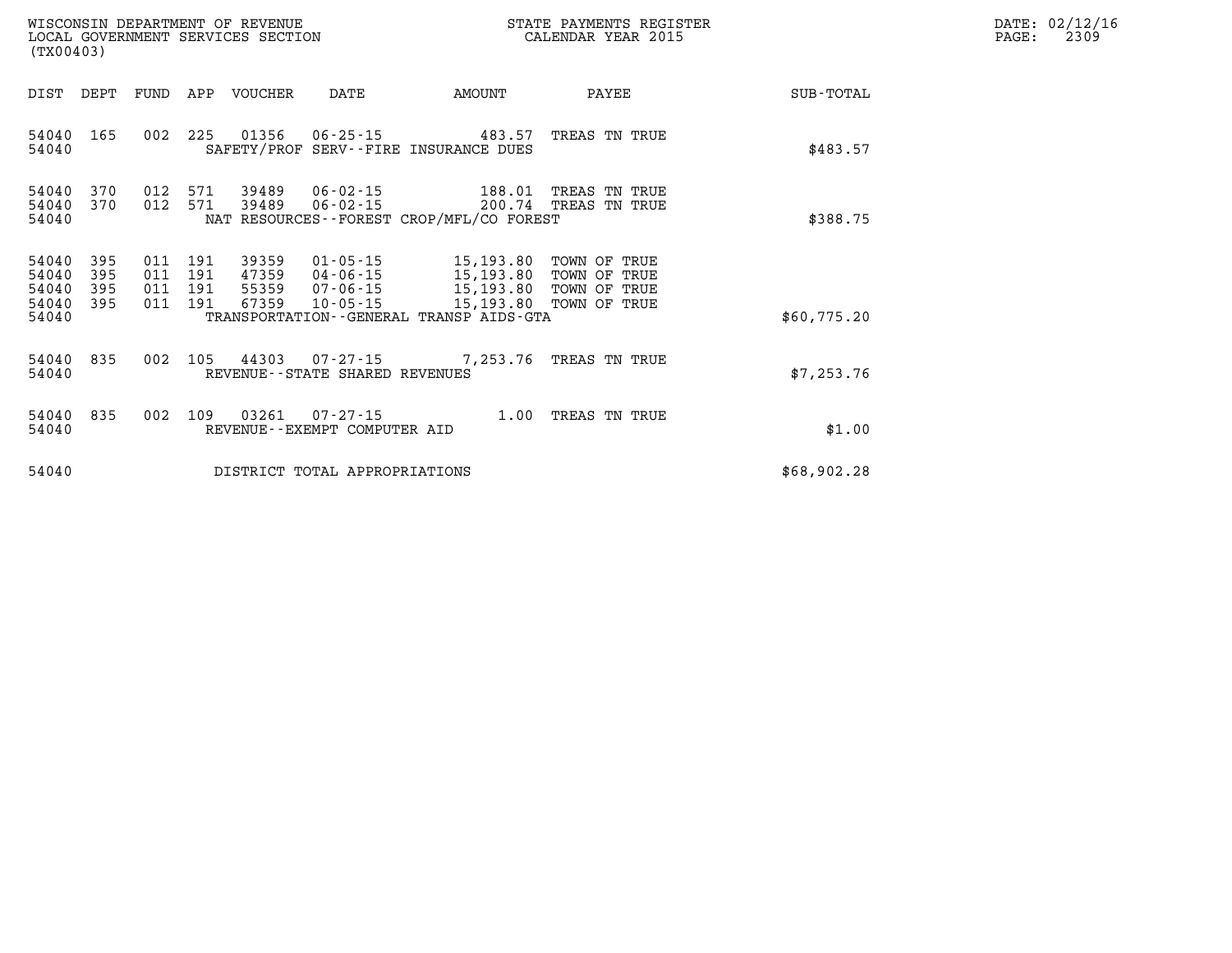| (TX00403)                                 |                          |                          |                          | WISCONSIN DEPARTMENT OF REVENUE<br>LOCAL GOVERNMENT SERVICES SECTION | STATE PAYMENTS REGISTER<br>CALENDAR YEAR 2015                        |                                                                                             |                                                                                      |             |  |
|-------------------------------------------|--------------------------|--------------------------|--------------------------|----------------------------------------------------------------------|----------------------------------------------------------------------|---------------------------------------------------------------------------------------------|--------------------------------------------------------------------------------------|-------------|--|
| DIST                                      | DEPT                     | FUND                     | APP                      | VOUCHER                                                              | DATE                                                                 | AMOUNT                                                                                      | PAYEE                                                                                | SUB-TOTAL   |  |
| 54042<br>54042                            | 165                      | 002                      | 225                      |                                                                      |                                                                      | $01357$ $06-25-15$ 1,638.13<br>SAFETY/PROF SERV--FIRE INSURANCE DUES                        | TREAS TN WASHINGTON                                                                  | \$1,638.13  |  |
| 54042<br>54042                            | 370                      | 000                      | 001                      | 01DNR                                                                |                                                                      | NAT RESOURCES-SEVERANCE/YIELD/WITHDRAWAL                                                    | 04-09-15 4,884.57 TREAS TOWN WASHINGTON                                              | \$4,884.57  |  |
| 54042<br>54042                            | 370                      | 012                      | 571                      |                                                                      |                                                                      | NAT RESOURCES -- FOREST CROP/MFL/CO FOREST                                                  | 39490  06-02-15  869.73  TREAS TN WASHINGTON                                         | \$869.73    |  |
| 54042<br>54042                            | 370                      | 012                      | 579                      |                                                                      |                                                                      | 20619 04-03-15 452.57<br>NAT RESOURCES -- AIDS IN LIEU OF TAXES                             | TREAS TN WASHINGTON                                                                  | \$452.57    |  |
| 54042<br>54042<br>54042<br>54042<br>54042 | 395<br>395<br>395<br>395 | 011<br>011<br>011<br>011 | 191<br>191<br>191<br>191 | 39360<br>47360<br>55360<br>67360                                     | $01 - 05 - 15$<br>$04 - 06 - 15$<br>$07 - 06 - 15$<br>$10 - 05 - 15$ | 19,451.68<br>19,451.68<br>19,451.68<br>19,451.69<br>TRANSPORTATION--GENERAL TRANSP AIDS-GTA | TOWN OF WASHINGTON<br>TOWN OF WASHINGTON<br>TOWN OF WASHINGTON<br>TOWN OF WASHINGTON | \$77,806.73 |  |
| 54042<br>54042                            | 835                      | 002                      | 105                      | 44304                                                                | 07-27-15<br>REVENUE - - STATE SHARED REVENUES                        | 1,266.78                                                                                    | TREAS TN WASHINGTON                                                                  | \$1,266.78  |  |
| 54042<br>54042                            | 835                      | 002                      | 109                      | 03262                                                                | $07 - 27 - 15$<br>REVENUE - - EXEMPT COMPUTER AID                    | 1.00                                                                                        | TREAS TN WASHINGTON                                                                  | \$1.00      |  |
| 54042                                     |                          |                          |                          |                                                                      | DISTRICT TOTAL APPROPRIATIONS                                        |                                                                                             |                                                                                      | \$86,919.51 |  |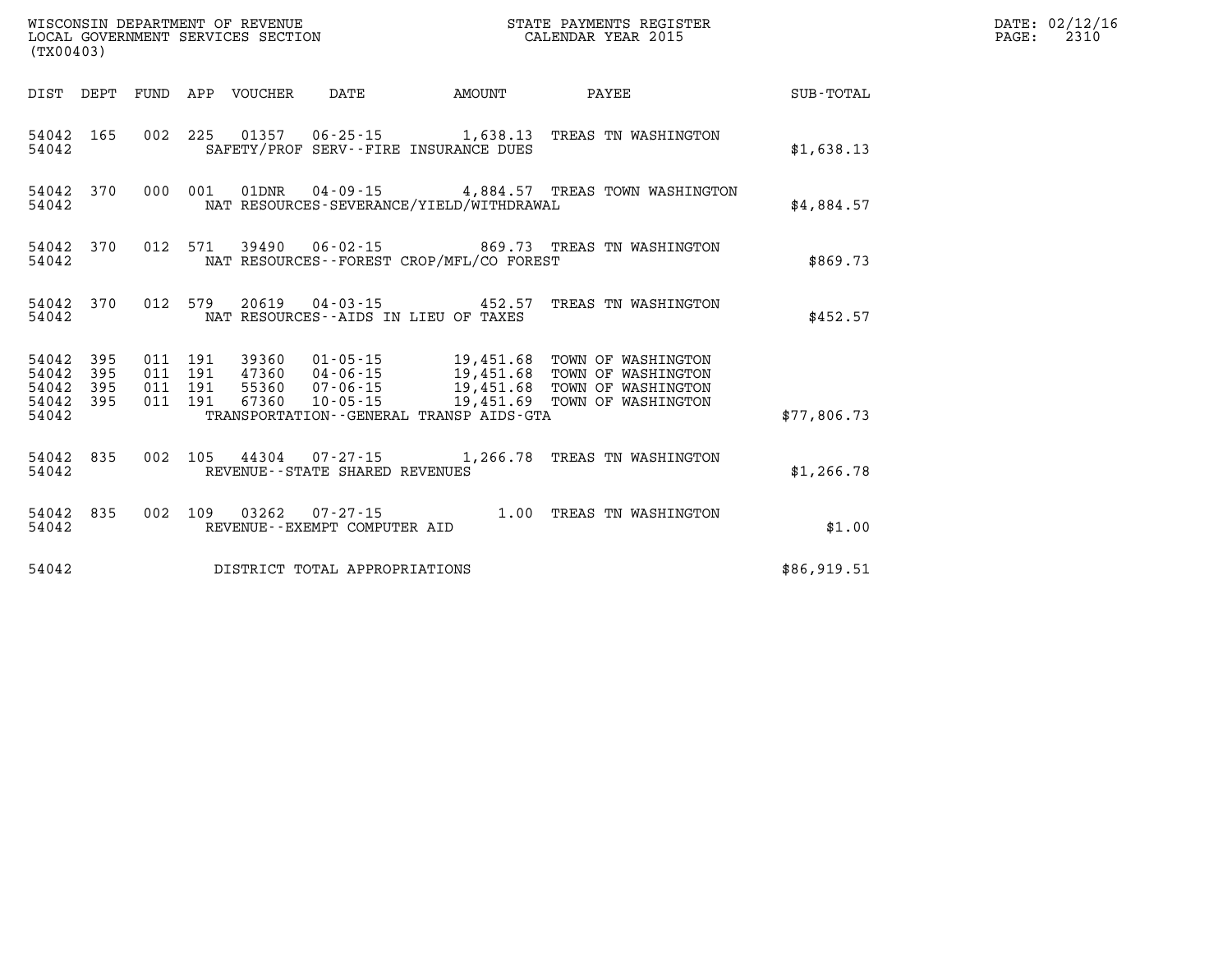| (TX00403)                       |      |                |            | WISCONSIN DEPARTMENT OF REVENUE<br>LOCAL GOVERNMENT SERVICES SECTION |          |                                                                       | STATE PAYMENTS REGISTER<br>CALENDAR YEAR 2015                                                                                                                                                                                  |            | PAGE: | DATE: 02/12/16<br>2311 |
|---------------------------------|------|----------------|------------|----------------------------------------------------------------------|----------|-----------------------------------------------------------------------|--------------------------------------------------------------------------------------------------------------------------------------------------------------------------------------------------------------------------------|------------|-------|------------------------|
| DIST                            | DEPT | FUND           | APP        | VOUCHER                                                              | DATE     | AMOUNT                                                                | PAYEE                                                                                                                                                                                                                          | SUB-TOTAL  |       |                        |
| 54044 165<br>54044              |      | 002            | 225        |                                                                      |          | 01358    06-25-15    154.44<br>SAFETY/PROF SERV--FIRE INSURANCE DUES  | TREAS TN WILKINSON                                                                                                                                                                                                             | \$154.44   |       |                        |
| 54044 370<br>54044 370<br>54044 |      | 000<br>000 001 | 001        | 01DNR<br>05DNR                                                       |          | $04 - 09 - 15$ $4,097,57$<br>NAT RESOURCES-SEVERANCE/YIELD/WITHDRAWAL | TREAS TOWN WILKINSON<br>09-28-15 1,448.76 TREAS TOWN WILKINSON                                                                                                                                                                 | \$5,546.33 |       |                        |
| 54044 370<br>54044 370<br>54044 |      | 012<br>012     | 571<br>571 | 39491<br>39491                                                       | 06-02-15 | $06 - 02 - 15$ 409.38<br>NAT RESOURCES--FOREST CROP/MFL/CO FOREST     | TREAS TN WILKINSON<br>5,319.46 TREAS TN WILKINSON                                                                                                                                                                              | \$5,728.84 |       |                        |
|                                 |      |                |            |                                                                      |          |                                                                       | $2.21$ $12.5$ $5.5$ $5.5$ $5.5$ $5.5$ $5.5$ $5.5$ $5.5$ $5.5$ $5.5$ $5.5$ $5.5$ $5.5$ $5.5$ $5.5$ $5.5$ $5.5$ $5.5$ $5.5$ $5.5$ $5.5$ $5.5$ $5.5$ $5.5$ $5.5$ $5.5$ $5.5$ $5.5$ $5.5$ $5.5$ $5.5$ $5.5$ $5.5$ $5.5$ $5.5$ $5.$ |            |       |                        |

| 54044 395 011 191 |         | 39361 | 01-05-15       |                                         |  | 3,231.43 TOWN OF WILKINSON |             |
|-------------------|---------|-------|----------------|-----------------------------------------|--|----------------------------|-------------|
| 54044 395         | 011 191 | 47361 | 04 - 06 - 15   |                                         |  | 3,231.43 TOWN OF WILKINSON |             |
| 54044 395         | 011 191 | 55361 | 07 - 06 - 15   | 3,231.43 TOWN OF WILKINSON              |  |                            |             |
| 54044 395         | 011 191 |       | 67361 10-05-15 | 3,231.45 TOWN OF WILKINSON              |  |                            |             |
| 54044             |         |       |                | TRANSPORTATION--GENERAL TRANSP AIDS-GTA |  |                            | \$12,925.74 |

|       |  |  | 54044 835 002 105 44305 07-27-15 |  | 213.54 TREAS TN WILKINSON |          |
|-------|--|--|----------------------------------|--|---------------------------|----------|
| 54044 |  |  | REVENUE--STATE SHARED REVENUES   |  |                           | \$213.54 |

**54044 DISTRICT TOTAL APPROPRIATIONS \$24,568.89**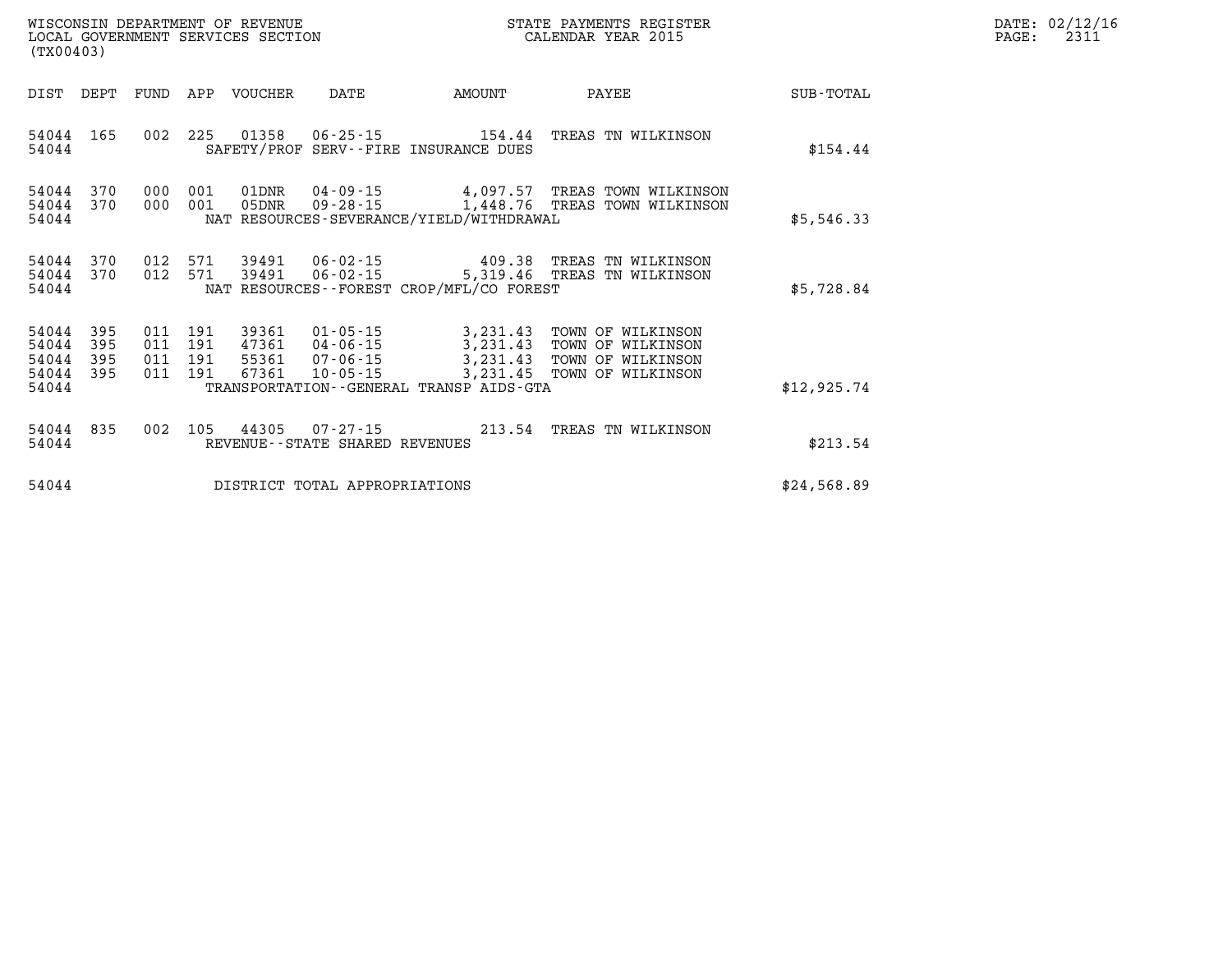| (TX00403) |                                                  |  |  |  |                                |                                          | STATE PAYMENTS REGISTER                                                                                                                                                                                      |              | DATE: 02/12/16<br>2312<br>$\mathtt{PAGE:}$ |
|-----------|--------------------------------------------------|--|--|--|--------------------------------|------------------------------------------|--------------------------------------------------------------------------------------------------------------------------------------------------------------------------------------------------------------|--------------|--------------------------------------------|
|           |                                                  |  |  |  |                                |                                          |                                                                                                                                                                                                              | SUB-TOTAL    |                                            |
| 54046     | 54046 165                                        |  |  |  |                                | SAFETY/PROF SERV--FIRE INSURANCE DUES    | 002  225  01359  06-25-15  1,883.27  TREAS TN WILLARD                                                                                                                                                        | \$1,883.27   |                                            |
| 54046     | 54046 370<br>54046 370                           |  |  |  |                                | NAT RESOURCES-SEVERANCE/YIELD/WITHDRAWAL | 000 001 01DNR 04-09-15 210.34 TREAS TOWN WILLARD<br>000 001 04DNR 06-03-15 15.98 TREAS TOWN WILLARD                                                                                                          | \$226.32     |                                            |
| 54046     | 54046 370                                        |  |  |  |                                | NAT RESOURCES--FOREST CROP/MFL/CO FOREST | 012 571 39492 06-02-15 964.58 TREAS TN WILLARD                                                                                                                                                               | \$964.58     |                                            |
|           | 54046 395<br>54046 395<br>54046 395<br>54046 395 |  |  |  |                                |                                          | 011 191 39362 01-05-15 13,322.10 TOWN OF WILLARD<br>011 191 47362 04-06-15 13,322.10 TOWN OF WILLARD<br>011 191 55362 07-06-15 13,322.10 TOWN OF WILLARD<br>011 191 67362 10-05-15 13,322.10 TOWN OF WILLARD |              |                                            |
| 54046     |                                                  |  |  |  |                                | TRANSPORTATION--GENERAL TRANSP AIDS-GTA  |                                                                                                                                                                                                              | \$53, 288.40 |                                            |
| 54046     | 54046 505                                        |  |  |  |                                | DOA--TRANSMISSION LINE FEE DISTRIBUTION  | 002 174 58240 04-30-15 895.00 TREAS TN WILLARD                                                                                                                                                               | \$895.00     |                                            |
| 54046     | 54046 835                                        |  |  |  | REVENUE--STATE SHARED REVENUES |                                          | 002 105 44306 07-27-15 3,283.77 TREAS TN WILLARD                                                                                                                                                             | \$3,283.77   |                                            |
| 54046     | 54046 835                                        |  |  |  | REVENUE--EXEMPT COMPUTER AID   |                                          | 002 109 03263 07-27-15 12.00 TREAS TN WILLARD                                                                                                                                                                | \$12.00      |                                            |
| 54046     |                                                  |  |  |  | DISTRICT TOTAL APPROPRIATIONS  |                                          |                                                                                                                                                                                                              | \$60,553.34  |                                            |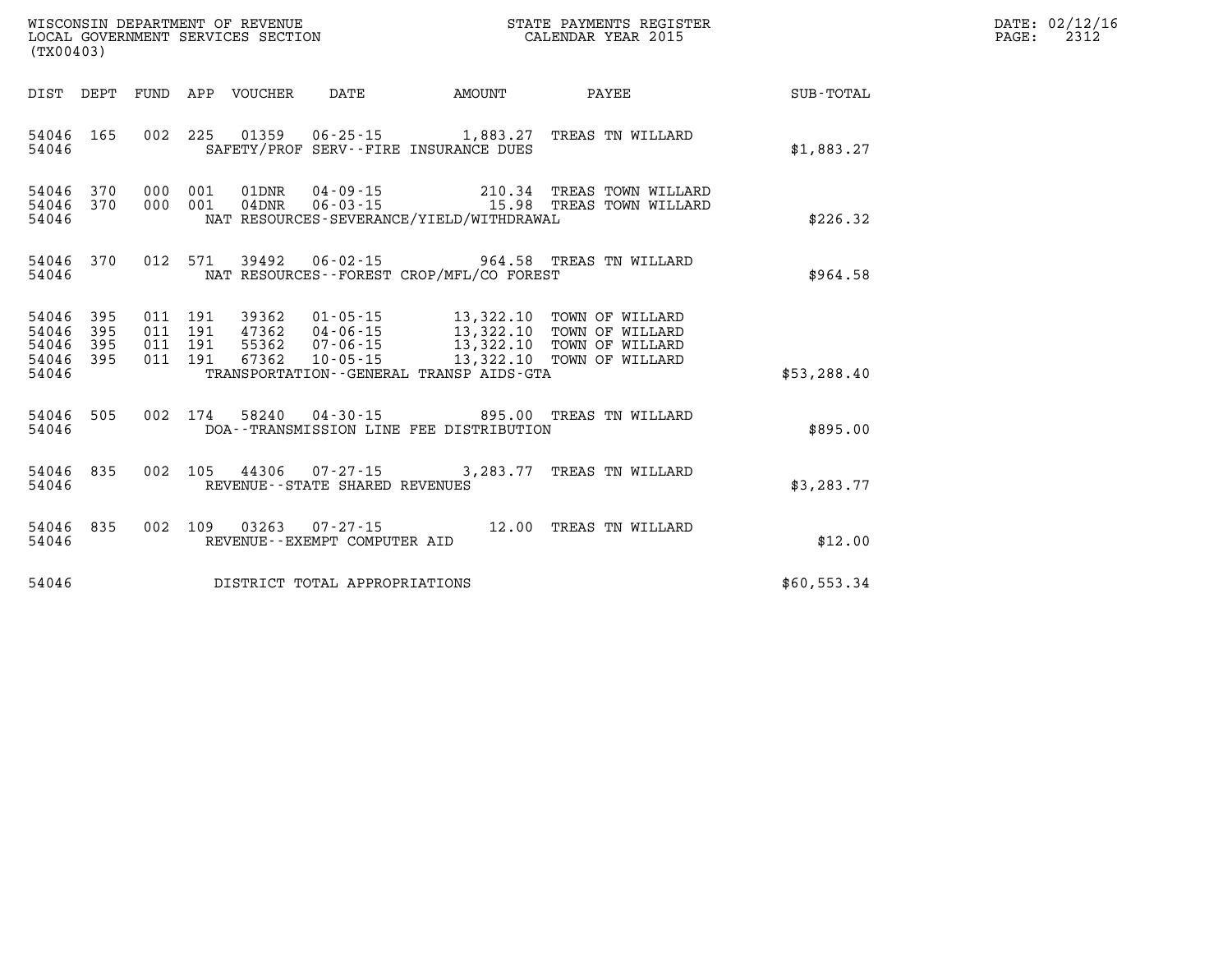| DATE: | 02/12/16 |
|-------|----------|
| PAGE: | 2313     |

| (TX00403)                                 |                          |                          |                          | WISCONSIN DEPARTMENT OF REVENUE<br>LOCAL GOVERNMENT SERVICES SECTION |                                                                | STATE PAYMENTS REGISTER<br>CALENDAR YEAR 2015                                                |                                                                      |             |  |  |
|-------------------------------------------|--------------------------|--------------------------|--------------------------|----------------------------------------------------------------------|----------------------------------------------------------------|----------------------------------------------------------------------------------------------|----------------------------------------------------------------------|-------------|--|--|
| DIST                                      | DEPT                     | FUND                     | APP                      | VOUCHER                                                              | DATE                                                           | AMOUNT                                                                                       | PAYEE                                                                | SUB-TOTAL   |  |  |
| 54048<br>54048                            | 165                      | 002                      | 225                      | 01360                                                                | $06 - 25 - 15$                                                 | 243.92<br>SAFETY/PROF SERV--FIRE INSURANCE DUES                                              | TREAS TN WILSON                                                      | \$243.92    |  |  |
| 54048<br>54048<br>54048                   | 370<br>370               | 000<br>000               | 001<br>001               | 01DNR<br>$04$ DNR                                                    |                                                                | $04 - 09 - 15$ 940.31<br>$06 - 03 - 15$ 1,541.50<br>NAT RESOURCES-SEVERANCE/YIELD/WITHDRAWAL | TREAS TOWN WILSON<br>TREAS TOWN WILSON                               | \$2,481.81  |  |  |
| 54048<br>54048<br>54048                   | 370<br>370               | 012<br>012               | 571<br>571               | 39493                                                                | 39493 06-02-15<br>$06 - 02 - 15$                               | 308.37<br>NAT RESOURCES - - FOREST CROP/MFL/CO FOREST                                        | 4,810.13 TREAS TN WILSON<br>TREAS TN WILSON                          | \$5,118.50  |  |  |
| 54048<br>54048<br>54048<br>54048<br>54048 | 395<br>395<br>395<br>395 | 011<br>011<br>011<br>011 | 191<br>191<br>191<br>191 | 39363<br>47363<br>55363<br>67363                                     | $01 - 05 - 15$<br>04-06-15<br>$07 - 06 - 15$<br>$10 - 05 - 15$ | 13,988.20<br>13,988.20<br>13,988.20<br>13,988.22<br>TRANSPORTATION--GENERAL TRANSP AIDS-GTA  | TOWN OF WILSON<br>TOWN OF WILSON<br>TOWN OF WILSON<br>TOWN OF WILSON | \$55,952.82 |  |  |
| 54048<br>54048                            | 835                      | 002                      | 105                      | 44307                                                                | REVENUE--STATE SHARED REVENUES                                 | $07 - 27 - 15$ 3,529.74                                                                      | TREAS TN WILSON                                                      | \$3,529.74  |  |  |
| 54048                                     |                          |                          |                          |                                                                      | DISTRICT TOTAL APPROPRIATIONS                                  |                                                                                              |                                                                      | \$67,326.79 |  |  |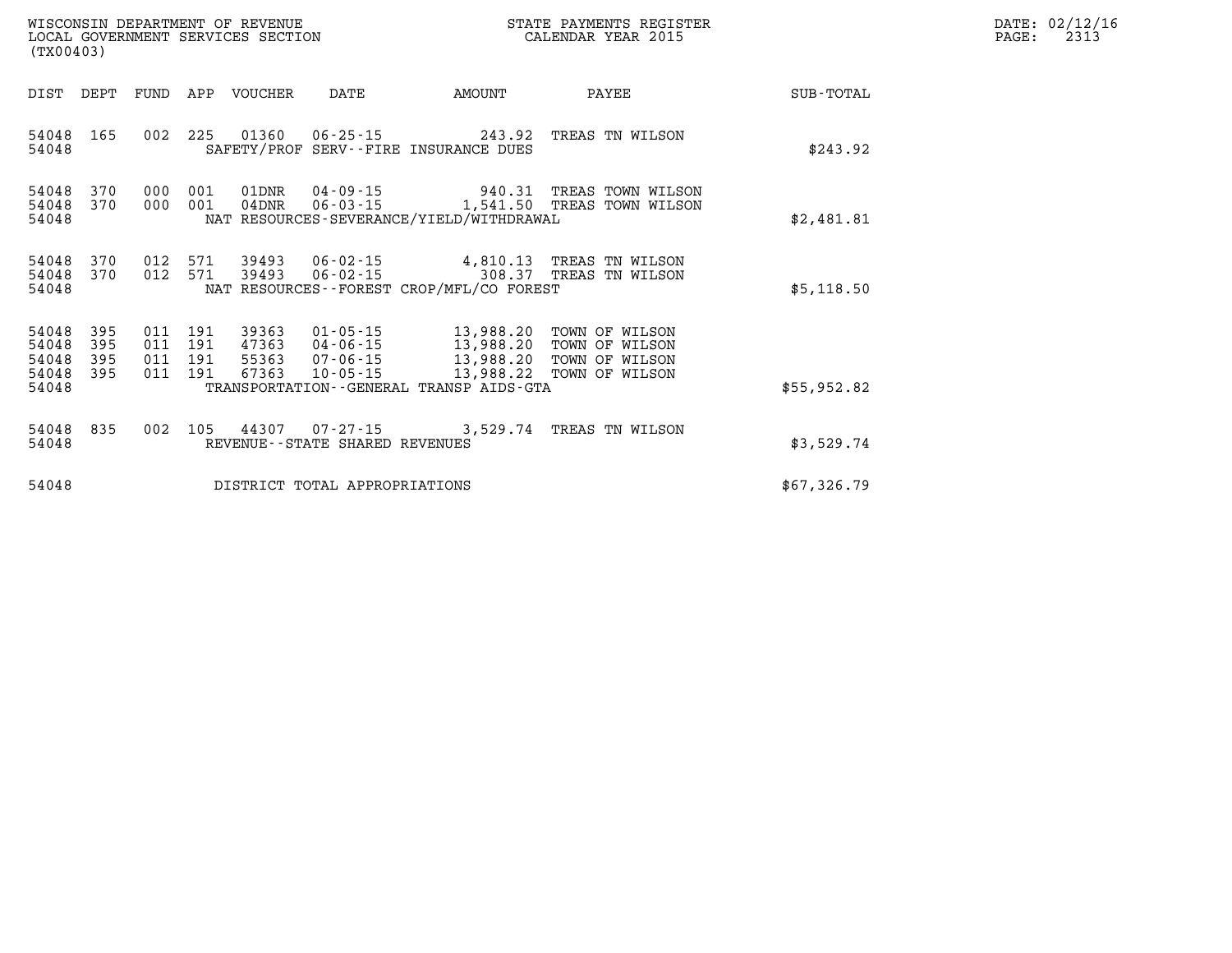| DATE:             | 02/12/16 |
|-------------------|----------|
| $\mathtt{PAGE}$ : | 2314     |

| (TX00403)                                                             |                          | WISCONSIN DEPARTMENT OF REVENUE<br>LOCAL GOVERNMENT SERVICES SECTION |                                                                  |                                                                   | STATE PAYMENTS REGISTER<br>CALENDAR YEAR 2015                                                           |              |
|-----------------------------------------------------------------------|--------------------------|----------------------------------------------------------------------|------------------------------------------------------------------|-------------------------------------------------------------------|---------------------------------------------------------------------------------------------------------|--------------|
| DIST<br>DEPT                                                          | FUND                     | APP<br>VOUCHER                                                       | DATE                                                             | AMOUNT                                                            | PAYEE                                                                                                   | SUB-TOTAL    |
| 165<br>54106<br>54106                                                 | 002                      | 225<br>01361                                                         | $06 - 25 - 15$                                                   | 1,062.89<br>SAFETY/PROF SERV--FIRE INSURANCE DUES                 | TREAS VIL BRUCE                                                                                         | \$1,062.89   |
| 395<br>54106<br>54106<br>395<br>54106<br>395<br>395<br>54106<br>54106 | 011<br>011<br>011<br>011 | 191<br>39364<br>191<br>47364<br>191<br>55364<br>191<br>67364         | $01 - 05 - 15$<br>04-06-15<br>$07 - 06 - 15$<br>$10 - 05 - 15$   | 4,536.71<br>TRANSPORTATION--GENERAL TRANSP AIDS-GTA               | 4,536.71 VILLAGE OF BRUCE<br>VILLAGE OF BRUCE<br>4,536.71 VILLAGE OF BRUCE<br>4,536.71 VILLAGE OF BRUCE | \$18, 146.84 |
| 54106<br>395<br>395<br>54106<br>54106                                 | 011<br>011               | 278<br>39181<br>278<br>39181                                         | $02 - 10 - 15$<br>$02 - 10 - 15$                                 | 7,438.47<br>15,068.32<br>TRANSPORTATION - - LRIP/TRIP/MSIP GRANTS | TREAS VIL BRUCE<br>TREAS VIL BRUCE                                                                      | \$22,506.79  |
| 54106<br>835<br>54106                                                 | 002                      | 105<br>44308                                                         | $07 - 27 - 15$<br>REVENUE - - STATE SHARED REVENUES              | 29,930.76                                                         | TREAS VIL BRUCE                                                                                         | \$29,930.76  |
| 835<br>54106<br>54106<br>835<br>54106                                 | 002<br>002               | 109<br>03264<br>109<br>05284                                         | $07 - 27 - 15$<br>$07 - 27 - 15$<br>REVENUE--EXEMPT COMPUTER AID | 118.00<br>59.00                                                   | TREAS VIL BRUCE<br>TREAS VIL BRUCE                                                                      | \$177.00     |
| 835<br>54106<br>54106                                                 | 021                      | 363<br>35845                                                         | $03 - 23 - 15$<br>REVENUE--LOTTERY CREDIT -                      | 1,753.14                                                          | TREAS VIL BRUCE                                                                                         | \$1,753.14   |
| 54106                                                                 |                          |                                                                      | DISTRICT TOTAL APPROPRIATIONS                                    |                                                                   |                                                                                                         | \$73,577.42  |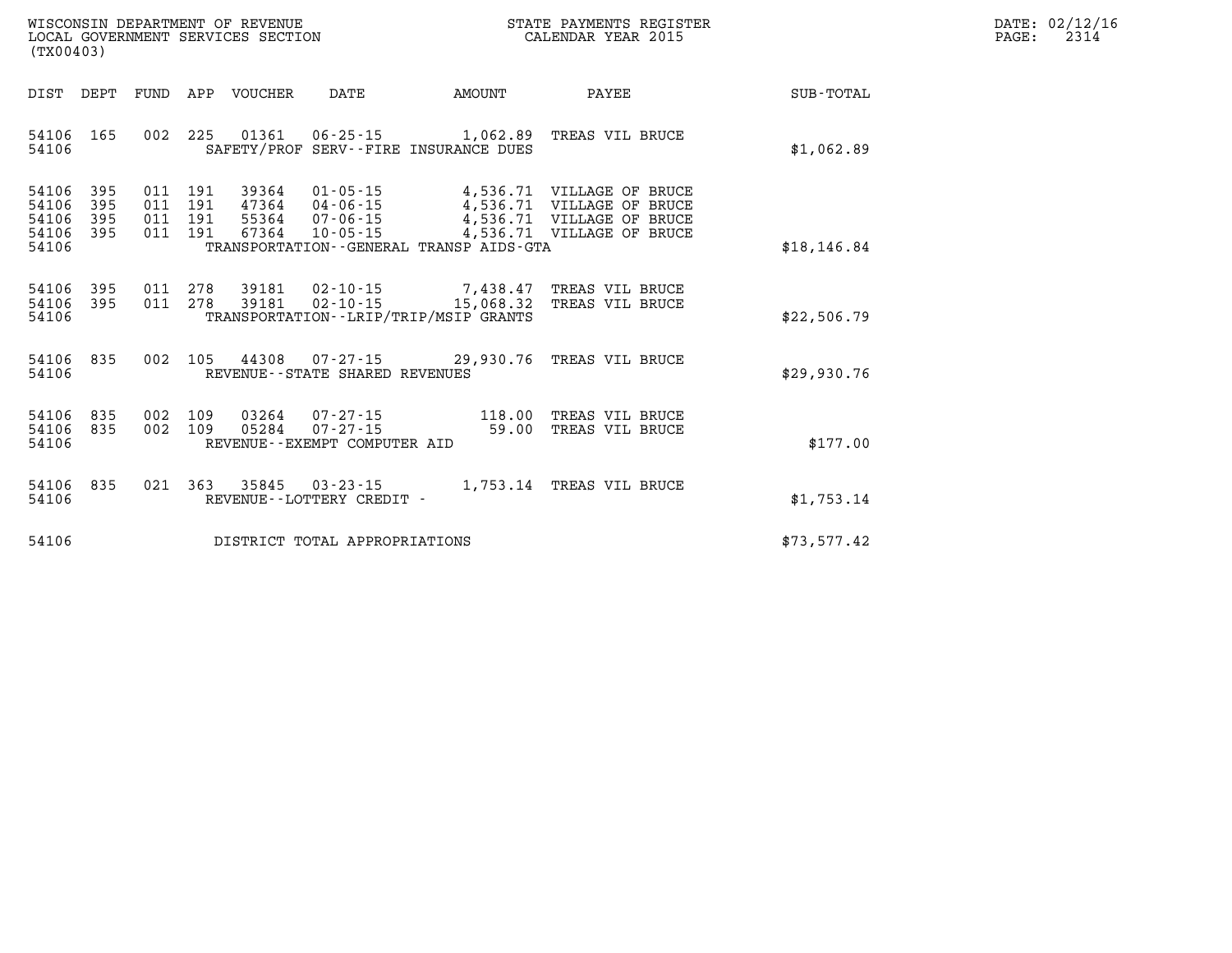| WISCONSIN DEPARTMENT OF REVENUE      | PAYMENTS REGISTER<br>3TATE | DATE: | 02/12/16 |
|--------------------------------------|----------------------------|-------|----------|
| GOVERNMENT SERVICES SECTION<br>LOCAL | CALENDAR YEAR 2015         | PAGE  | 2315     |

| (TX00403)                        | LOCAL GOVERNMENT SERVICES SECTION<br>CALENDAR YEAR 2015 |  |                                          |                                  |                                              | PAGE:                                                                                      | 2315                                                                         |             |  |  |
|----------------------------------|---------------------------------------------------------|--|------------------------------------------|----------------------------------|----------------------------------------------|--------------------------------------------------------------------------------------------|------------------------------------------------------------------------------|-------------|--|--|
| DIST                             | DEPT                                                    |  |                                          | FUND APP VOUCHER                 | DATE                                         | AMOUNT                                                                                     | <b>PAYEE</b>                                                                 | SUB - TOTAL |  |  |
| 54111 165<br>54111               |                                                         |  |                                          |                                  |                                              | 002 225 01362 06-25-15 137.03 TREAS VIL CONRATH<br>SAFETY/PROF SERV--FIRE INSURANCE DUES   |                                                                              | \$137.03    |  |  |
| 54111<br>54111<br>54111<br>54111 | 395<br>395<br>395<br>395                                |  | 011 191<br>011 191<br>011 191<br>011 191 | 39365<br>47365<br>55365<br>67365 | 04-06-15<br>$07 - 06 - 15$<br>$10 - 05 - 15$ | 01-05-15 883.85 VILLAGE OF CONRATH<br>883.85                                               | VILLAGE OF CONRATH<br>883.85 VILLAGE OF CONRATH<br>883.88 VILLAGE OF CONRATH |             |  |  |
| 54111                            |                                                         |  |                                          |                                  |                                              | TRANSPORTATION--GENERAL TRANSP AIDS-GTA                                                    |                                                                              | \$3,535.43  |  |  |
| 54111<br>54111                   | 435                                                     |  |                                          |                                  |                                              | 005 162 01DHS 09-11-15 4,895.13 VILL OF CLINTON<br>HS--AMBULANCE FUNDING ASSISTANCE GRANTS |                                                                              | \$4,895.13  |  |  |
| 54111<br>54111                   | 835                                                     |  |                                          |                                  | REVENUE--STATE SHARED REVENUES               | 002 105 44309 07-27-15 4,755.02 TREAS VIL CONRATH                                          |                                                                              | \$4,755.02  |  |  |
| 54111<br>54111                   | 835                                                     |  |                                          |                                  | REVENUE--EXEMPT COMPUTER AID                 | 002 109 03265 07-27-15 2.00 TREAS VIL CONRATH                                              |                                                                              | \$2.00      |  |  |
| 54111                            |                                                         |  |                                          |                                  | DISTRICT TOTAL APPROPRIATIONS                |                                                                                            |                                                                              | \$13,324.61 |  |  |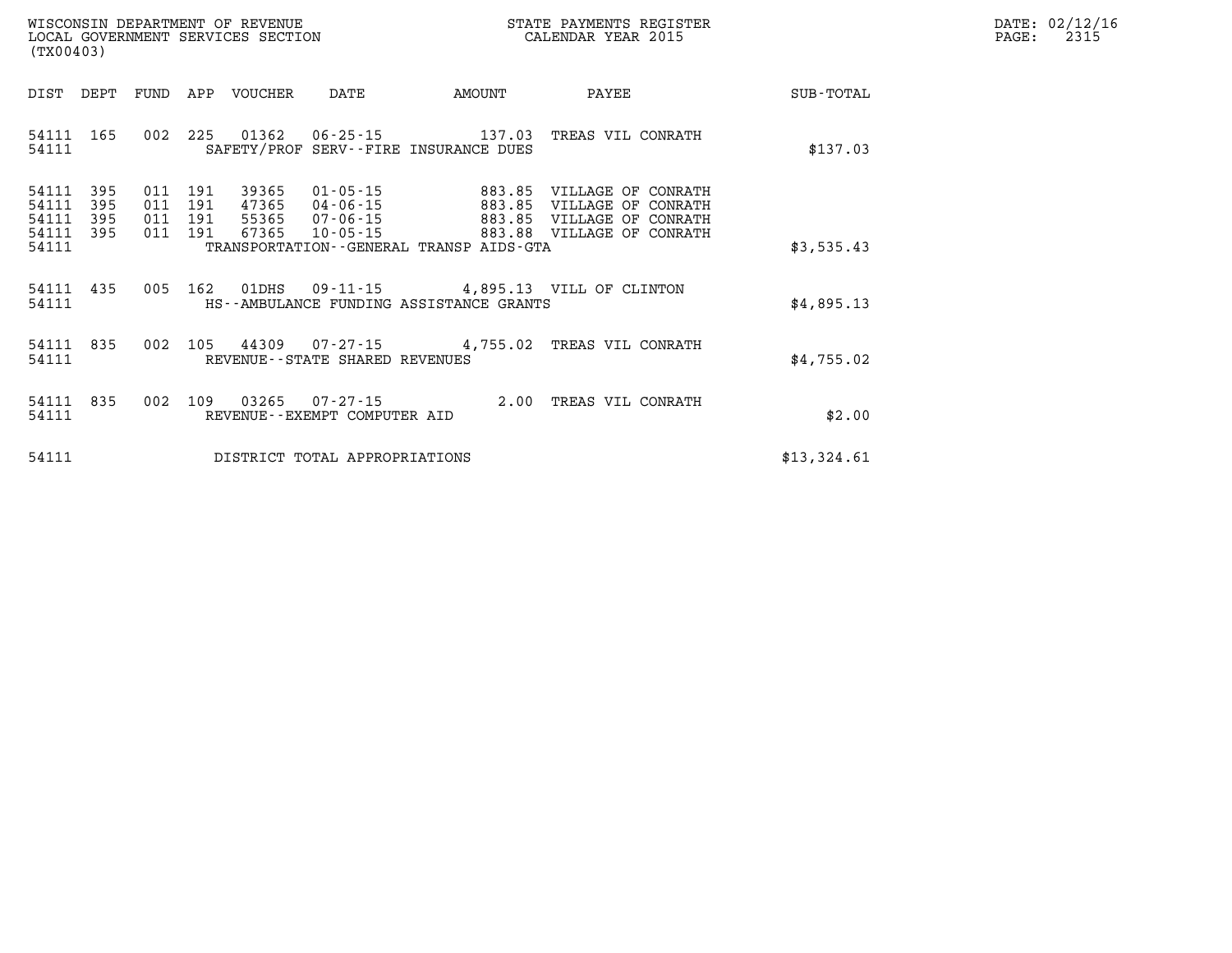| WISCONSIN DEPARTMENT OF REVENUE      | PAYMENTS REGISTER<br>3TATE | DATE: | 02/12/16 |
|--------------------------------------|----------------------------|-------|----------|
| GOVERNMENT SERVICES SECTION<br>LOCAL | CALENDAR YEAR 2015         | PAGE  | 2316     |

| (TX00403)                                 |                          |                          |                          |                                  | LOCAL GOVERNMENT SERVICES SECTION<br>CALENDAR YEAR 2015 |                                         |                                                                                                                                                        |             | PAGE: | 2316 |
|-------------------------------------------|--------------------------|--------------------------|--------------------------|----------------------------------|---------------------------------------------------------|-----------------------------------------|--------------------------------------------------------------------------------------------------------------------------------------------------------|-------------|-------|------|
| DIST                                      | DEPT                     | FUND                     | APP                      | VOUCHER                          | DATE                                                    | AMOUNT                                  | PAYEE                                                                                                                                                  | SUB-TOTAL   |       |      |
| 54131<br>54131                            | 165                      | 002                      | 225                      | 01363                            |                                                         | SAFETY/PROF SERV--FIRE INSURANCE DUES   | 06-25-15 249.77 TREAS VIL GLEN FLORA                                                                                                                   | \$249.77    |       |      |
| 54131<br>54131<br>54131<br>54131<br>54131 | 395<br>395<br>395<br>395 | 011<br>011<br>011<br>011 | 191<br>191<br>191<br>191 | 39366<br>47366<br>55366<br>67366 | 07-06-15<br>$10 - 05 - 15$                              | TRANSPORTATION--GENERAL TRANSP AIDS-GTA | 01-05-15 1,970.79 VILLAGE OF GLEN FLORA<br>04-06-15 1,970.79 VILLAGE OF GLEN FLORA<br>1,970.79 VILLAGE OF GLEN FLORA<br>1,970.79 VILLAGE OF GLEN FLORA | \$7,883.16  |       |      |
| 54131<br>54131                            | 835                      | 002                      | 105                      | 44310                            | REVENUE--STATE SHARED REVENUES                          |                                         | 07-27-15 5,455.66 TREAS VIL GLEN FLORA                                                                                                                 | \$5,455.66  |       |      |
| 54131<br>54131                            | 835                      | 002                      | 109                      | 05285                            | REVENUE--EXEMPT COMPUTER AID                            |                                         | 07-27-15 23,487.00 TREAS VIL GLEN FLORA                                                                                                                | \$23,487.00 |       |      |
| 54131                                     |                          |                          |                          |                                  | DISTRICT TOTAL APPROPRIATIONS                           |                                         |                                                                                                                                                        | \$37,075.59 |       |      |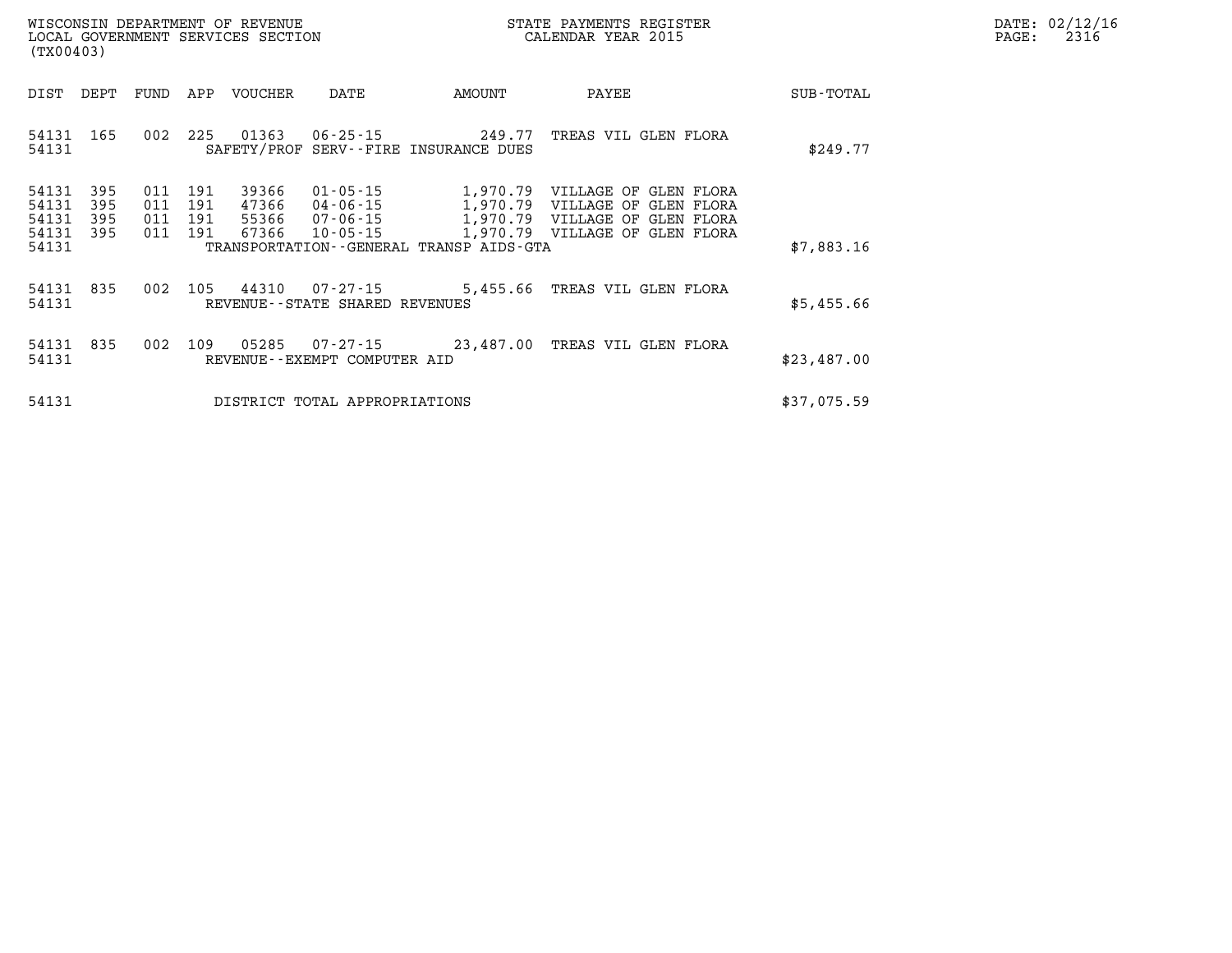|                                           | WISCONSIN DEPARTMENT OF REVENUE<br>LOCAL GOVERNMENT SERVICES SECTION<br>(TX00403) |                          |                          |       |                                   | STATE PAYMENTS REGISTER<br>CALENDAR YEAR 2015 |                                                                                       |              |  |
|-------------------------------------------|-----------------------------------------------------------------------------------|--------------------------|--------------------------|-------|-----------------------------------|-----------------------------------------------|---------------------------------------------------------------------------------------|--------------|--|
| DIST                                      | DEPT                                                                              | FUND                     | APP                      |       |                                   | VOUCHER DATE AMOUNT                           | PAYEE                                                                                 | SUB-TOTAL    |  |
| 54136<br>54136                            | 165                                                                               | 002                      |                          |       | 225 01364 06-25-15                | SAFETY/PROF SERV--FIRE INSURANCE DUES         | 565.78 TREAS VIL HAWKINS                                                              | \$565.78     |  |
| 54136<br>54136                            |                                                                                   | 370 012                  | 571                      |       |                                   | NAT RESOURCES - - FOREST CROP/MFL/CO FOREST   | 39494  06-02-15  4.00 TREAS VIL HAWKINS                                               | \$4.00       |  |
| 54136<br>54136<br>54136<br>54136<br>54136 | 395<br>395<br>395<br>395                                                          | 011<br>011<br>011<br>011 | 191<br>191<br>191<br>191 | 67367 |                                   | TRANSPORTATION--GENERAL TRANSP AIDS-GTA       | 39367  01-05-15  4,460.35  VILLAGE OF HAWKINS<br>10-05-15 4,460.36 VILLAGE OF HAWKINS | \$17,841.41  |  |
| 54136<br>54136                            | 835                                                                               | 002                      |                          |       | REVENUE - - STATE SHARED REVENUES |                                               | 105 44311 07-27-15 24,286.08 TREAS VIL HAWKINS                                        | \$24, 286.08 |  |
| 54136<br>54136<br>54136                   | 835<br>835                                                                        | 002<br>002               | 109<br>109               | 05286 | REVENUE--EXEMPT COMPUTER AID      | $07 - 27 - 15$ 381.00                         | 03266  07-27-15  231.00  TREAS VIL HAWKINS<br>TREAS VIL HAWKINS                       | \$612.00     |  |
| 54136<br>54136                            | 835                                                                               | 021                      |                          |       | REVENUE - - LOTTERY CREDIT -      |                                               | 363 35846 03-23-15 1,142.03 TREAS VIL HAWKINS                                         | \$1,142.03   |  |
| 54136                                     |                                                                                   |                          |                          |       | DISTRICT TOTAL APPROPRIATIONS     |                                               |                                                                                       | \$44,451.30  |  |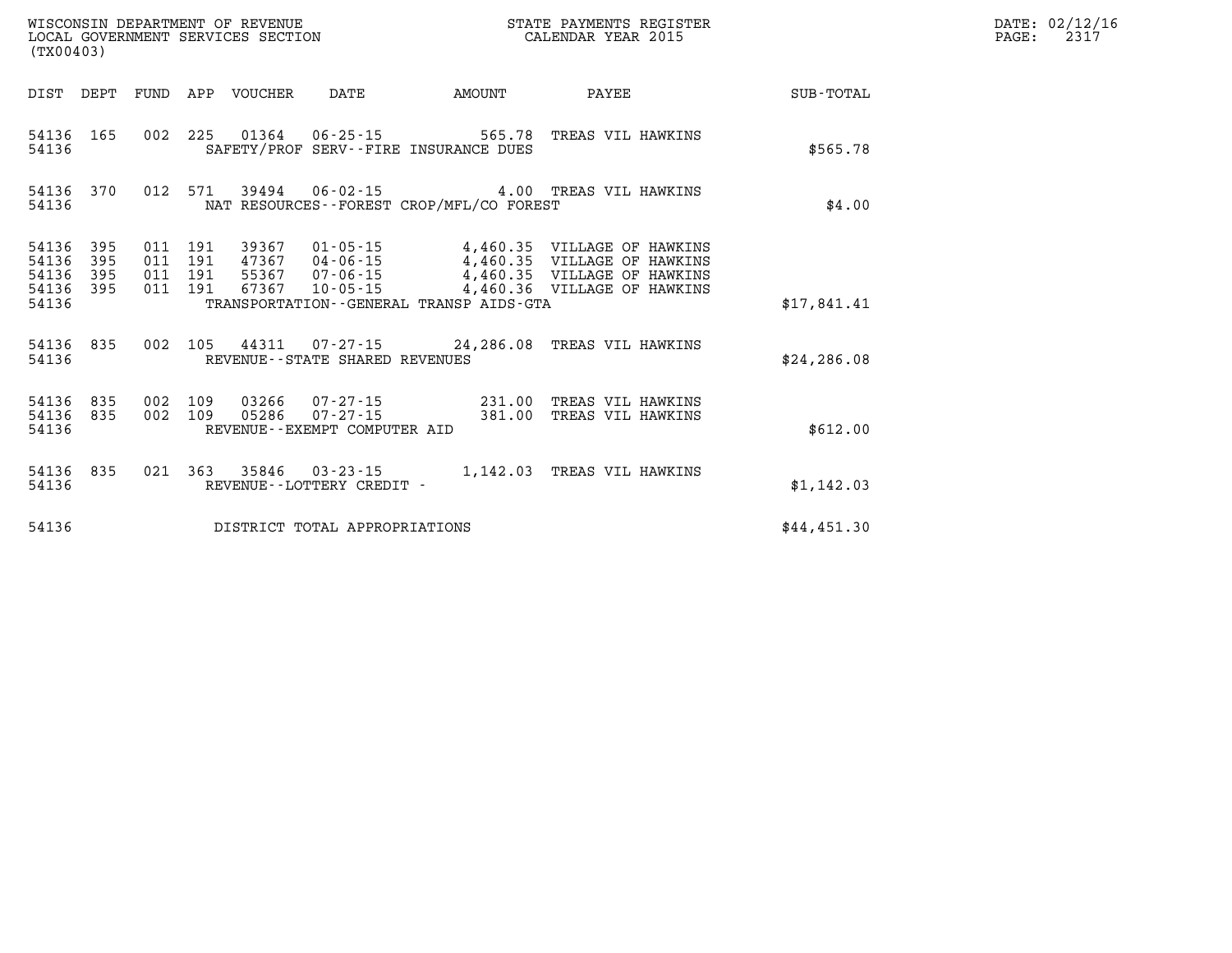| WISCONSIN DEPARTMENT OF REVENUE<br>LOCAL GOVERNMENT SERVICES SECTION<br>(TX00403) |                          |                                  |            |                |                                   |                                          | STATE PAYMENTS REGISTER<br>CALENDAR YEAR 2015                                                                                                      |             | DATE: 02/12/16<br>2318<br>$\mathtt{PAGE:}$ |
|-----------------------------------------------------------------------------------|--------------------------|----------------------------------|------------|----------------|-----------------------------------|------------------------------------------|----------------------------------------------------------------------------------------------------------------------------------------------------|-------------|--------------------------------------------|
| DIST                                                                              | DEPT                     | FUND                             | APP        | VOUCHER        | DATE                              | AMOUNT                                   | PAYEE                                                                                                                                              | SUB-TOTAL   |                                            |
| 54141 165<br>54141                                                                |                          | 002                              | 225        | 01365          |                                   | SAFETY/PROF SERV--FIRE INSURANCE DUES    | 06-25-15 69.22 TREAS VIL INGRAM                                                                                                                    | \$69.22     |                                            |
| 54141                                                                             | 54141 370                |                                  | 012 571    |                |                                   | NAT RESOURCES--FOREST CROP/MFL/CO FOREST | 3.60 TREAS VIL INGRAM                                                                                                                              | \$3.60      |                                            |
| 54141<br>54141<br>54141<br>54141                                                  | 395<br>395<br>395<br>395 | 011<br>011 191<br>011 191<br>011 | 191<br>191 | 39368<br>67368 | 01-05-15<br>10-05-15              |                                          | 2,433.21 VILLAGE OF INGRAM<br>47368 04-06-15 2,433.21 VILLAGE OF INGRAM<br>55368 07-06-15 2,433.21 VILLAGE OF INGRAM<br>2,433.21 VILLAGE OF INGRAM |             |                                            |
| 54141                                                                             |                          |                                  |            |                |                                   | TRANSPORTATION--GENERAL TRANSP AIDS-GTA  |                                                                                                                                                    | \$9,732.84  |                                            |
| 54141 835<br>54141                                                                |                          | 002                              | 105        | 44312          | REVENUE - - STATE SHARED REVENUES |                                          | 07-27-15 4,798.98 TREAS VIL INGRAM                                                                                                                 | \$4,798.98  |                                            |
| 54141                                                                             |                          |                                  |            |                | DISTRICT TOTAL APPROPRIATIONS     |                                          |                                                                                                                                                    | \$14,604.64 |                                            |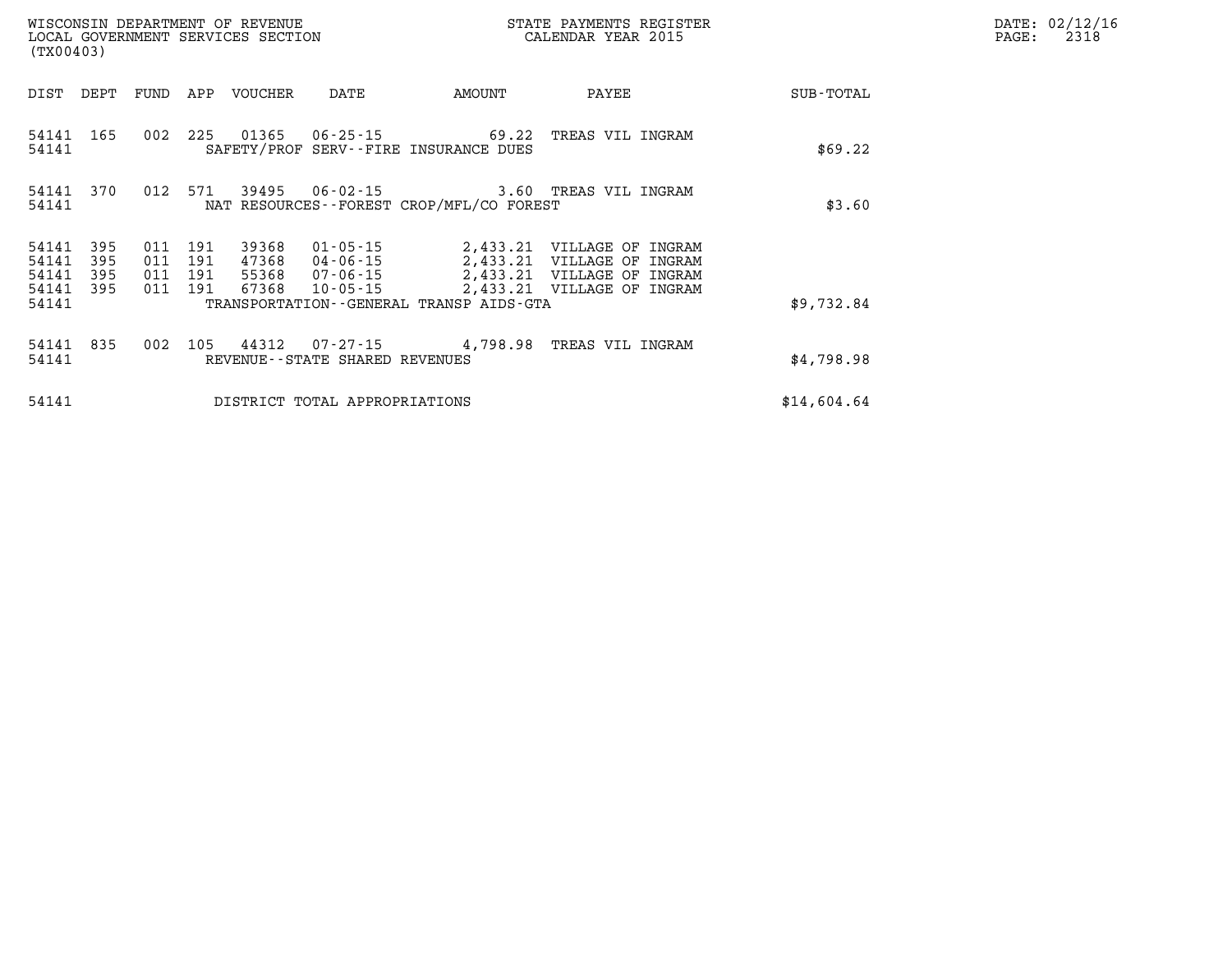| WISCONSIN DEPARTMENT OF REVENUE      | PAYMENTS REGISTER<br>3TATE | DATE: | 02/12/16 |
|--------------------------------------|----------------------------|-------|----------|
| GOVERNMENT SERVICES SECTION<br>LOCAL | CALENDAR YEAR 2015         | PAGE  | 2319     |

| (TX00403)                                                             | LOCAL GOVERNMENT SERVICES SECTION        |         |                                  |                                                          |                                         | CALENDAR YEAR 2015                                                                                                       |             | PAGE: | 2319 |
|-----------------------------------------------------------------------|------------------------------------------|---------|----------------------------------|----------------------------------------------------------|-----------------------------------------|--------------------------------------------------------------------------------------------------------------------------|-------------|-------|------|
| DIST<br>DEPT                                                          | FUND                                     |         | APP VOUCHER                      | DATE                                                     | AMOUNT                                  | PAYEE                                                                                                                    | SUB-TOTAL   |       |      |
| 54181 165<br>54181                                                    |                                          |         | 002 225 01366                    |                                                          | SAFETY/PROF SERV--FIRE INSURANCE DUES   | 06-25-15  478.83 TREAS VIL SHELDON                                                                                       | \$478.83    |       |      |
| 395<br>54181<br>395<br>54181<br>54181<br>395<br>54181<br>395<br>54181 | 011 191<br>011 191<br>011 191<br>011 191 |         | 39369<br>47369<br>55369<br>67369 | $01 - 05 - 15$<br>04-06-15<br>07-06-15<br>$10 - 05 - 15$ | TRANSPORTATION--GENERAL TRANSP AIDS-GTA | 2,686.44 VILLAGE OF SHELDON<br>2,686.44 VILLAGE OF SHELDON<br>2,686.44 VILLAGE OF SHELDON<br>2,686.44 VILLAGE OF SHELDON | \$10,745.76 |       |      |
| 54181 835<br>54181                                                    |                                          | 002 105 |                                  | 44313 07-27-15<br>REVENUE--STATE SHARED REVENUES         |                                         | 15,731.43 TREAS VIL SHELDON                                                                                              | \$15,731.43 |       |      |
| 54181 835<br>54181                                                    | 002                                      | 109     | 03267                            | 07-27-15<br>REVENUE--EXEMPT COMPUTER AID                 |                                         | 63.00 TREAS VIL SHELDON                                                                                                  | \$63.00     |       |      |
| 835<br>54181<br>54181                                                 | 021                                      | 363     | 35847                            | 03-23-15<br>REVENUE - - LOTTERY CREDIT -                 |                                         | 59.29 TREAS VIL SHELDON                                                                                                  | \$59.29     |       |      |
| 54181                                                                 |                                          |         |                                  | DISTRICT TOTAL APPROPRIATIONS                            |                                         |                                                                                                                          | \$27,078.31 |       |      |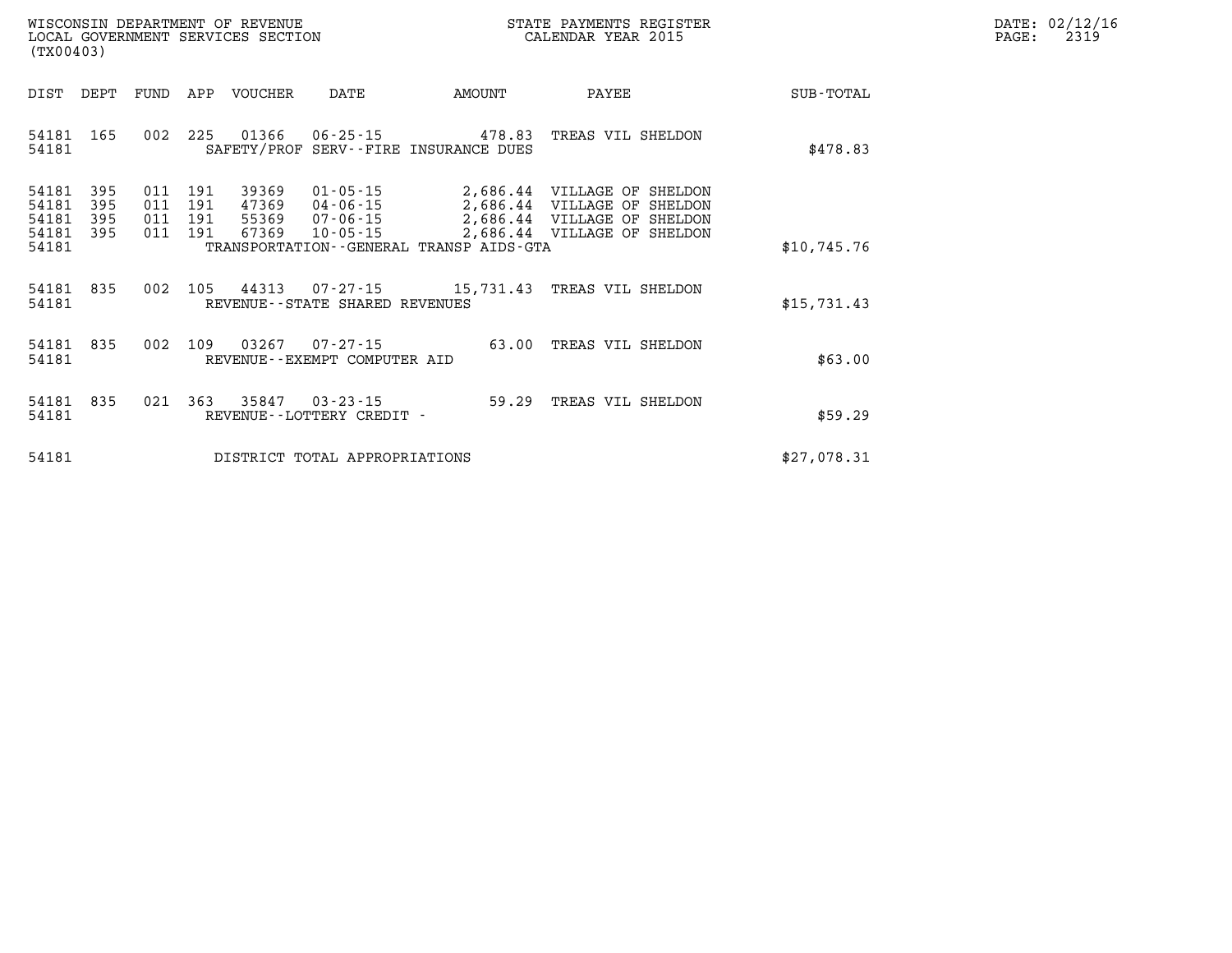| DATE: | 02/12/16 |
|-------|----------|
| PAGE: | 2320     |

| WISCONSIN DEPARTMENT OF REVENUE<br>LOCAL GOVERNMENT SERVICES SECTION<br>(TX00403)                                             |                                                                                                                                                                                                                       | STATE PAYMENTS REGISTER<br>CALENDAR YEAR 2015 | DATE: 02/12/1<br>PAGE:<br>2320 |
|-------------------------------------------------------------------------------------------------------------------------------|-----------------------------------------------------------------------------------------------------------------------------------------------------------------------------------------------------------------------|-----------------------------------------------|--------------------------------|
| DEPT<br>APP<br>DIST<br>FUND                                                                                                   | VOUCHER<br>AMOUNT<br>DATE                                                                                                                                                                                             | PAYEE<br>SUB-TOTAL                            |                                |
| 225<br>01367<br>002<br>54186<br>165<br>54186                                                                                  | 06-25-15<br>190.39<br>SAFETY/PROF SERV--FIRE INSURANCE DUES                                                                                                                                                           | TREAS VIL TONY<br>\$190.39                    |                                |
| 54186<br>395<br>191<br>011<br>54186<br>395<br>011<br>191<br>54186<br>395<br>011<br>191<br>54186<br>395<br>191<br>011<br>54186 | 39370<br>01-05-15<br>2,873.61 VILLAGE OF TONY<br>2,873.61 VILLAGE OF TONY<br>47370<br>04-06-15<br>2,873.61 VILLAGE OF TONY<br>55370<br>07-06-15<br>67370<br>$10 - 05 - 15$<br>TRANSPORTATION--GENERAL TRANSP AIDS-GTA | 2,873.61 VILLAGE OF TONY<br>\$11,494.44       |                                |
| 105<br>54186<br>835<br>002<br>54186                                                                                           | 44314<br>07-27-15<br>REVENUE--STATE SHARED REVENUES                                                                                                                                                                   | 5,629.48 TREAS VIL TONY<br>\$5,629.48         |                                |
| 835<br>002<br>109<br>54186<br>54186                                                                                           | 03268<br>07-27-15<br>24.00<br>REVENUE--EXEMPT COMPUTER AID                                                                                                                                                            | TREAS VIL TONY<br>\$24.00                     |                                |
| 54186                                                                                                                         | DISTRICT TOTAL APPROPRIATIONS                                                                                                                                                                                         | \$17,338.31                                   |                                |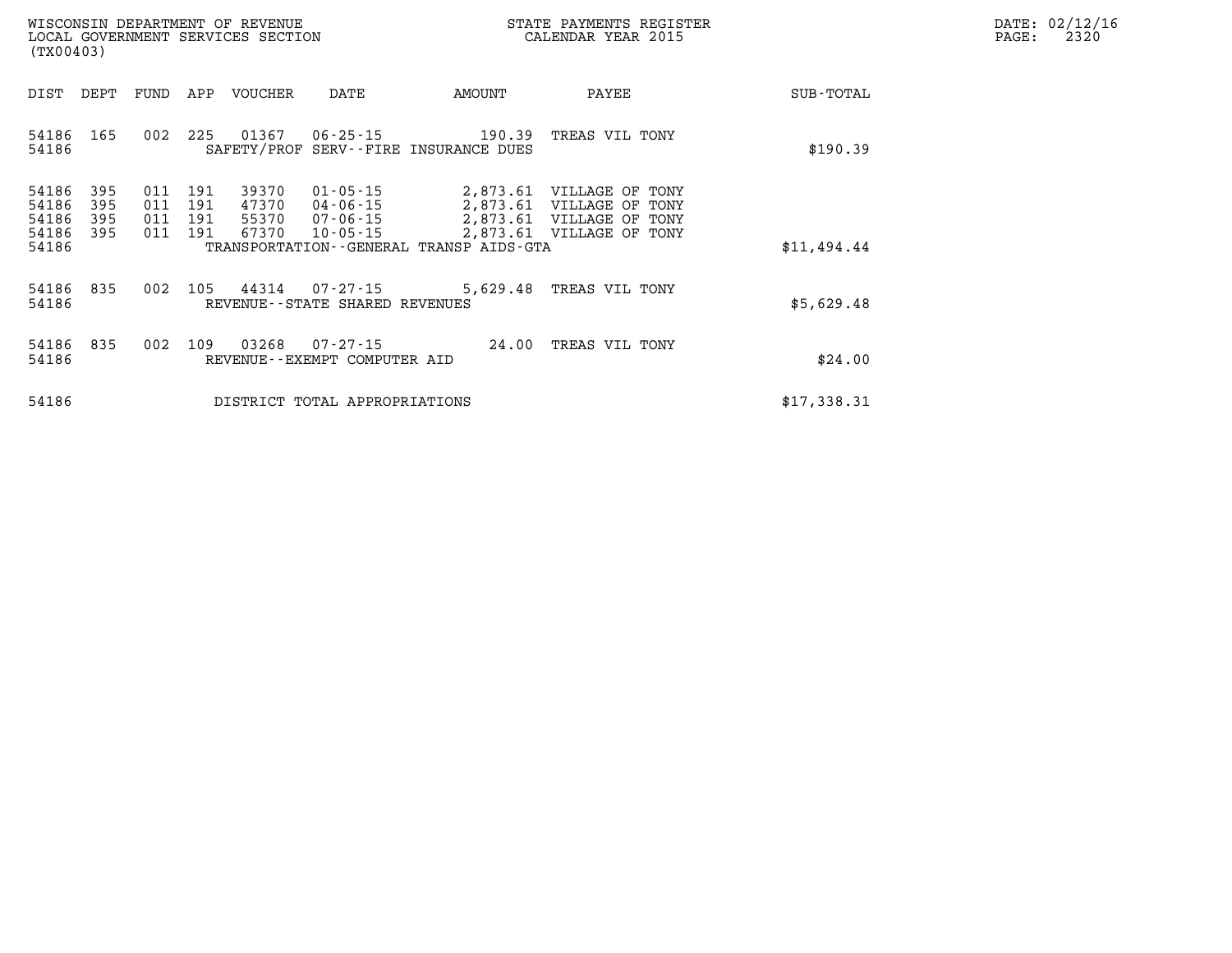| (TX00403)                                             |     |  |  |  |                                       |                                          |                                                                                                                                                                                                                                         |             | DATE: 02/12/16<br>PAGE: 2321 |
|-------------------------------------------------------|-----|--|--|--|---------------------------------------|------------------------------------------|-----------------------------------------------------------------------------------------------------------------------------------------------------------------------------------------------------------------------------------------|-------------|------------------------------|
|                                                       |     |  |  |  |                                       |                                          |                                                                                                                                                                                                                                         |             |                              |
| 54191                                                 |     |  |  |  |                                       | SAFETY/PROF SERV--FIRE INSURANCE DUES    | 54191 165 002 225 01368 06-25-15 585.77 TREAS VIL WEYERHAEUSER                                                                                                                                                                          | \$585.77    |                              |
| 54191                                                 |     |  |  |  |                                       | NAT RESOURCES--FOREST CROP/MFL/CO FOREST | 54191 370 012 571 39496 06-02-15 8.80 TREAS VIL WEYERHAEUSER                                                                                                                                                                            | \$8.80      |                              |
| 54191 370<br>54191                                    |     |  |  |  | NAT RESOURCES--RU RECYCLING GRANT     |                                          | 074 670 43003 05-29-15 567.53 TREAS VIL WEYERHAEUSER                                                                                                                                                                                    | \$567.53    |                              |
| 54191 395<br>54191<br>54191 395<br>54191 395<br>54191 | 395 |  |  |  |                                       | TRANSPORTATION--GENERAL TRANSP AIDS-GTA  | 011 191 39371 01-05-15 2,124.93 VILLAGE OF WEYERHAEUSER<br>011 191 47371 04-06-15 2,124.93 VILLAGE OF WEYERHAEUSER<br>011 191 67371 10-05-15 2,124.93 VILLAGE OF WEYERHAEUSER<br>011 191 67371 10-05-15 2,124.93 VILLAGE OF WEYERHAEUSE | \$8,499.72  |                              |
|                                                       |     |  |  |  | 54191 REVENUE - STATE SHARED REVENUES |                                          | 54191 835 002 105 44315 07-27-15 11,319.15 TREAS VIL WEYERHAEUSER                                                                                                                                                                       | \$11,319.15 |                              |
| 54191 835<br>54191 835<br>54191                       |     |  |  |  | REVENUE--EXEMPT COMPUTER AID          |                                          | 002 109 03269 07-27-15 49.00 TREAS VIL WEYERHAEUSER<br>002 109 05287 07-27-15 - 374.00 TREAS VIL WEYERHAEUSER                                                                                                                           | \$423.00    |                              |
| 54191 835<br>54191                                    |     |  |  |  |                                       | DOA-PAYMENT FOR MUNICIPAL SERVICES AID   | 002 501 00003 02-02-15 67.96 TREAS VIL WEYERHAEUSER                                                                                                                                                                                     | \$67.96     |                              |
|                                                       |     |  |  |  | 54191 DISTRICT TOTAL APPROPRIATIONS   |                                          |                                                                                                                                                                                                                                         | \$21,471.93 |                              |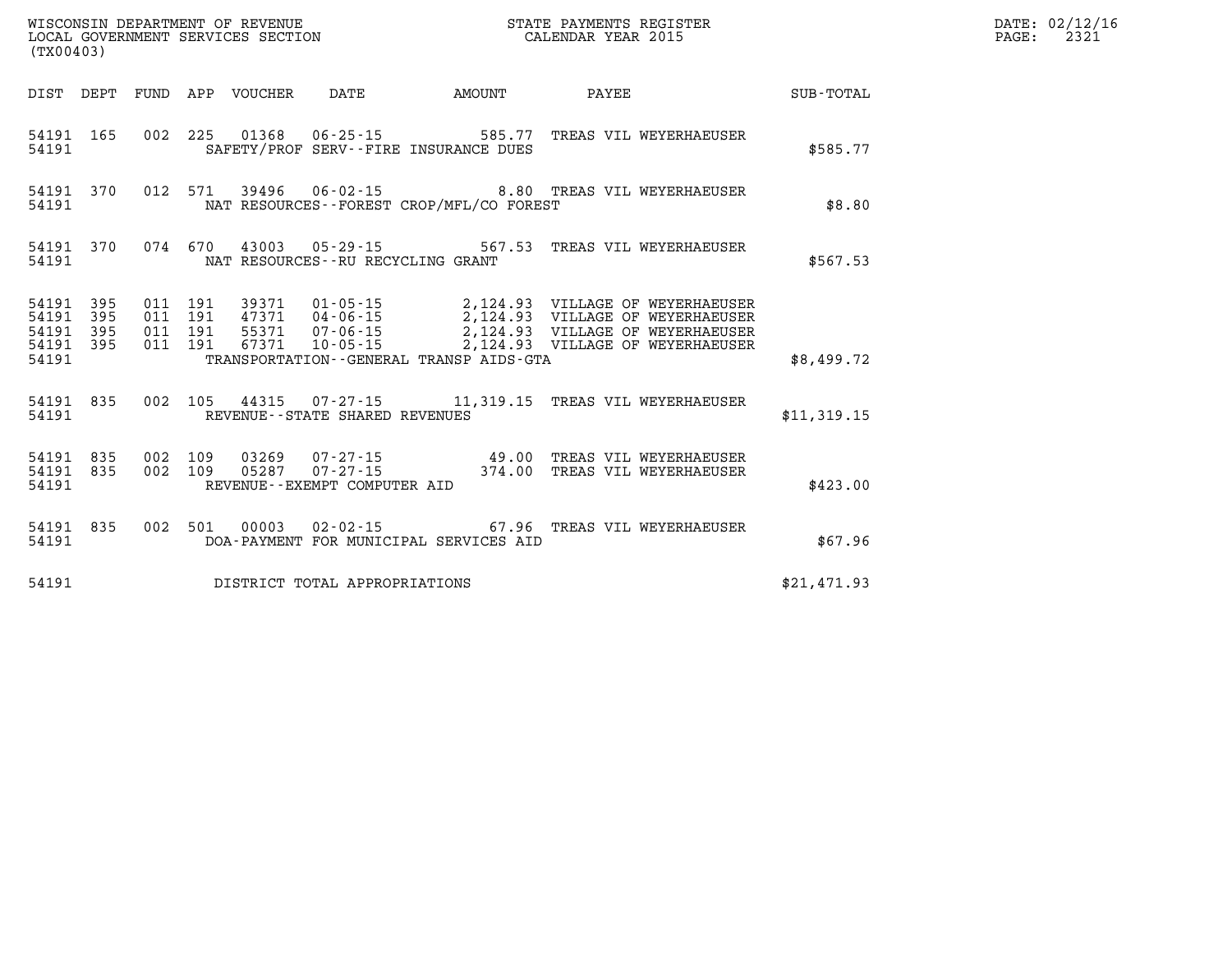| $\mathtt{DATE}$ : | 02/12/16 |
|-------------------|----------|
| $\mathtt{PAGE}$ : | 2322     |

| DIST<br>DEPT                                                          | FUND<br>APP                                          | VOUCHER                                           | DATE                                                                 | AMOUNT                                                             | PAYEE                                                                                                          | <b>SUB-TOTAL</b> |
|-----------------------------------------------------------------------|------------------------------------------------------|---------------------------------------------------|----------------------------------------------------------------------|--------------------------------------------------------------------|----------------------------------------------------------------------------------------------------------------|------------------|
| 54246<br>165<br>54246                                                 | 002<br>225                                           | 01369                                             | $06 - 25 - 15$                                                       | 6,822.65<br>SAFETY/PROF SERV--FIRE INSURANCE DUES                  | TREAS CITY LADYSMITH                                                                                           | \$6,822.65       |
| 395<br>54246<br>54246<br>395<br>54246<br>395<br>54246<br>395<br>54246 | 162<br>011<br>011<br>162<br>011<br>162<br>162<br>011 | 40089<br>48089<br>56089<br>68089                  | $01 - 05 - 15$<br>$04 - 06 - 15$<br>$07 - 06 - 15$<br>$10 - 05 - 15$ | 5,768.56<br>5,768.58<br>TRANSPORTATION - - CONNECTING HIGHWAY AIDS | CITY OF LADYSMITH<br>5,768.56 CITY OF LADYSMITH<br>5,768.56 CITY OF LADYSMITH<br>CITY OF LADYSMITH             | \$23,074.26      |
| 54246<br>395<br>395<br>54246<br>54246<br>395<br>54246<br>395<br>54246 | 011<br>191<br>191<br>011<br>191<br>011<br>191<br>011 | 39372<br>47372<br>55372<br>67372                  | $01 - 05 - 15$<br>$04 - 06 - 15$<br>$07 - 06 - 15$<br>$10 - 05 - 15$ | 55,495.31<br>TRANSPORTATION--GENERAL TRANSP AIDS-GTA               | 55,495.31 CITY OF LADYSMITH<br>CITY OF LADYSMITH<br>55,495.31 CITY OF LADYSMITH<br>55,495.34 CITY OF LADYSMITH | \$221,981.27     |
| 54246<br>455<br>54246                                                 | 002<br>231                                           | 20<br>JUSTICE - - LAW ENFORCEMENT TRAINING        | $04 - 27 - 15$                                                       | 960.00                                                             | TREAS CITY LADYSMITH                                                                                           | \$960.00         |
| 54246<br>835<br>54246                                                 | 002<br>105                                           | 44316<br>REVENUE - - STATE SHARED REVENUES        | $07 - 27 - 15$                                                       |                                                                    | 185,606.29 TREAS CITY LADYSMITH                                                                                | \$185,606.29     |
| 54246<br>835<br>54246<br>835<br>54246                                 | 002<br>109<br>109<br>002                             | 03270<br>05288<br>REVENUE - - EXEMPT COMPUTER AID | $07 - 27 - 15$<br>$07 - 27 - 15$                                     | 8,996.00                                                           | 9,484.00 TREAS CITY LADYSMITH<br>TREAS CITY LADYSMITH                                                          | \$18,480.00      |
| 855<br>54246<br>54246                                                 | 011<br>461                                           | 01DOT                                             | $12 - 01 - 15$                                                       | 109.65<br>REVENUE--RAIL TERMINAL TAX DISTRIBUTION                  | TREAS CITY LADYSMITH                                                                                           | \$109.65         |
| 54246                                                                 |                                                      | DISTRICT TOTAL APPROPRIATIONS                     |                                                                      |                                                                    |                                                                                                                | \$457,034.12     |

LOCAL GOVERNMENT SERVICES SECTION

**(TX00403)**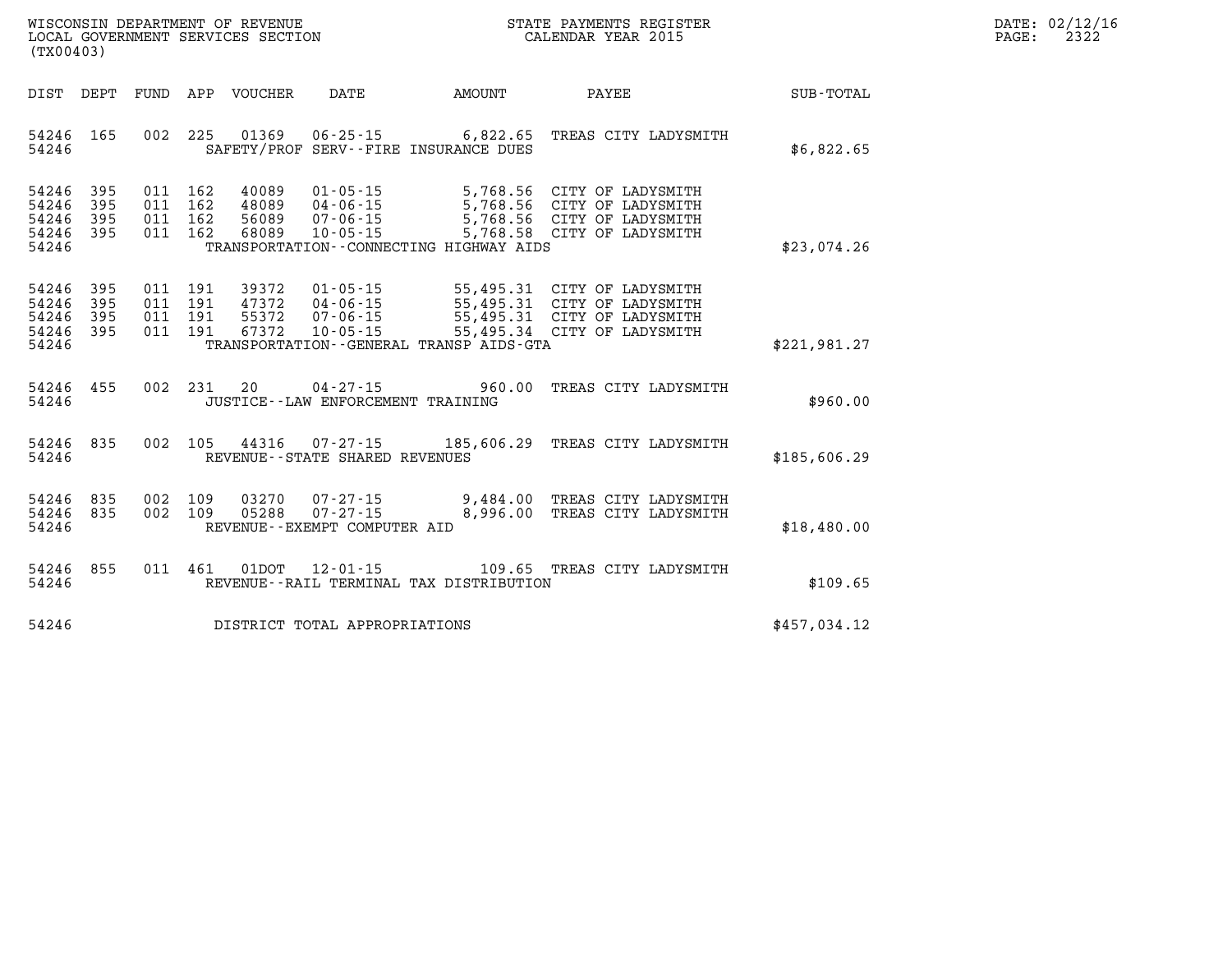| <b>District</b> | District Name (Payee) | Dept. | <b>Agency Name</b>             | <b>Fund</b> | Appropriation | <b>Payment Description</b>          | Voucher  | <b>Date</b>            | <b>Payment Amount</b> |
|-----------------|-----------------------|-------|--------------------------------|-------------|---------------|-------------------------------------|----------|------------------------|-----------------------|
| M54000          | <b>Rusk County</b>    | 11500 | Dept of Ag, Trade & Cons Protc | 36300       | <b>WE100</b>  | <b>AGRICULTURE-SOIL &amp; WATER</b> | 00003049 | 12/9/2015              | -\$<br>19,967.00      |
| M54000          | <b>Rusk County</b>    | 11500 | Dept of Ag, Trade & Cons Protc | 36300       | <b>WE100</b>  | <b>AGRICULTURE-SOIL &amp; WATER</b> | 00003050 | 12/9/2015 \$           | 735.00                |
| M54000          | <b>Rusk County</b>    | 16500 | Dept of Safety & Prof Services | 10000       | 23600         | <b>POWTS Replacement Rehab</b>      | 00000362 | 11/12/2015 \$          | 14,351.47             |
| M54000          | <b>Rusk County</b>    | 37000 | Dept of Natural Resources      | 21200       | 57200         | ResAids - cnty forst & admin        | 00008143 | 11/12/2015 \$          | 56,000.00             |
| M54000          | <b>Rusk County</b>    | 37000 | Dept of Natural Resources      | 21200       | 57200         | ResAids - cnty forst & admin        | 00008145 | $11/12/2015$ \$        | 52,399.17             |
| M54000          | <b>Rusk County</b>    | 37000 | Dept of Natural Resources      | 36300       | TA100         | <b>LAND ACQUISITION</b>             | 00013615 | $12/10/2015$ \$        | 7.250.00              |
| M54000          | <b>Rusk County</b>    | 37000 | Dept of Natural Resources      | 36300       | TA100         | LAND ACQUISITION                    | 00013617 | 12/10/2015 \$          | 46,350.00             |
| M54000          | <b>Rusk County</b>    | 41000 | Department of Corrections      | 10000       | 11600         | Reimbursing counties for proba      | 0000956  | 11/18/2015 \$          | 9,497.60              |
| M54000          | <b>Rusk County</b>    | 41000 | Department of Corrections      | 10000       | 31300         | Community youth and family aid      | 00005745 | 11/4/2015 \$           | 15,717.61             |
| M54000          | <b>Rusk County</b>    | 41000 | Department of Corrections      | 10000       | 31300         | Community youth and family aid      | 00005746 | 11/4/2015 \$           | 12,351.88             |
| M54000          | <b>Rusk County</b>    | 45500 | Department of Justice          | 10000       | 54200         | Federal aid, victim assistance      | 00001650 | $11/10/2015$ \$        | 3,268.00              |
| M54000          | <b>Rusk County</b>    | 46500 | Department of Military Affairs | 10000       | 30500         | Disaster recovery aid               | 00001575 | 11/12/2015 \$          | 6,732.17              |
| M54000          | <b>Rusk County</b>    | 46500 | Department of Military Affairs | 10000       | 30500         | Disaster recovery aid               | 00003081 | 12/16/2015 \$          | 539.78                |
| M54000          | <b>Rusk County</b>    | 46500 | Department of Military Affairs | 10000       | 30800         | Emergency response equipment        | 00002229 | 12/3/2015 \$           | 2,390.40              |
| M54000          | <b>Rusk County</b>    | 46500 | Department of Military Affairs | 10000       | 34200         | Federal aid, local assistance       | 00001575 | 11/12/2015 \$          | 40,393.04             |
| M54000          | <b>Rusk County</b>    | 46500 | Department of Military Affairs | 10000       | 34200         | Federal aid, local assistance       | 0000308  | 12/16/2015 \$          | 3,238.65              |
| M54000          | <b>Rusk County</b>    | 48500 | Department of Veterans Affairs | 58200       | 28000         | Veterans transportation grant       | 00004073 | $12/21/2015$ \$        | 3,175.00              |
| M54000          | <b>Rusk County</b>    | 50500 | Department of Administration   | 10000       | 15500         | Federal aid, local assistance       | 00001056 | 10/16/2015 \$          | 1,049.01              |
| M54000          | <b>Rusk County</b>    | 50500 | Department of Administration   | 10000       | 15500         | Federal aid, local assistance       | 00002200 | 10/30/2015 \$          | 1,017.93              |
| M54000          | <b>Rusk County</b>    | 50500 | Department of Administration   | 10000       | 15500         | Federal aid, local assistance       | 00003333 | $11/18/2015$ \$        | 1,515.38              |
| M54000          | <b>Rusk County</b>    | 50500 | Department of Administration   | 23500       | 37100         | Low-income assistance grants        | 00001056 | 10/16/2015 \$          | 582.45                |
| M54000          | <b>Rusk County</b>    | 50500 | Department of Administration   | 23500       | 37100         | Low-income assistance grants        | 00002200 | 10/30/2015 \$          | 519.33                |
| M54000          | <b>Rusk County</b>    | 50500 | Department of Administration   | 23500       | 37100         | Low-income assistance grants        | 00003333 | 11/18/2015 \$          | 3,526.55              |
| M54000          | <b>Rusk County</b>    | 83500 | Department of Revenue          | 10000       | 10500         | County and Municipal Aid            | 00001732 | 11/16/2015 \$          | 918,999.21            |
| M54002          | Town Of Atlanta       | 83500 | Department of Revenue          | 10000       | 10500         | County and Municipal Aid            | 00001699 | 11/16/2015 \$          | 45,342.85             |
| M54004          | Town Of Big Bend      | 83500 | Department of Revenue          | 10000       | 10500         | County and Municipal Aid            | 00001700 | 11/16/2015 \$          | 5,337.89              |
| M54006          | Town Of Big Falls     | 83500 | Department of Revenue          | 10000       | 10500         | County and Municipal Aid            | 00001701 | 11/16/2015 \$          | 26,633.82             |
| M54008          | Town Of Cedar Rapids  | 83500 | Department of Revenue          | 10000       | 10500         | County and Municipal Aid            | 00001702 | 11/16/2015 \$          | 452.59                |
| M54010          | Town Of Dewey         | 83500 | Department of Revenue          | 10000       | 10500         | County and Municipal Aid            | 00001703 | $11/16/2015$ \$        | 39,838.01             |
| M54012          | Town Of Flambeau      | 83500 | Department of Revenue          | 10000       | 10500         | County and Municipal Aid            | 00001704 | $11/16/2015$ \$        | 38,168.94             |
| M54014          | Town Of Grant         | 83500 | Department of Revenue          | 10000       | 10500         | County and Municipal Aid            | 00001705 | 11/16/2015 \$          | 54,619.93             |
| M54016          | Town Of Grow          | 83500 | Department of Revenue          | 10000       | 10500         | County and Municipal Aid            | 00001706 | 11/16/2015 \$          | 20,329.66             |
| M54018          | Town Of Hawkins       | 83500 | Department of Revenue          | 10000       | 10500         | County and Municipal Aid            | 00001707 | 11/16/2015 \$          | 16,312.00             |
| M54020          | Town Of Hubbard       | 83500 | Department of Revenue          | 10000       | 10500         | County and Municipal Aid            | 00001708 | 11/16/2015 \$          | 11,273.36             |
| M54022          | Town Of Lawrence      | 83500 | Department of Revenue          | 10000       | 10500         | County and Municipal Aid            | 00001709 | 11/16/2015 \$          | 21,161.72             |
| M54024          | Town Of Marshall      | 83500 | Department of Revenue          | 10000       | 10500         | County and Municipal Aid            | 00001710 | 11/16/2015 \$          | 59,918.10             |
| M54026          | Town Of Murry         | 83500 | Department of Revenue          | 10000       | 10500         | County and Municipal Aid            | 00001711 | 11/16/2015 \$          | 8,828.58              |
| M54028          | Town Of Richland      | 83500 | Department of Revenue          | 10000       | 10500         | County and Municipal Aid            | 00001712 | 11/16/2015 \$          | 20,577.98             |
| M54030          | Town Of Rusk          | 83500 | Department of Revenue          | 10000       | 10500         | County and Municipal Aid            | 00001713 | 11/16/2015 \$          | 5,308.01              |
| M54032          | Town Of South Fork    | 83500 | Department of Revenue          | 10000       | 10500         | County and Municipal Aid            | 00001714 | 11/16/2015 \$          | 2,395.17              |
| M54034          | Town Of Strickland    | 83500 | Department of Revenue          | 10000       | 10500         | County and Municipal Aid            |          | 00001715 11/16/2015 \$ | 23,703.76             |